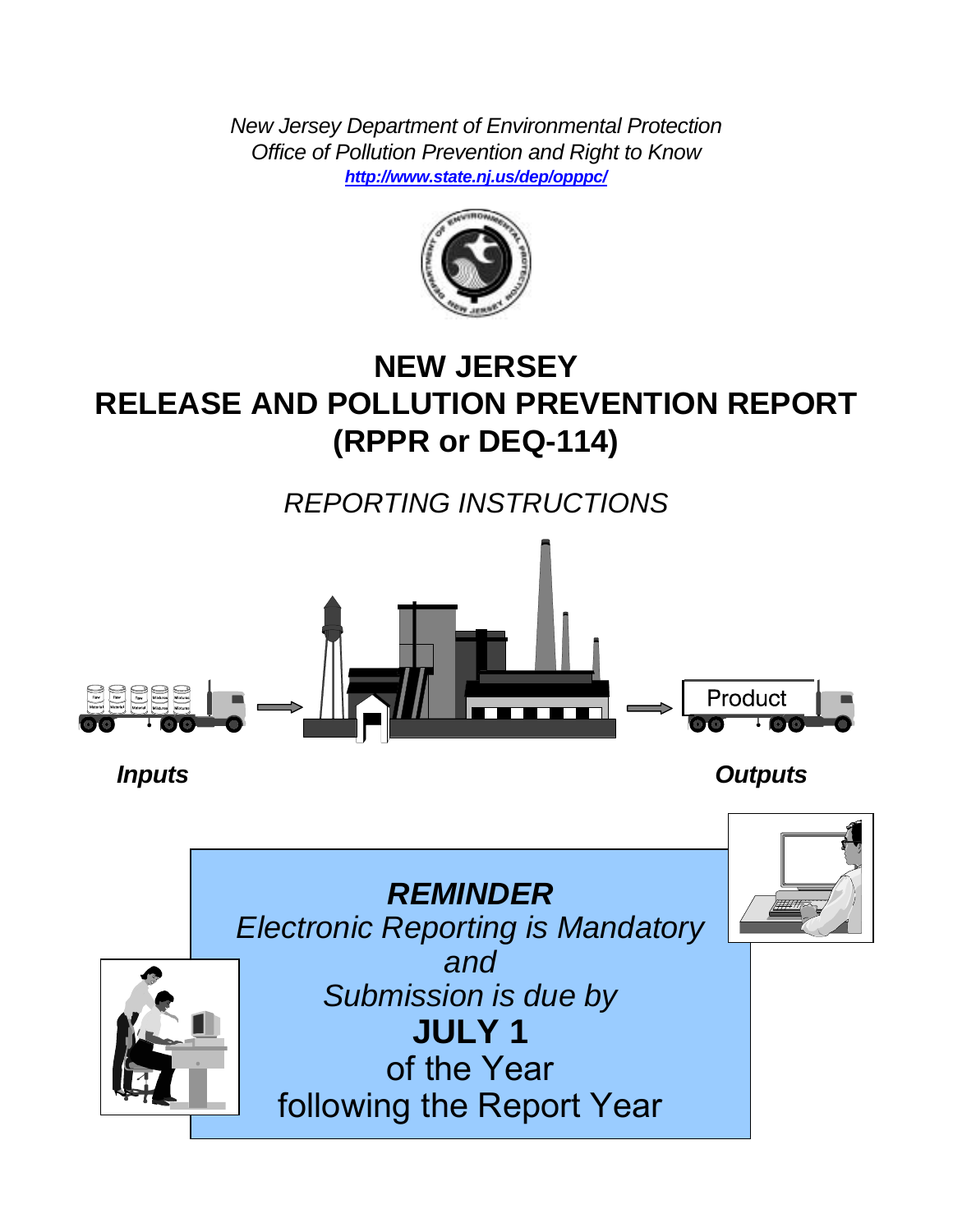Dear New Jersey Employer:

This is the New Jersey Release and Pollution Prevention Report (RPPR) Instructions. A Release and Pollution Prevention Report must be submitted by every "employer," as defined in the New Jersey Worker and Community Right to Know Regulations (N.J.A.C. 7:1G-1.2), that is subject to the reporting requirements of SARA Title III, Section 313 - the federal Toxic Chemical Release Inventory (TRI). (SARA Title III is also known as the Emergency Planning and Community Right-to-Know Act of 1986 [EPCRA]). All substances subject to reporting under the TRI, whether reported on Form R or Form A, must be reported on the Release and Pollution Prevention Report. A complete list of reportable substances may be found on the Office of Pollution Prevention and Right to Know website at [http://www.state.nj.us/dep/opppc/figdoc.htm.](http://www.state.nj.us/dep/opppc/figdoc.htm)

The New Jersey Department of Environmental Protection (NJDEP) uses the RPPR to collect data on chemical throughput, multi-media environmental releases, on-site waste management, off-site transfers, and pollution prevention information. The completed report is due to the NJDEP by July 1 of the year following the Report Year. It is important to note that submission of an electronic RPPR is mandatory since reporting year 2004. Also a standard (or maximum) of 5% has been established for the allowable difference between the chemical inputs and outputs. Rule changes were adopted that specify these requirements (see the New Jersey Register, Tuesday, January 18, 2005, page 280). RPPR preparation and submission is accomplished on the NJDEPís electronic reporting website found at [http://www.njdeponline.com.](http://www.njdeponline.com/) Hardship exemptions from electronic reporting will be approved on a case-bycase basis.

The New Jersey threshold for reporting is 10,000 pounds for each reportable substance manufactured, processed, or otherwise used at the facility during the reporting year, unless the reportable substance is one of the regulated Persistent, Bioaccumulative and Toxic (PBT) substances, which have a lower threshold. The annual pollution prevention progress reporting requirements for all facilities that have prepared a Pollution Prevention (P2) Plan and have submitted a P2 Plan Summary (DEP-113) to the NJDEP are satisfied by using the Pollution Prevention Process-Level Data Worksheet (P2-115), or alternatively the RPPR Sections C and D, as incorporated into the RPPR.

Please note that paper instructions will no longer be mailed to regulated facilities. Beginning with reporting year 2006, only a reminder letter with appropriate links to our website will be mailed. Between the electronic reporting and the website access, regulated employers should be able to access all information needed to complete and submit the RPPR from any Internet connection.

If assistance is required with this report, please contact the Office of Pollution Prevention and Right to Know at 609- 777-0518.

Sincerely.<br>*Michael D. T. . . . .* 

Michael DiGiore, Chief Office of Pollution Prevention and Right to Know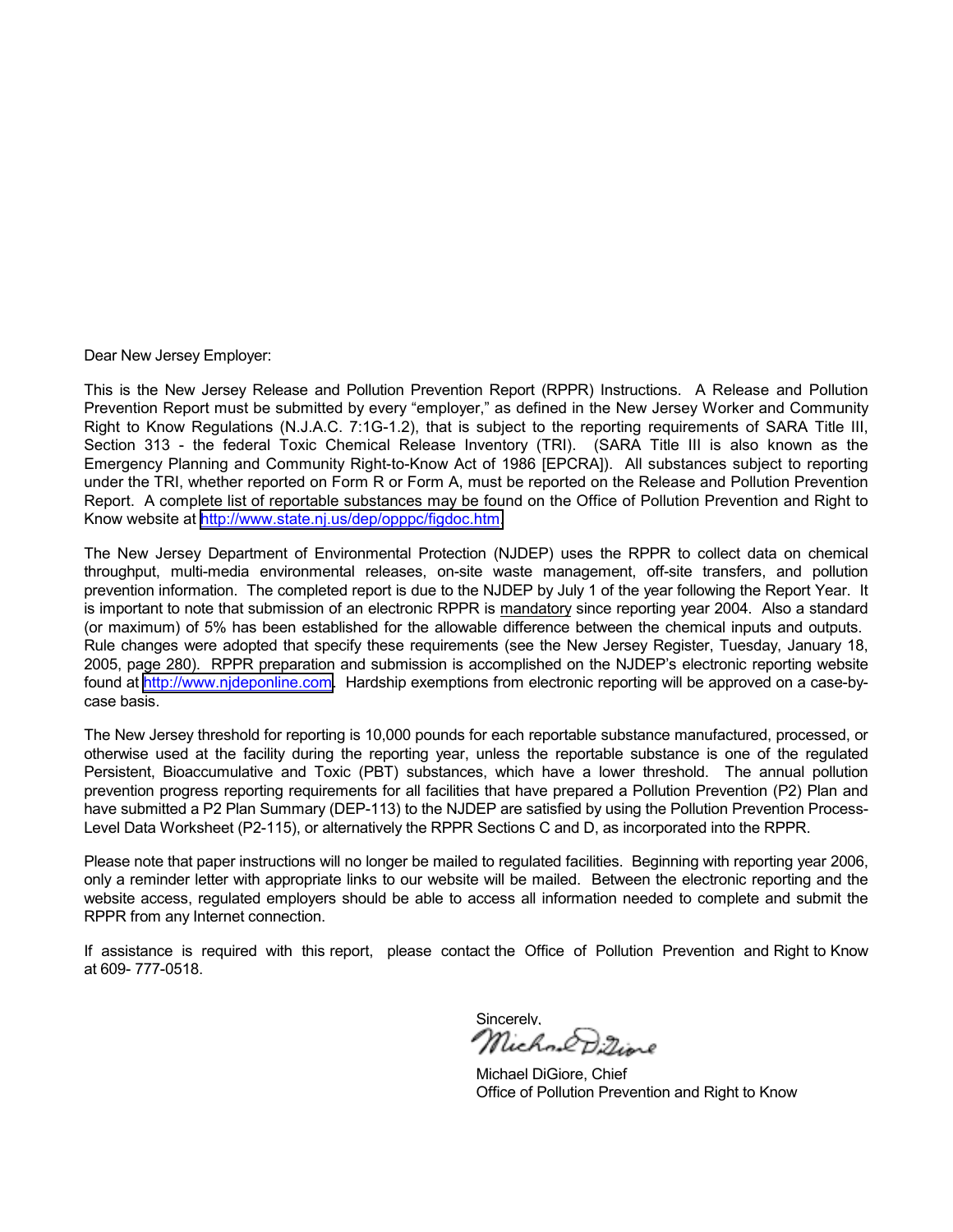# **MANDATORY ELECTRONIC REPORTING SUBMIT YOUR RPPR ON-LINE**

New Jersey DEP requires the preparation and submission of the Release and Pollution Prevention Report (RPPR) using the DEP's online portal. You can access and update previous year information as well as create new reports, and you must submit your RPPR to the Department of Environmental Protection (DEP) on the Internet. Simply follow these steps:

# **STEP 1: REQUESTING ACCESS**

(New Users – Users who do not have a NJDEP Online account)

- 1. Go to [http://www.njdeponline.com](http://www.njdeponline.com/) and follow the link labeled "here" within the following sentence: "New users should request access to NJDEP Online here (please see instructions)." This will open a new screen titled "Request Access to DEP-Online."
- 2. Fill in all fields.
- 3. Click on the "Request" button.

# **STEP 2: ACCESS CONFIRMATION**

- 1. You will receive on-screen confirmation that your request is being processed.
- 2. Click on the "Continue" button.
- 3. You will receive an email from PortalComments@dep.state.nj.us containing a unique Authorization Code as well as instructions for accessing DEP Online through myNewJersey.

# **STEP 3: REGISTRATION**

#### **(Users who have NOT registered with myNewJersey)**

- 1. Go to [http://www.nj.gov](http://www.nj.gov/) and click "Register."
- 2. Fill in all fields.
- 3. Click on "Create myNewJersey Account." You are now registered with myNewJersey.

# **STEP 4: LOGGING IN & USING AUTHORIZATION CODE**

# **(Users who have registered with myNewJersey)**

- 1. Go to [http://www.nj.gov](http://www.nj.gov/) and click the "Login" button.
- 2. Enter Log On ID and Password and click "Log On."
- 3. Click on the "enter authorization code" link.
- 4. Enter your authorization code and click "Finished." The system will automatically log you out after clicking "Finished."

# **STEP 5: FINISHING UP**

- 1. Log in to your account.
- 2. Make sure you are on the myNewJersey screen tab.
- 3. Click on "DEPOnline Services" under DEP Apps.
- 4. Enter your existing NJDEP Online account ID (your original User ID from NJDEP Online, **NOT** your myNewJersey ID, if different).
- 5. Only select the checkbox if you did not have a previous NJDEP Online account OR you do not want to transfer your existing data and facilities, and click "Continue."
- 6. Add required Contact Information and click "Continue."
- 7. Request your Certification PIN using the "Request PIN" button  $-$  you will receive this via email from [PortalComments@dep.state.nj.us.](mailto:PortalComments@dep.state.nj.us) This PIN is required for Certification and Submittal.

**Note:** After completing these steps, you will be able to access NJDEP Online at any time by visiting [http://www.njdeponline.com](http://www.njdeponline.com/) and clicking "Continue" at the top right of the screen.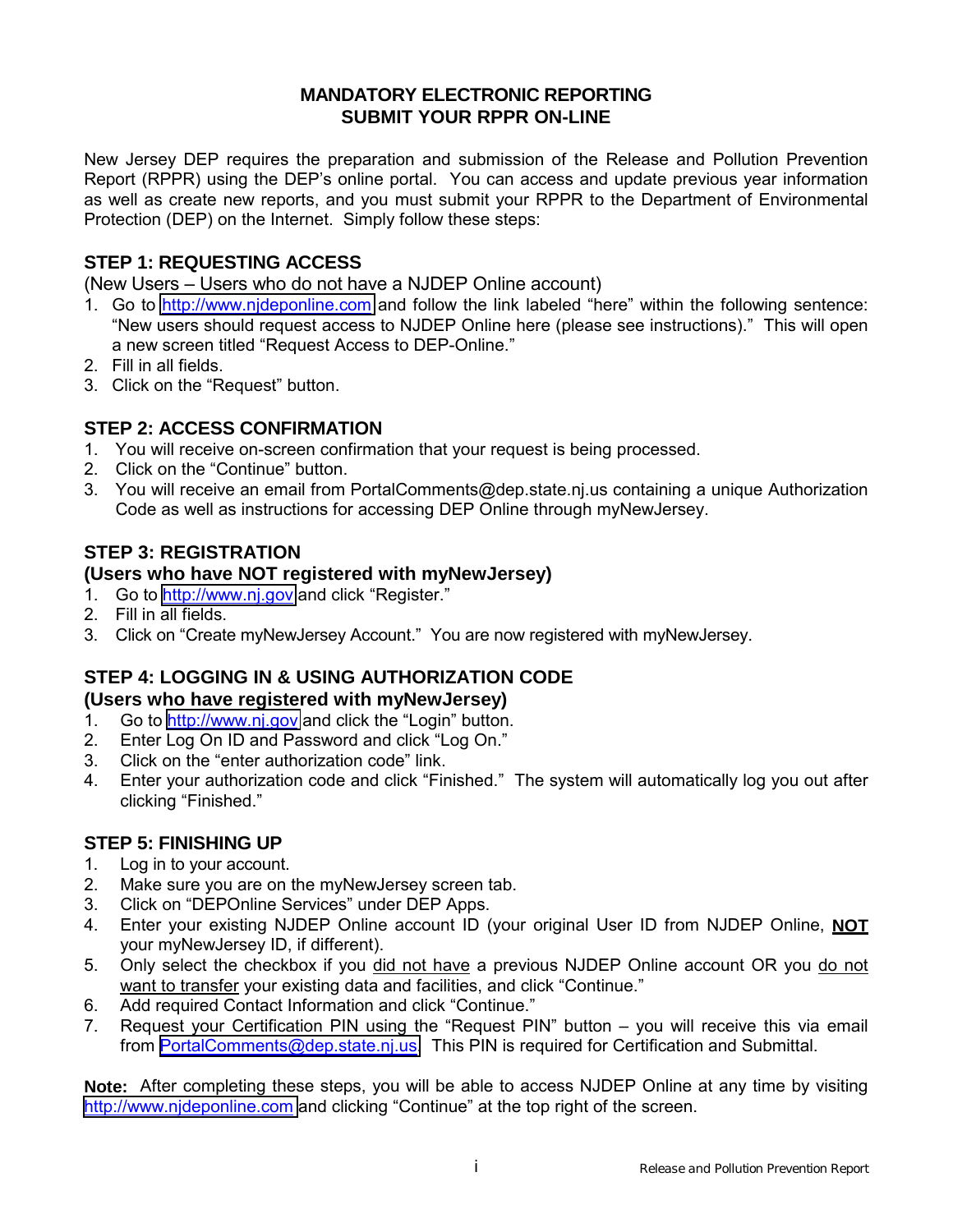# **NJDEP Online Instructions for the RPPR after you have logged onto the myNewJersey Portal with your Authorization Code**

Under the five tabs you will see: ìVersion x.x Currently Logged in: Your Name (your User ID)"

You can find the instructions for the Release and Pollution Prevention Report (RPPR) under the Documents and Forms tab.

# **STEP 1: TO ADD YOUR FACILITY**

- 1. Under the "My Workspace" tab, scroll down to My Facilities/Program Interests section and click on the "Add Facilities" button on the right-hand side.
- 2. A Facility Search screen will appear; fill in information for CRTK Facility ID or Facility Name. Click "Search" button at bottom right of page.
- 3. Facility Search Results page will appear. Check the box for the facility(s) you would like to access and click the "Add Selected Facilities" button.
- 4. Add Facility(s) you may have multiple facilities under your account.

# **STEP 2: TO ADD YOUR SERVICES**

- 1. Under the "My Workspace" tab, scroll down to Service Selection and click on the "Configure" Services" button on the right-hand side.
- 2. Check boxes for desired services and click the "OK" button.

# **STEP 3: TO ACCESS YOUR FACILITY AND COMPLETE THE RPPR**

- 1. Under Right to Know and Pollution Prevention Program in the Service Selection section, click on "Release and Pollution Prevention Report and Pollution Prevention Plan Summary."
- 2. The Facility Selection screen will appear; highlight the facility of interest and click on the "Access" Facilityî button under the selection list.
- 3. This will bring you to the RPPR and P2 Plan Summary Folder for the facility of interest.
- 4. Click on the "Create New Report" button, enter the reporting year, and select the radio button for the Release and Pollution Prevention Report.
- 5. In the RPPR and P2 Plan Summary Folder, click on the link for the new Release and Pollution Prevention Report and you are on your way to preparing the RPPR.

When you have completed the RPPR, the Status will be "Awaiting Certification." You will need a certification PIN in order to certify and submit your RPPR. If you did not request one at registration, from the RPPR & P2 Plan Summary Folder go to the dropdown list (found in the upper left of the Folder screen) under "Identification" and select "Edit User Profile." At the DEPOnline Services screen, be sure you are at the User Profile tab and click on the "Request Cert Pin" link. In a matter of minutes you should receive a certification PIN by email from [PortalComments@dep.state.nj.us.](mailto:PortalComments@dep.state.nj.us) Go back to your Folder by clicking on the "My Workspace" tab, click on "Release and Pollution Prevention Report and Pollution Prevention Plan Summary" and access your facility's Folder. Click on the "Certification and Submittal" button and check the appropriate certification box(es) and certify with appropriate information. A complete submission will result in a screen with the following message: "The Report certification was successful." Print two (2) copies of the RPPR; one for the facility and one to be sent to your County Right to Know Lead Agency. DO NOT mail a copy to the DEP.

Information or assistance is available by calling (609) 292-6714, (609) 777-0518 or  $(609)$  984-3219 from 8:00 a.m.  $-5:00$  p.m.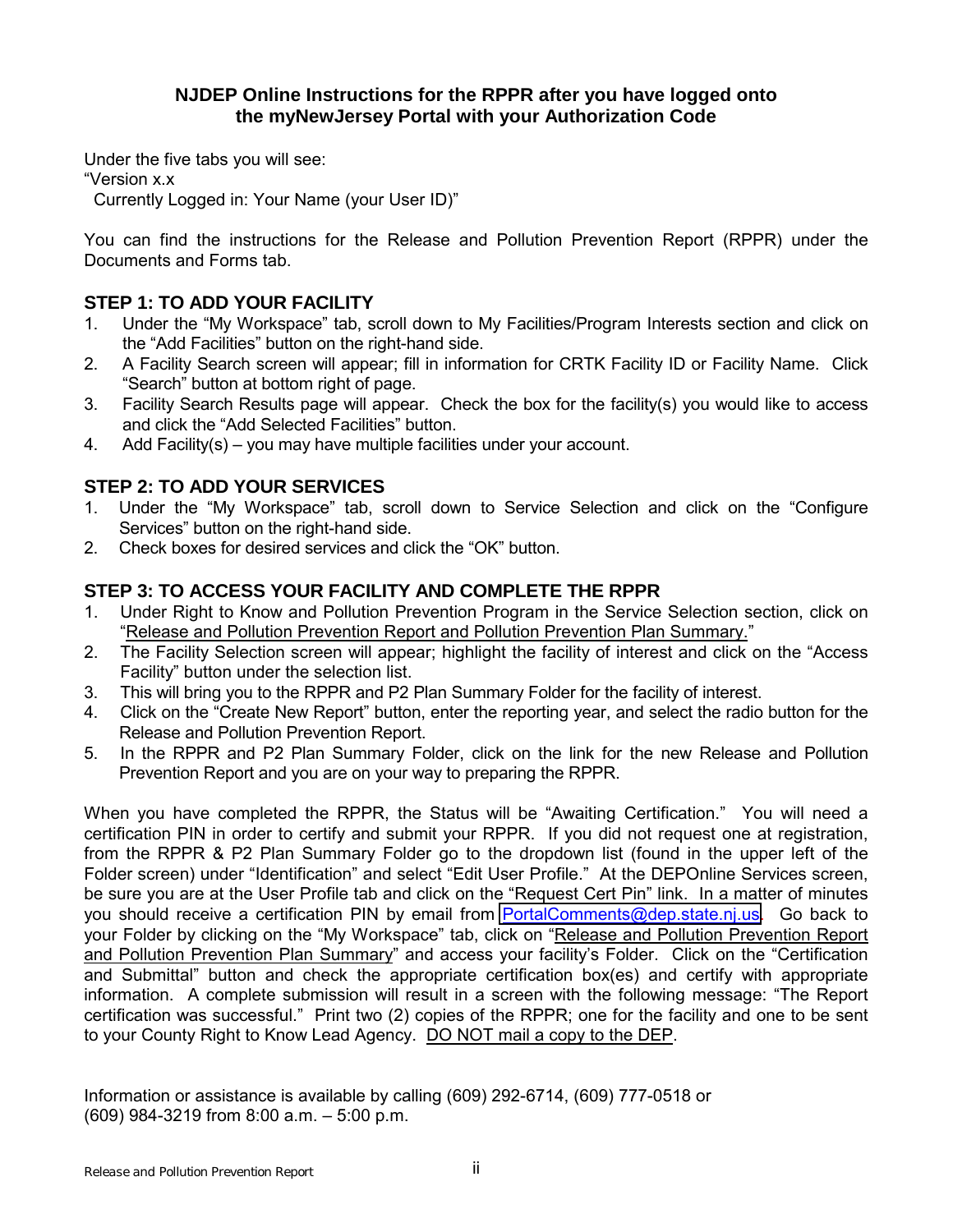# **ATTENTION TRI Form R & Form A Reporters**

Please be advised that the NJDEP is partnering with the USEPA on the Toxic Chemical Release Inventory (TRI) Central Data Exchange (CDX) program for the submission of TRI Forms R and A. CDX allows you to file a paperless report, significantly reduce data errors, and receive instant receipt confirmation of your submission. When you use the USEPA's Toxic Release Inventory - Made Easy (TRI-ME) software to prepare and submit your TRI forms via the Internet, your forms will be sent simultaneously to USEPA and NJDEP via the Environmental Information Exchange Network. Further, an Internet-based version of TRI-ME, known as TRI-ME*web*, is available and eliminates the need to download software to your PC. TRI-ME*web* also includes pre-population of data, an automated Section 8 calculator, and accessibility from any PC anywhere there is Internet access.

Once a TRI submission is certified it will be electronically forwarded to the state and your obligation to report TRI to NJDEP will be satisfied. If you choose to submit via the Internet (TRI-ME or TRI-ME*web*), do not send duplicate paper or diskette copies of the TRI reports. If you have any questions about the CDX submission process, call toll free: 1-888-890-1995 between the hours of 8:00  $A.M. - 6:00$  P.M. Eastern Time.

*It is to your advantage to submit your federal TRI reports (Form R and/or Form A) via CDX, preferably using* TRI-ME*web. If you choose to submit on CD or diskette using USEPA's TRI-ME software, the NJDEP will accept a copy of the same data on a CD or diskette, accompanied by a paper copy of the certification letter that you must also file with USEPA. This will fulfill the federal requirement to provide your TRI Form R and/or Form A report(s) to the State of New Jersey.*

*NOTE: Only the federal TRI data may be submitted on CD or diskette, though USEPA prefers internet submissions. The NJ Release and Pollution Prevention Report must be submitted electronically using the eRPPR online submission module found at NJDEP Online ([http://www.njdeponline.com\)](http://www.njdeponline.com/).*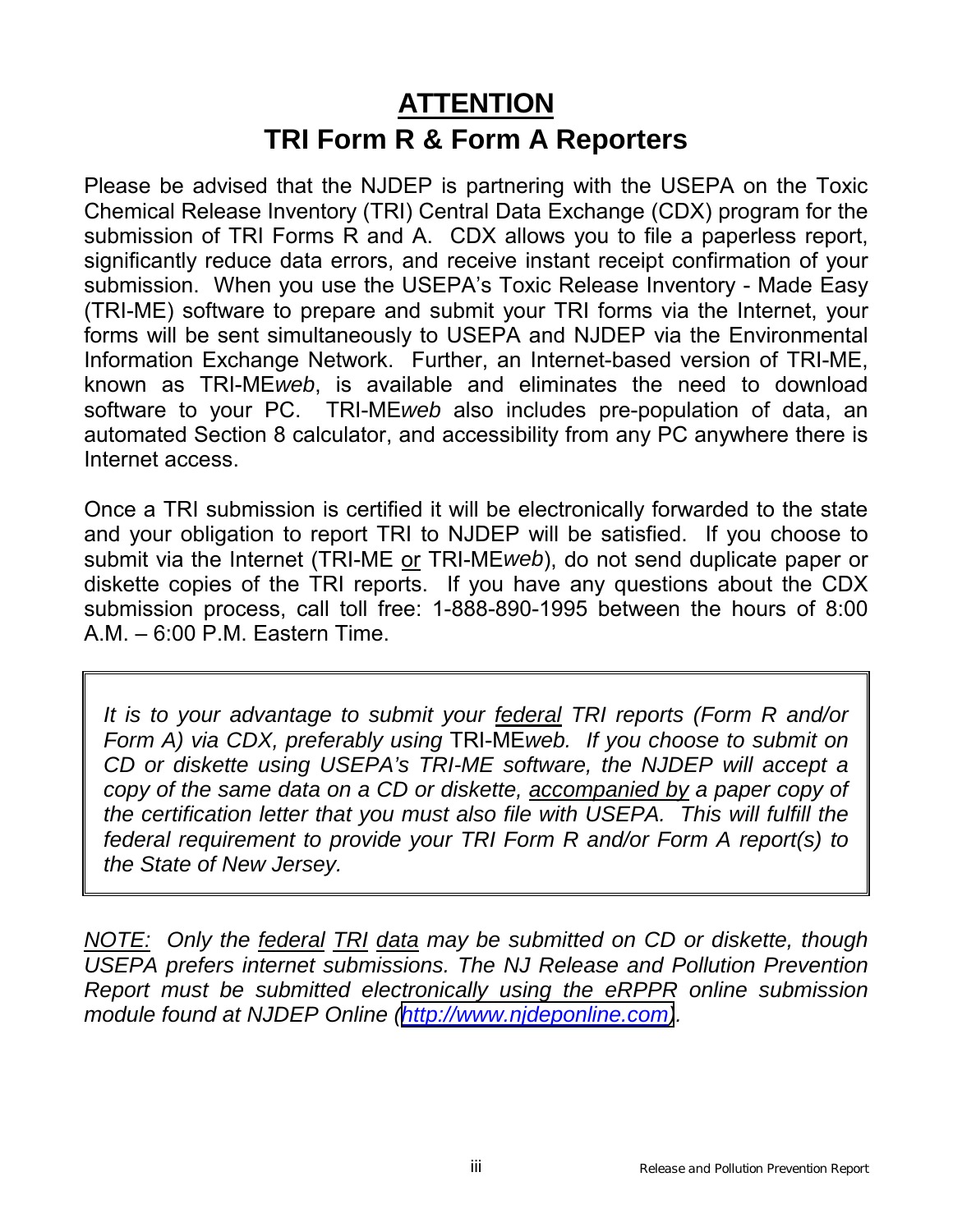# *PLEASE NOTE!*

If you are required to complete and submit a federal Toxic Chemicals Release Inventory Form (TRI Form R or Form A), you must complete and submit an electronic RPPR (eRPPR) by July 1of the year following the Report Year. See page 2, section I.E. "Who Must Submit the RPPR?" for more details on the reporting requirements.

- **DO** Be advised that it is mandatory to complete and submit the RPPR by using the electronic NJDEP ONLINE submission process (New Jersey Administrative Code 7:1G-5.3).
- **DO** Be sure to return the *original paper version* of the RPPR to the NJDEP only if you receive a hardship exemption from the electronic reporting requirements from the NJDEP (see page 2, section I.C. Electronic Reporting Hardship Exemption). You will have to call the Office at 609-777-0518 to be mailed an original copy of the reporting forms.
- **DO** Be sure to complete all Sections (A, B, and P2-115 or C and D), as appropriate. If you have any questions about this RPPR, call the Office at 609-777-0518.
- **DO** Round off estimated quantities to the nearest pound in Section B, questions 4 through 22, and the P2-115 process-level data worksheet. You may use decimal places *only* for the Persistent, Bioaccumulative and Toxic (PBT) substances.
- **DO** Check RPPR Appendices B and C online at <http://www.state.nj.us/dep/opppc/figdoc.htm>for the updated list of all reportable substances.
- **DO** Be sure to give diligent review of the "Self-Verification of Materials Accounting Data Worksheet" as it displays in the eRPPR reporting module. Check that your estimates are reasonable and comply with your expected level of data quality and accuracy. The W&CRTK rule adoption of January 18, 2005 requires no more than a 5% difference between chemical inputs and outputs.
- **DO** Exercise due diligence in completing the entire RPPR and be sure that all data are correctly entered!
- **DO NOT** Submit a paper copy of the RPPR that is submitted electronically. If you must submit an RPPR for an additional regulated facility that has not reported in a prior year and need assistance regarding that facility, contact the Office at 609-777-0518.
- **DO NOT** Apply any unit of measurement other than pounds in Section B, questions 4 through 22. Note the exception that the unit of measurement for "Dioxin and Dioxin-like Compounds" is grams and not pounds.
- **DO NOT** Attempt to use range codes "A," "B" or "C" as found on the USEPA Form R when estimating any quantity of a release, on-site waste management, or off-site transfer on the RPPR Section B, questions 12 through 21, or on the P2-115 of this RPPR; enter only whole numbers as determined by your best estimate (unless you are reporting a PBT; then you may report fractions of pounds using a decimal place).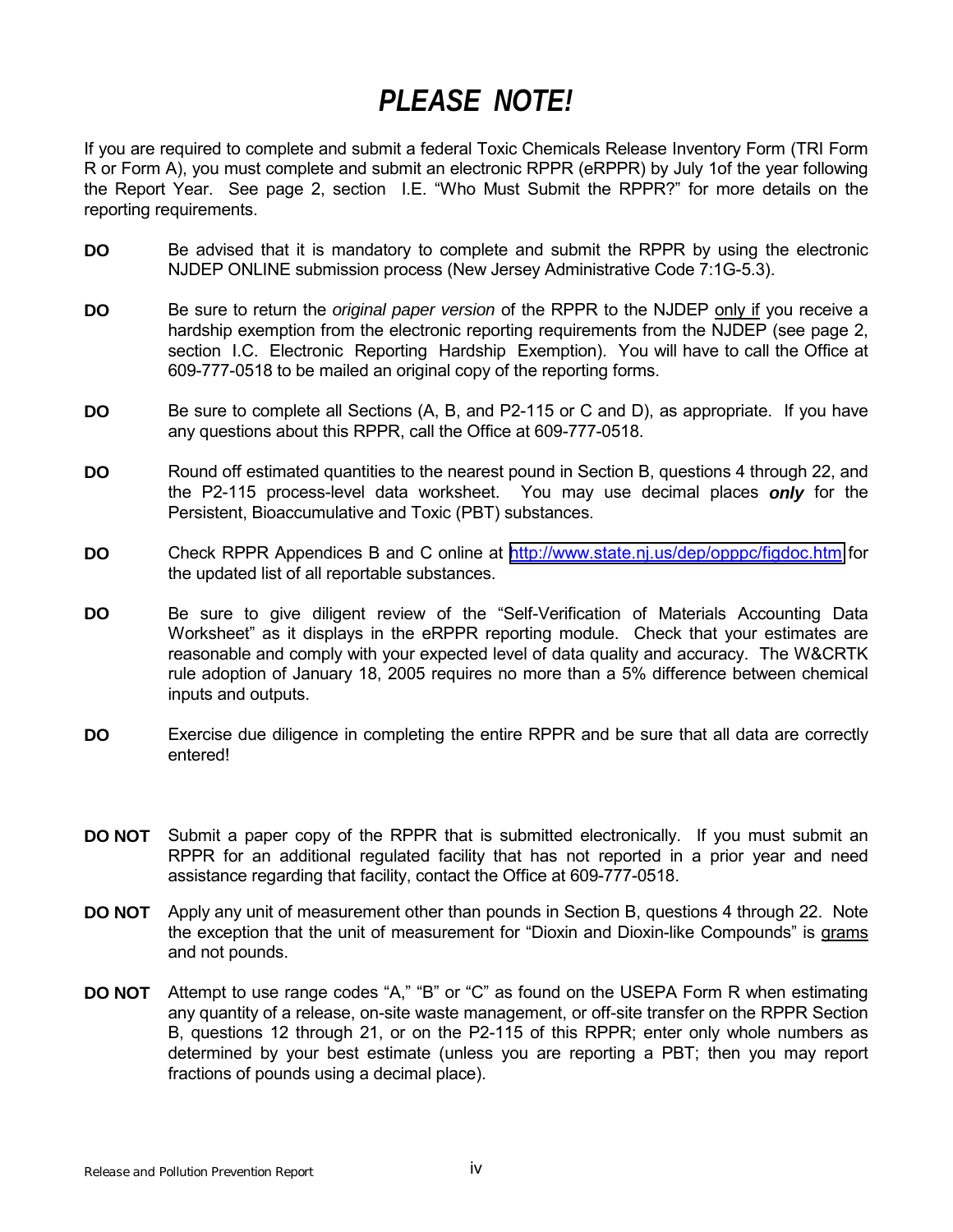# **INSTRUCTIONS AND REFERENCE GUIDE FOR THE RELEASE AND POLLUTION PREVENTION REPORT**

# TABLE OF CONTENTS

| Ī.  |    |            | <b>INTRODUCTION</b>                                                                |  |
|-----|----|------------|------------------------------------------------------------------------------------|--|
|     |    |            |                                                                                    |  |
|     |    |            |                                                                                    |  |
|     |    |            |                                                                                    |  |
|     |    |            |                                                                                    |  |
|     | F. |            |                                                                                    |  |
|     |    |            |                                                                                    |  |
|     |    |            | G. The Toxic Chemical Release Inventory Burden Reduction and Alternate Threshold 4 |  |
|     |    |            |                                                                                    |  |
|     |    |            |                                                                                    |  |
|     |    |            |                                                                                    |  |
| II. |    |            |                                                                                    |  |
|     |    |            |                                                                                    |  |
|     |    |            |                                                                                    |  |
|     |    | B.1        |                                                                                    |  |
|     |    | B.2        |                                                                                    |  |
|     |    | B.3        | Threshold Determinations for and Reporting of Ammonia (anhydrous and aqueous) 8    |  |
|     |    | B.4        | Threshold Determinations for and Reporting of Chemical Categories  9               |  |
|     |    | B.5        |                                                                                    |  |
|     |    | B.6        |                                                                                    |  |
|     |    | <b>B.7</b> |                                                                                    |  |
|     |    |            |                                                                                    |  |
|     |    |            |                                                                                    |  |
|     |    |            |                                                                                    |  |
|     |    |            |                                                                                    |  |
|     |    | <b>B.8</b> |                                                                                    |  |
|     |    |            |                                                                                    |  |
|     |    | <b>B.9</b> |                                                                                    |  |
|     |    |            |                                                                                    |  |

(continued)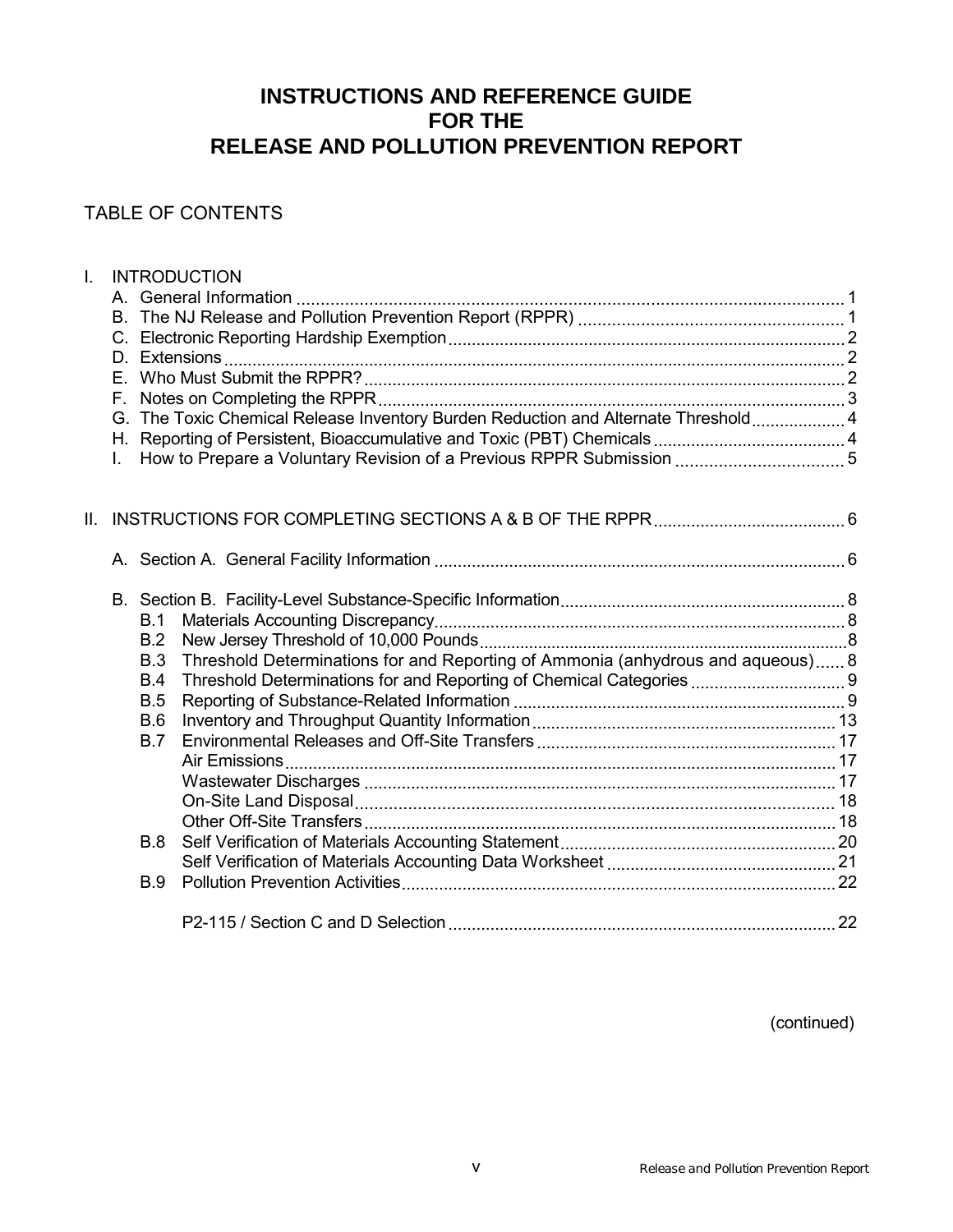# TABLE OF CONTENTS (continued)

|  | III. REQUIREMENTS TO SUBMIT A POLLUTION PREVENTION PROGRESS REPORT  23                                                                                                                                          |  |
|--|-----------------------------------------------------------------------------------------------------------------------------------------------------------------------------------------------------------------|--|
|  | A. Progress Reporting Option 1<br>- Submission of the Pollution Prevention Process-Level Data Worksheet (P2-115)  23                                                                                            |  |
|  |                                                                                                                                                                                                                 |  |
|  | B. Progress Reporting Option 2<br>B.1 Section C. Facility-Level Substance-Specific Pollution Prevention Progress 27<br>B.2 Section D. Process-Level Pollution Prevention Information for Targeted Processes  30 |  |
|  |                                                                                                                                                                                                                 |  |

# **TABLES**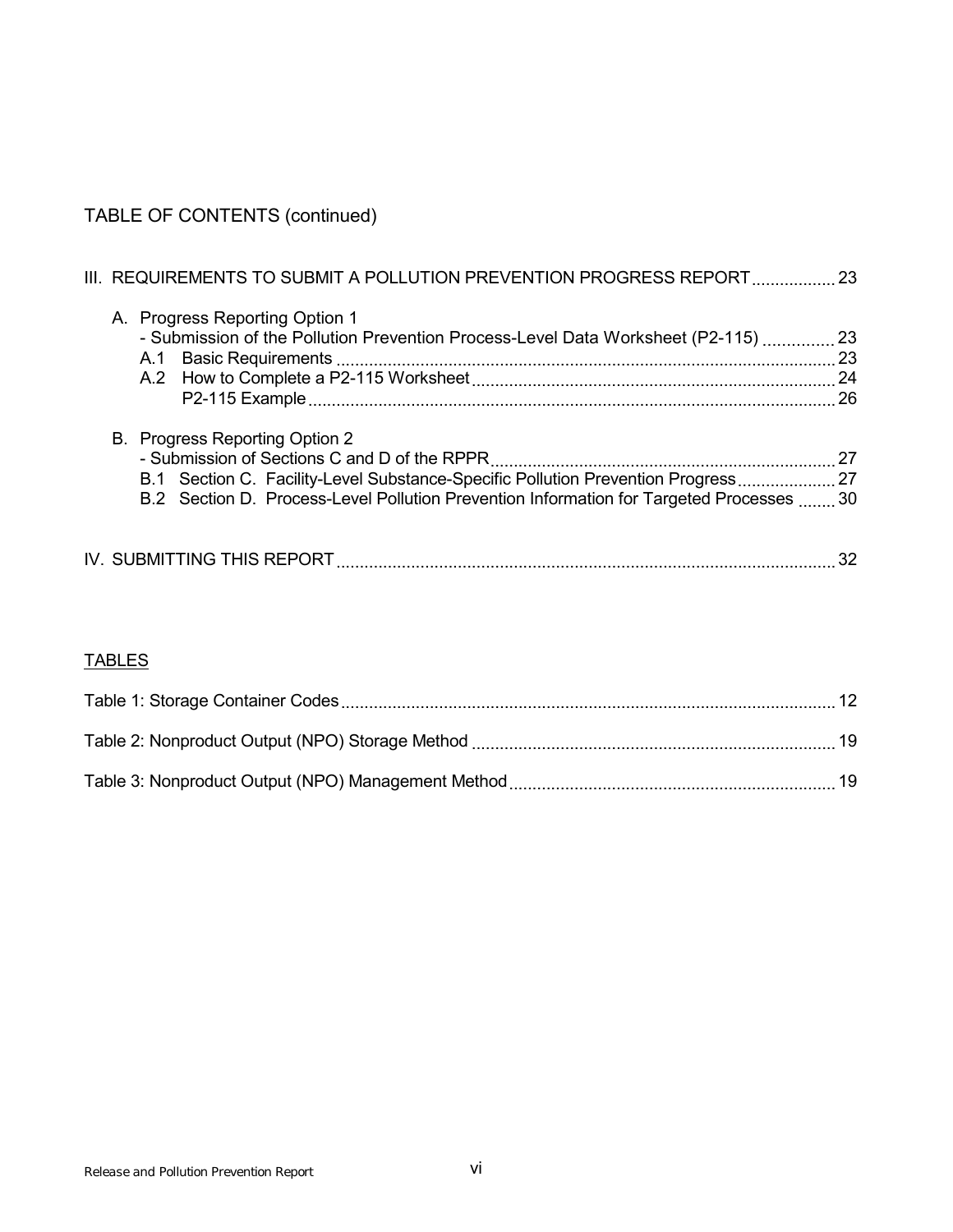# *INSTRUCTIONS FOR COMPLETING THE RELEASE AND POLLUTION PREVENTION REPORT (RPPR)*

*PLEASE READ THE FOLLOWING INSTRUCTIONS CAREFULLY!* If after reading the instructions you have any questions regarding the RPPR, please call the Office of Pollution Prevention and Right to Know (the Office) at 609-777-0518.

# **I. INTRODUCTION**

#### **A. General Information**

Section 313 of the federal Emergency Planning and Community Right-to-Know Act of 1986 (EPCRA also known as Title III of the Superfund Amendments and Reauthorization Act of 1986 [SARA] [P.L. 99-499]) requires all manufacturing sector facilities and select non-manufacturing sector facilities to complete the Toxic Chemical Release Inventory (TRI) Reporting Form (Form R), if certain manufacturing, processing, or otherwise use activity thresholds are met. Chemical Activity Definitions are provided in the instructions on pages 10 through 12 and in the RPPR Appendix A found online at [http://www.state.nj.us/dep/opppc/figdoc.htm.](http://www.state.nj.us/dep/opppc/figdoc.htm) On June 6, 2006 (71 FR 32464) the USEPA published a final rule under EPCRA that amends the TRI to include the North American Industry Classification System (NAICS) codes. The USEPA included the NAICS codes that correspond to the Standard Industrial Classification (SIC) codes that are currently subject to the TRI reporting requirements in order to facilitate the transition from reporting of SIC codes on the TRI reporting forms to reporting of NAICS codes.

The New Jersey Release and Pollution Prevention Report (RPPR) is required by the NJDEP pursuant to the NJ Worker and Community Right to Know Act (P.L. 1983, c.315, N.J.S.A. 34:5A-1.1 et seq.), the NJ Pollution Prevention Act (P.L. 1991, c.235, N.J.S.A. 13:1D-35 et seq.), and the regulations adopted pursuant to these state laws for any "...employer who is subject to the reporting requirements of SARA Title III Section 313...". These are facilities that are required to submit a TRI Form R or Form A. The Form A is the "Certification Statement" that may be submitted for Form R substances that otherwise meet additional reporting criteria. (See Section I.F., The Toxic Chemical Release Inventory Burden Reduction and Alternate Threshold, found on page 3 of these instructions.) The RPPR consists of five parts: Sections A, B, C, and D and the Pollution Prevention Process-Level Data Worksheet (P2-115). Facilities are required to complete and submit Sections A and B, and have the option to submit either the P2-115 Process-Level Data Worksheet or Sections C and D for pollution prevention progress reporting.

#### **B. The NJ Release and Pollution Prevention Report (RPPR)**

Pursuant to N.J.A.C. 7:1G & 1K et seq., submission of an electronic Release and Pollution Prevention Report (eRPPR) is mandatory. The portal to electronic reporting is found at [http://www.state.nj.us/dep/online/ o](http://www.state.nj.us/dep/online/)r [http://www.njdeponline.com.](http://www.njdeponline.com/)

In conjunction with the mandatory requirement to submit an electronic RPPR via the Internet, these instructions have been streamlined and much of the additional contents of the appendices will be found online at [http://www.state.nj.us/dep/opppc/figdoc.htm.](http://www.state.nj.us/dep/opppc/figdoc.htm) You will find a "sample" copy of the RPPR form and all former appendices that were integral to the instructions book, including substance lists, County Lead Agencies, and pollution prevention methods at this website. If you need assistance, do not hesitate to call the Office at 609-777-0518.

Information to be provided in Section A pertains to the facility site and its overall operations. Only one Section A is prepared and submitted for each reporting facility. Section B consists of questions concerning chemical throughput, environmental release and off-site transfer data, on-site waste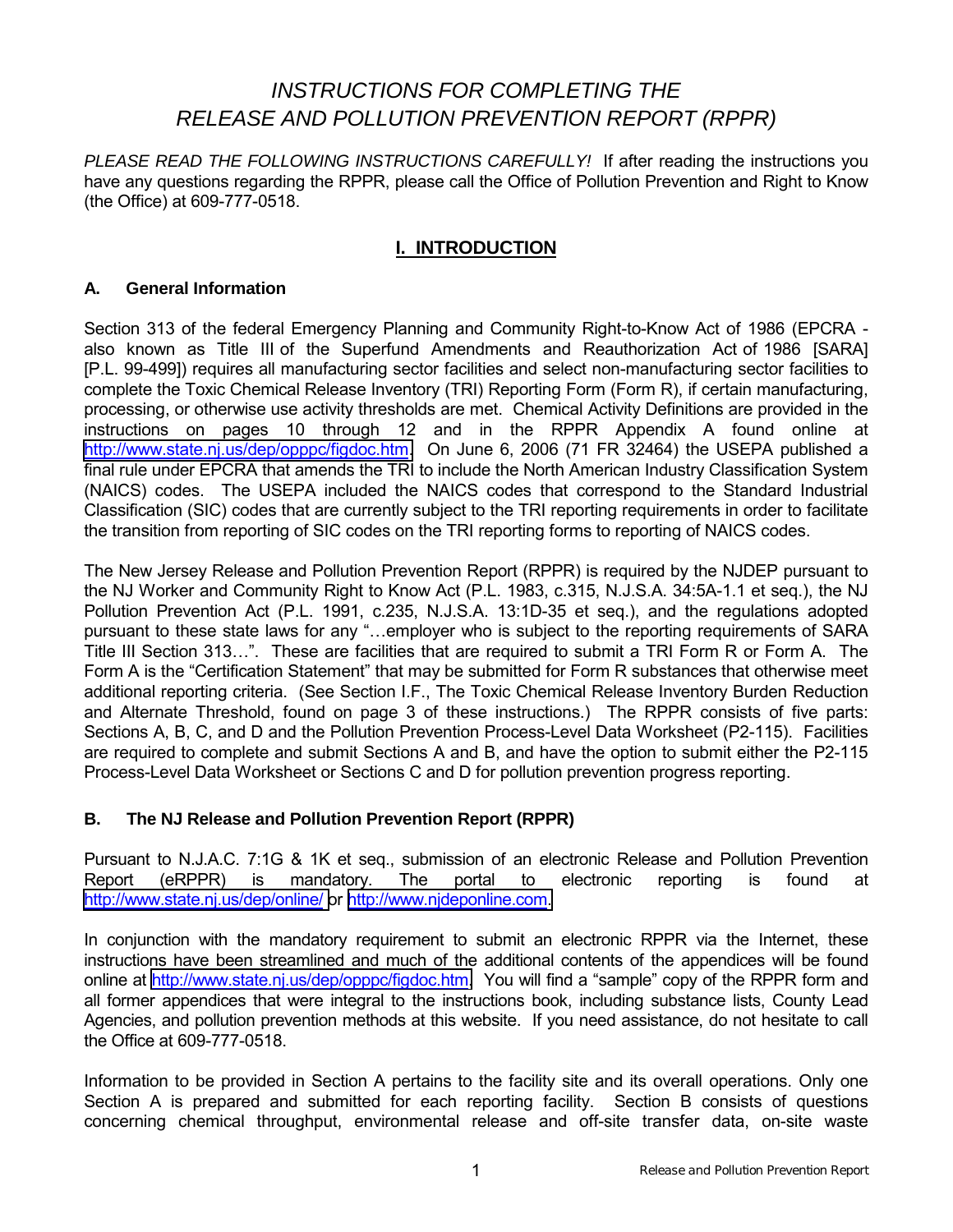management activities, as well as some general pollution prevention activity data, about each specific reportable substance subject to the RPPR reporting requirements. One RPPR Section B form must be completed for each reportable substance that was manufactured, processed, or otherwise used in excess of 10,000 pounds or the lower PBT threshold. The Pollution Prevention Process-Level Data Worksheet (P2-115) is a spreadsheet that addresses the substance USE and NPO data elements for a five-year P2 planning cycle. Section C focuses on facility-level pollution prevention progress about each specific reportable substance subject to the pollution prevention reporting requirements. Section D focuses on pollution prevention progress for substances within targeted processes or targeted grouped processes identified in a facility's Pollution Prevention Plan. The NJDEP encourages submission of the P2-115 worksheet for each reportable substance in place of Sections C and D for that substance. Note: Even if Sections C and D are submitted and not the P2-115 worksheets as part of the annual RPPR, the P2-115s must still be updated annually and incorporated into the facility's P2 Plan.

# **C. Electronic Reporting Hardship Exemption**

If it is a hardship for an employer to submit an RPPR using the Internet, an employer may request approval from the Department to submit the RPPR in paper form (N.J.A.C. 7:1G-5.3(b)). The Department shall approve, on a case-by-case basis, such a request provided that:

- 1. The request is submitted no later than March 1 of the submittal year;
- 2. The employer explains:
	- i. The grounds for the hardship that electronic submittal would impose; and
	- ii. The effort(s) the employer will make to ensure the facility's ability to make electronic submittals in the future; and
- 3. The employer makes every effort to become able to submit the form electronically in future years.

# **D. Extensions**

The Department shall approve, on a case-by-case basis, an extension of a reporting deadline if a facility is unable to electronically file its RPPR due to a malfunction in the Department's electronic reporting system. The Department shall not approve any extension due to a malfunction in a facility's electronic information technology system, unless the facility verifies the malfunction in writing and promptly files the report by other means.

# **E. Who Must Submit the RPPR?**

"An employer who is subject to the reporting requirements of SARA Title III Section 313, or other criteria established by the Department in accordance with the Administrative Procedures Act, shall submit to the Department a Release and Pollution Prevention Report by July 1 of the year following the reporting year." (N.J.A.C. 7:1G-4.1(a)) If the federal TRI reporting thresholds were exceeded the previous year but were not exceeded in the current reporting year and, therefore, no TRI form submission is required of the employer, complete only questions 1 and 5 and certify and submit Section A of the eRPPR using the reporting module found at [http://www.njdeponline.com.](http://www.njdeponline.com/)

Pursuant to the Pollution Prevention regulations (N.J.A.C. 7:1K-3.1(g) and 3.9(d)), if a facility or a substance in a process at a facility is no longer subject to the reporting requirements, the owner or operator shall notify the department in writing by July 1 of the year following the change in status. The notification shall include the reason for the change in status. Send the notification to the address listed on page 32.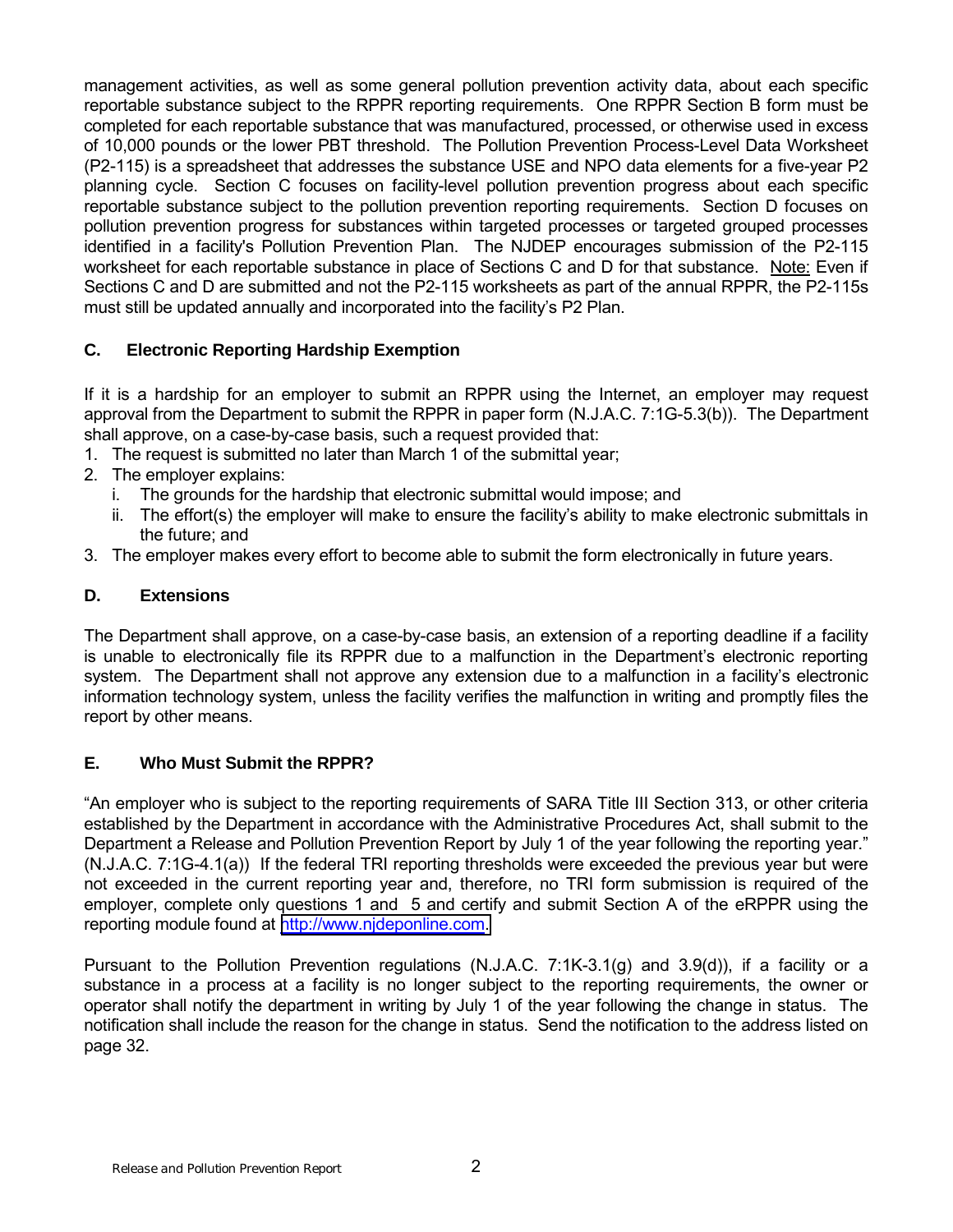Submission of a completed RPPR by July 1 is mandatory. Failure to submit the RPPR may result in compliance actions against the company. It is a requirement to complete and submit the electronic RPPR to the NJDEP and to send a paper copy to the County Lead Agency (see the P2&RTK website at [http://www.state.nj.us/dep/opppc/figdoc.htm\)](http://www.state.nj.us/dep/opppc/figdoc.htm). In addition, a file of all Community Right to Know (CRTK) Surveys and RPPRs must be maintained and the employer must make the CRTK Surveys and RPPRs available to employees within five working days and to State inspectors, or their local designees, upon request (N.J.A.C. 7:1G-5.1(d) and (e)).

# **F. Notes on Completing the RPPR**

A listed reportable substance must be considered when making threshold determinations and chemical throughput, environmental release, off-site transfer and waste management calculations if it was present in a mixture at a concentration above a specified de minimis level. The de minimis level is 1.0% for noncarcinogens, or 0.1% if the substance meets the OSHA carcinogen standards. See RPPR Appendices B and C online for the de minimis value associated with each listed reportable substance. The de minimis exemption does not apply to the *"manufacture"* of a substance except if that substance is *"manufactured"* as an impurity and remains in the product distributed in commerce, or if the substance is *"imported"* below the applicable de minimis level. The de minimis exemption does not apply to a byproduct *"manufactured"* coincidentally as a result of *"manufacturing," "processing," "otherwise use,"* or any *waste management* activities. The de minimis exemption does not apply to the persistent, bioaccumulative and toxic (PBT) substances.

Complete all sections of the RPPR as they pertain to the facility or plant site. If a question does not apply to the operations, check the appropriate "N/A" box when available or enter "N/A" for "not applicable" on the form.

It is intended that existing or readily available data be used to complete the RPPR. Where quantities can be determined from existing records (e.g., inventory or production figures) or test results are available, actual figures are to be reported. Otherwise, best estimates may be given. Use engineering estimates and computations, process material balance studies, field tests or measurements made by the facility, or other technically sound practices.

While the USEPA requires no more than two significant integers when reporting releases and off-site transfers on the Form R, this practice is not encouraged on the RPPR. The NJDEP encourages the reporting of any estimated quantity to the nearest full pound as calculated or estimated. The mass balance approach of the RPPR provides for the analysis of materials accounting procedures, and the assessment of data quality and discrepancies in the materials accounting process. These analyses are conducted by NJDEP with the knowledge that some quantities are the best available estimates of the "true" value. Therefore, it is important that documentation of calculation methods be retained.

If the formulation of trade name chemicals used in the facility operations are not known, inquiries of the supplier or the manufacturer should be made to ascertain whether the mixture contains any reportable substances. Employers that report under EPCRA Section 313 and New Jersey Community Right to Know must know the chemical composition of the products used in order to accurately make threshold determinations and to calculate use, releases, off-site transfers, etc. Therefore, USEPA requires suppliers of mixtures or trade name products containing one or more of the Section 313 listed chemicals to notify their customers of the presence of those chemicals (supplier notification rule).

When information needed to complete a section is not readily available, make a reasonable effort to acquire the information. If it is still not possible to obtain the necessary information after a reasonable effort is conducted, submit a written explanation to the Office of Pollution Prevention and Right to Know at the address listed on page 32 describing the nature of the operations involved and the reasons for not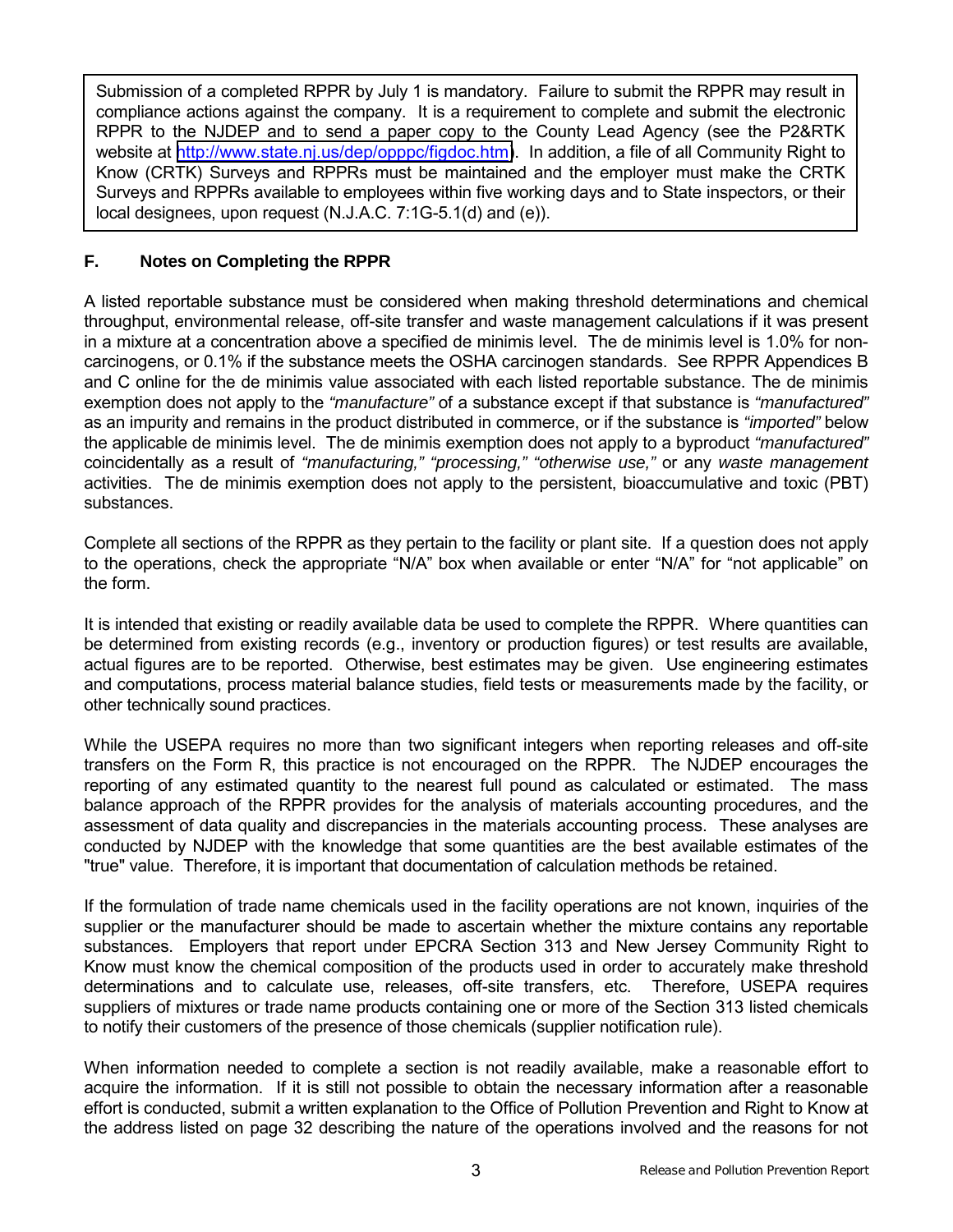supplying the data. Be sure to identify the facility by including the CRTK facility ID number, the facility name and physical location, and the substance or substances to which the explanation applies.

# **G. The Toxic Chemical Release Inventory Burden Reduction and Alternate Threshold**

On December 22, 2006 (71 FR 76932) the USEPA published a final rule under Section 313 of the Emergency Planning and Community Right-to-Know Act of 1986 (EPCRA) that expands the number of chemical reports that may qualify for the submission of a Form A Certification Statement rather than a Form R under the Toxic Chemicals Release Inventory (TRI). This rule expands non-Persistent, Bioaccumulative and Toxic (non-PBT) chemical eligibility for Form A by raising the eligibility threshold to 5,000 pounds of total annual waste management (i.e. releases, recycling, energy recovery, and treatment for destruction) provided total annual releases of the non-PBT chemical comprise no more than 2,000 pounds of the 5,000 pound total waste management limit. This rule also allows, for the first time, limited use of Form A for PBT chemicals when total annual releases of a PBT chemical are zero and the total annual amount of the PBT chemical recycled, combusted for energy, and treated for destruction does not exceed 500 pounds. Both cases apply as long as the chemical is manufactured, processed, or otherwise used in an amount not exceeding 1 million pounds during the reporting year. A facility that meets the federal TRI alternate threshold reporting criteria for any chemical may submit the *Toxic Chemical Release Inventory Form A* in lieu of a full Form R. For further information on the USEPA TRI alternate threshold, go to <http://www.epa.gov/tri/tridata/modrule/phase2/forma.htm>or contact the EPCRA Hotline at 1-800-424-9346. The TDD number is 1-800-553-7672.

Be advised that the changes to the TRI requirements **DO NOT** impact your reporting obligations on the RPPR. All substances subject to reporting under the TRI, whether reported on Form R or Form A, must be reported on the Release and Pollution Prevention Report. Further, the New Jersey threshold for reporting is 10,000 pounds for each reportable substance manufactured, processed, or otherwise used at the facility during the reporting year, unless the reportable substance is one of the regulated Persistent, Bioaccumulative and Toxic (PBT) substances, which have a lower threshold.

# **H. Reporting of Persistent, Bioaccumulative and Toxic (PBT) Chemicals**

On October 29, 1999, the USEPA published a final rule (64 Federal Register 58666) under Section 313 of EPCRA, which lowered the EPCRA Section 313 TRI thresholds for certain persistent, bioaccumulative and toxic (PBT) chemicals and added certain other PBT chemicals to the EPCRA Section 313 list of toxic chemicals effective reporting year 2000. The rule also included modifications to certain reporting exemptions and requirements for the chemicals now subject to the lower reporting thresholds. Further, on January 17, 2001, the USEPA published a final rule (66 FR 4500) that classified Lead and Lead Compounds as PBT chemicals and lowered the previously existing 25,000 pound and 10,000 pound reporting thresholds for Lead and Lead Compounds to 100 pounds. The PBT chemicals are of particular concern not only because they are toxic but also because they remain in the environment for long periods of time, are not readily destroyed, and build up or accumulate in body tissue. See RPPR Appendix B online for substance information, the entire list of PBT chemicals, and the lower reporting thresholds.

USEPA has eliminated the de minimis exemption for the PBT chemicals. Users of mixtures must use best readily available information to determine the PBT chemicals present and their concentrations. USEPA has also eliminated range reporting on the Form R for on-site releases and off-site transfers for further waste management for the PBT chemicals affected by these rules.

Pursuant to the NJ Worker and Community Right to Know Regulations (N.J.A.C. 7:1G-1.1 et seq.), the PBT chemicals are to be reported on Section B of the RPPR using the lower TRI thresholds as well. For the PBTs, *and only the PBTs*, you may report fractions of a pound using a decimal place and applying the USEPA guidance on data accuracy and precision. Report chemical throughput, releases and other waste management activities at a level of precision supported by the data and estimation techniques used. For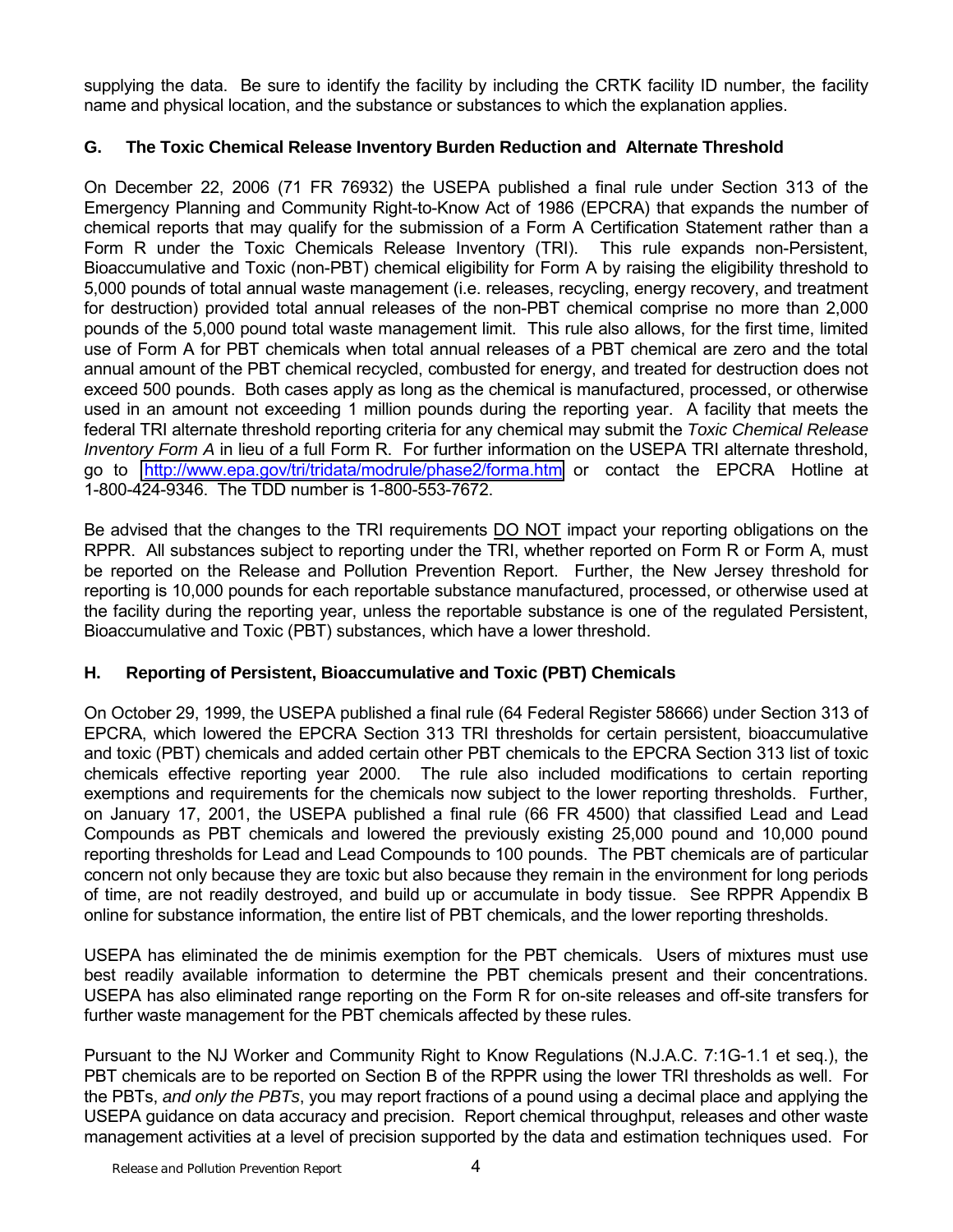PBT chemicals, 0.1 pound is the smallest amount required to be reported (except for "Dioxin and Dioxinlike Compounds"). Throughput, environmental release and other waste management estimates  $\leq 0.05$ pounds can be rounded down to 0 pound. Note: for "Dioxin and Dioxin-like Compounds" the unit of measurement is grams or fractions of a gram (and not pounds even though the RPPR form may state "pounds" for the various quantitative fields). For "Dioxin and Dioxin-like Compounds," 100 micrograms (equals 0.0001 gram) is the smallest amount required to be reported. It is also the smallest amount that can be reported on the eRPPR (the eRPPR allows up to four places to the right of the decimal for all PBTs). Throughput, release and other waste management estimates ≤ 50 micrograms (equals 0.00005 gram) may be rounded to 0 grams. While the above text indicates the smallest amount *required to be reported*, if estimation techniques allow for the reporting of smaller quantities, you may do so within the limitations of the reporting software. Data precision and the quantities reported are dependent upon the accuracy and quality of the data and the estimation techniques used.

#### **I. How to Prepare a Revision of a Previous RPPR Submission**

Revisions (voluntary or otherwise) to the RPPR may impact data reported on the TRI Form R and vice versa. It is important to exercise due diligence in the preparation, revision and submission of both forms.

Should you find that a revision to the RPPR is necessary, the following procedure is to be followed for reports that were previously submitted as a *paper* version:

- $\triangleright$  make a copy of the original submission (only the page or pages that need to be revised);
- $\triangleright$  cross out the incorrect information in red ink;
- $\triangleright$  enter the corrected information in red ink (in a space to the right, left, above or below the original entry as space permits);
- $\triangleright$  indicate "Revision" at the top of each page submitted, making certain that the New Jersey CRTK facility identification number (11 digits), and the substance name and CAS number are clearly noted on each page; and
- $\triangleright$  submit to the NJDEP Office of Pollution Prevention and Right to Know at the address listed on page 32 and copies of the same to your County Lead Agency.

Should you find that an addendum to the RPPR is necessary (i.e., need to add a substance for a past reporting year that was not previously reported and the original submission for that year was on *paper*), the following procedure is to be followed:

- $\triangleright$  make a copy of a blank Section B if you don't have one, you should contact the Office for one;
- $\triangleright$  enter the complete information for the substance;
- $\triangleright$  indicate "Addendum" at the top of each page, making certain that the reporting year, the New Jersey CRTK facility identification number (11 digits), and the substance name and CAS number are clearly noted on each page; and
- ! submit to the NJDEP Office of Pollution Prevention and Right to Know at the address listed on page 32 and copies of the same to your County Lead Agency.

Effective reporting year 2000, revisions and addenda to the RPPR may be completed in electronic format for any submission, current or prior (i.e., back to RY 2000), that was made electronically. Simply go to [http//:www.njdeponline.com,](http://www.njdeponline.com/) open up the RPPR for the appropriate report year and make the necessary revisions and/or addendum. Then re-certify and submit the revised document. If you have any questions regarding the above procedures, please call the Office of Pollution Prevention and Right to Know at 609- 777-0518.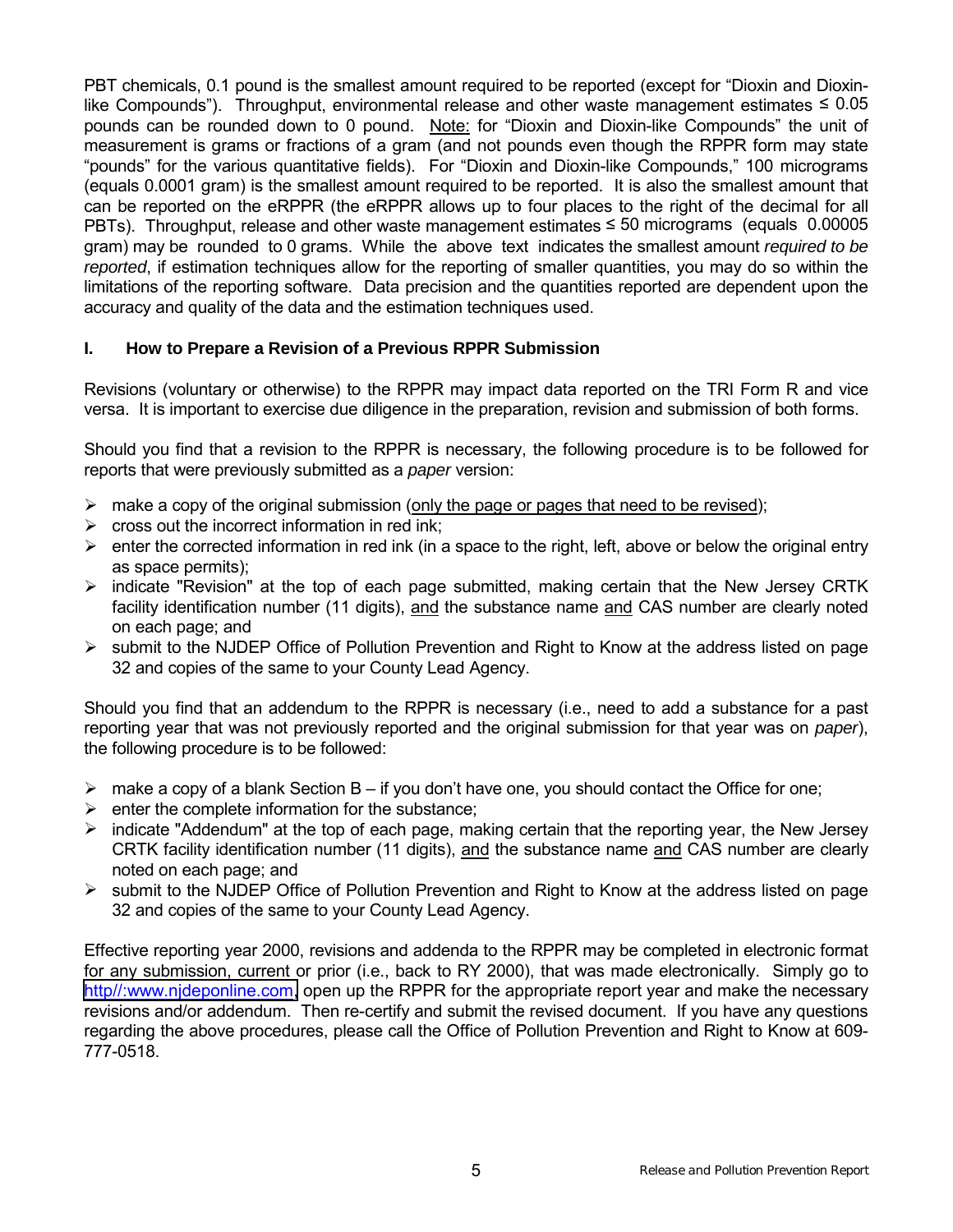# **II. INSTRUCTIONS FOR COMPLETING SECTIONS A & B OF THE RPPR**

It is mandatory to complete and submit the Release and Pollution Prevention Report (RPPR) using the NJDEP Online Business Portal. This is accessed at [http://www.njdeponline.com](http://www.njdeponline.com/) (see pages i and ii of these instructions). If you are approved for the hardship exemption and will submit a paper version of the RPPR; be sure to 1) contact the Office of Pollution Prevention and Right to Know for an original version of the form, 2) type or print legibly all responses on the RPPR, and 3) submit to the NJDEP the original, signed copy of the RPPR and copies of the same to your County Lead Agency.

#### **A. Section A. General Facility Information**

The number designations of these instructions correspond to those on the RPPR form unless otherwise indicated.

#### Questions 1 through 10:

1. Person to contact regarding this report - Enter the full name of the person who may be contacted for clarification of the information submitted in this report.

Title - Enter the title of the contact person in this field.

Phone number - Enter the telephone number (including the area code) for the contact person identified here. Enter the 10 digits only; do not use punctuation (e.g. hyphens, parentheses, spaces, etc.).

Fax # - Enter the fax number (including the area code) for the contact person. Enter the 10 digits only; do not use punctuation (e.g. hyphens, parentheses, spaces, etc.).

Contact's address - Enter the full mailing address (including street and/or box number, city, state, and zip code) for the contact person, if different from the facility mailing address.

- 2. Nature of business Briefly describe the nature of the business activity conducted at the reporting facility.
- 3. TRI Facility ID Number If a federal Form R or Form A has been submitted for a previous reporting year, the U.S. Environmental Protection Agency (USEPA) has assigned a TRI Facility Identification Number to the facility. Enter "New Facility" in this space if this is your first submission. Otherwise, call this Office for the TRI Facility ID Number if the number is not known.
- 4. NJ RTK Research & Development Laboratory exemption approval number If this facility has an approved NJ RTK Research & Development Laboratory exemption pursuant to N.J.A.C. 7:1G, it will be pre-populated here. If an exemption applies but the number does not show up here, call the Office at 609-777-0518.
- 5. USEPA TRI Forms Indicate whether this facility is subject to filing with the USEPA one or more Toxic Chemical Release Inventory (TRI) Reporting Forms (Form R or Form A) for the current reporting year.

Indicate the number of TRI Form R submitted pursuant to the reporting requirements for the reporting year.

Indicate the number of TRI Form A (alternate threshold form) submitted pursuant to the reporting requirements for the reporting year.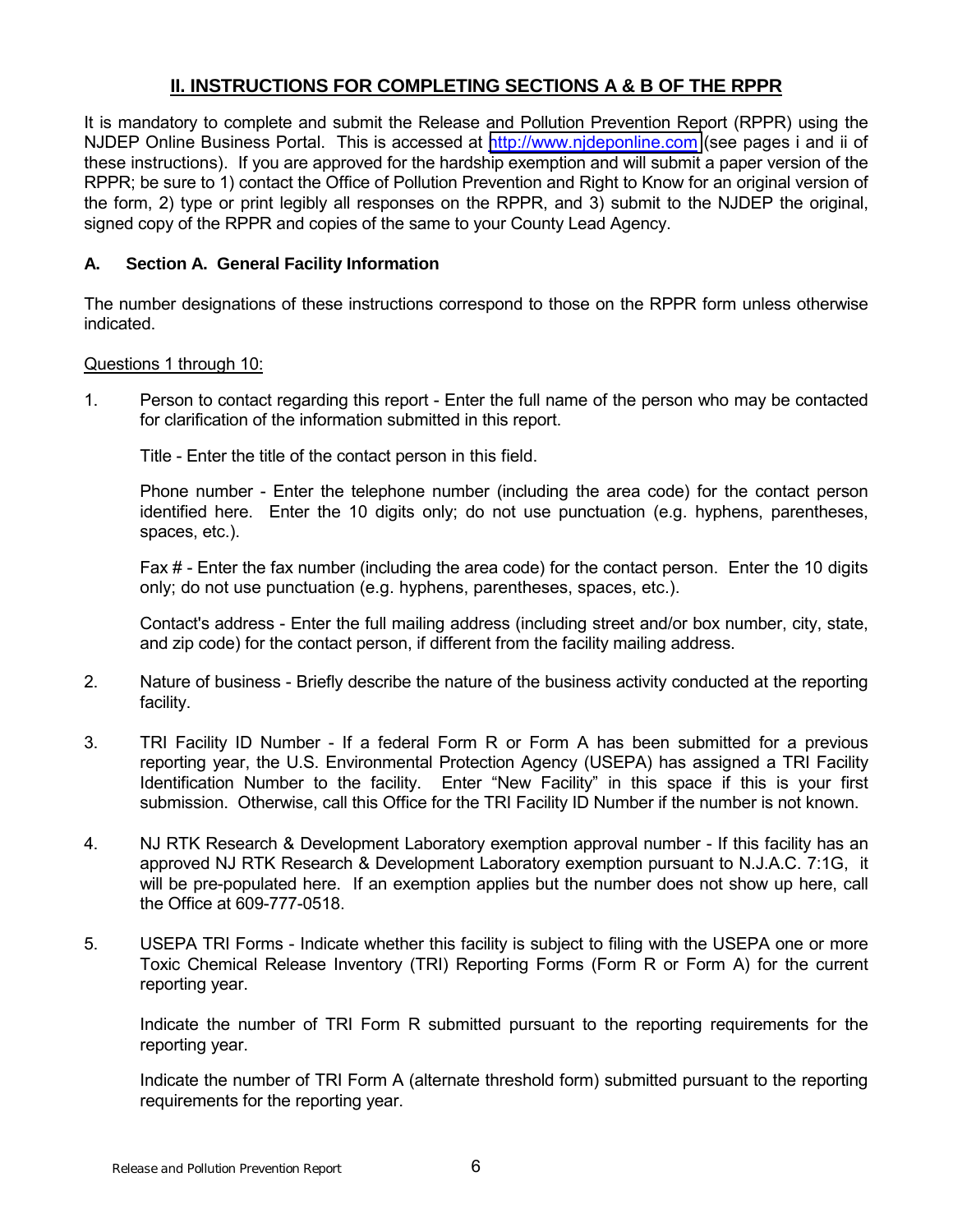6. Waste Generation and Management Form (Form GM) – This question is applicable for odd number reporting years, i.e. the year the data represents (e.g. 2005, 2007, etc.). Indicate whether this facility is subject to filing with the DEP a Waste Generation and Management Form (Form GM) for the report year. (This form is part of the Hazardous Waste Generator Biennial Report. The Biennial Report is due in an even year for the previous odd number report year.)

This question is *"*RESERVED*"* for even number reporting years, again the year the data represents (e.g. 2006, 2008, etc.) (This question refers to the applicability of the Hazardous Waste Generator Biennial Report to your facility.)

7. Wastewater Discharges - Employers are reminded that these questions pertain to overall processes at the facility, and not to the individual reportable substances.

If there is a discharge of a reported substance to a publicly owned treatment works (POTW), provide the name and physical address for the POTW plant to which the facility discharged wastewater containing reportable substances, if applicable. (This is the same information as entered on the Form R, Part II, Section 6.1.) Estimate the average daily volume of wastewater discharged in gallons per day. Briefly describe pretreatment methods, if any, prior to discharge.

If there is a discharge of a reported substance to a surface water, a navigable waterway, or to a tributary system, provide the name of the receiving stream(s) to which your facility discharged wastewater containing reportable substances, if applicable. (This is the same information as entered on the Form R, Part II, Section 5.3.) Estimate the average daily volume of wastewater discharged in gallons per day. Briefly describe pretreatment methods, if any, prior to discharge.

If there is a discharge of a reported substance to groundwater, estimate the average daily volume of wastewater containing reportable substances discharged to groundwater in gallons per day, if applicable. Briefly describe pretreatment methods, if any, prior to discharge.

8. Trade Secret Claims - If a facility owner or operator wishes to file a trade secret claim for information required on the RPPR, obtain the "*Trade Secret Claim Instructions (DEQ-119)"* from the Office's website at <http://www.state.nj.us/dep/opppc/figdoc.htm>or call the Office at 609-777-0518. All RPPR trade secret claims will require full documentation unless otherwise specified in the "Trade Secret Claim Instructions."

*By using the eRPPR electronic reporting module, only the "public files" (sanitized) version may be completed online. A "confidential" (unsanitized) version must be submitted on paper. All trade secret documentation must be attached to the paper RPPR and both must be submitted to the Department by July 1 of the year following the report year. If documentation for a trade secret claim was provided in a previous year, please specify this information with the submittal. The "confidential" version is to be completed by printing out a hardcopy from the online Internet program. While in the RPPR and P2 Plan Summary Folder, click on the printer icon found to the left of the document to be printed. Select the "Print All" button, which will format the document so that you can print it. Then fill in the confidential data on the printed version and follow the Trade Secret Claim instructions carefully.* Under the New Jersey Worker and Community Right to Know Act and regulations, information concerning the generation, treatment, or destruction of nonproduct output including, but not limited to, environmental releases, on-site waste management and off-site transfers of reportable substances may not be claimed as a trade secret. A trade secret claim will be voided if the procedures are not observed.

Indicate whether this RPPR contains trade secret claims for any information provided within any Section B of this report by selecting "Yes" or "No."

Indicate whether this RPPR contains trade secret claims for any information provided within any Section C or D of this report by selecting "Yes" or "No."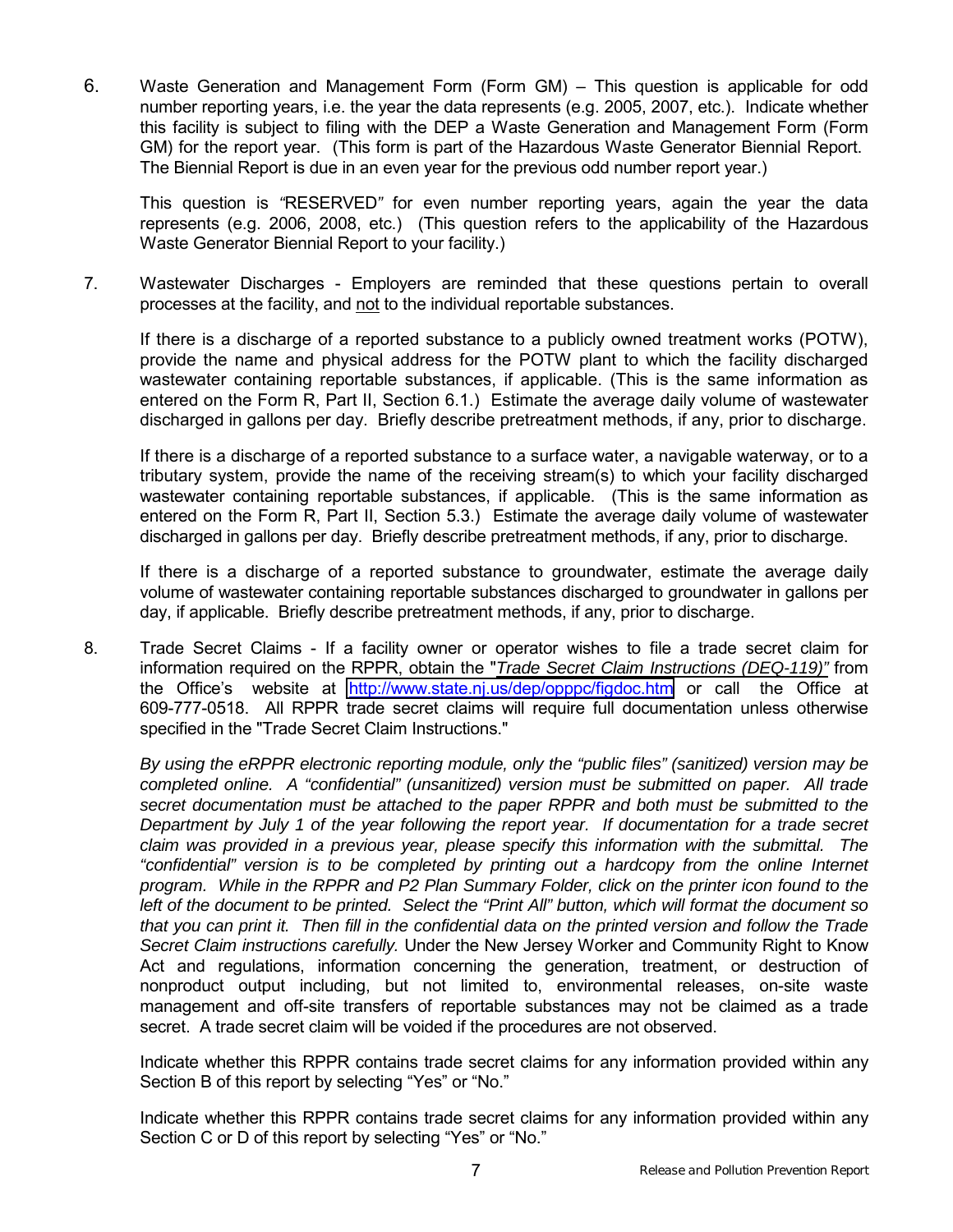- 9. Waste Hauler Information Provide the full name(s) and location(s) including physical address number and street, city, state and zip code (not P.O. boxes) – and the USEPA ID#, if applicable, or Solid Waste Transporter Registration Identification Number, of the hauler services that transported wastes containing the reported substances to off-site locations. (The Solid Waste Transporter Registration ID# is a five digit number assigned by NJDEP. If you only have a four digit number, add a zero to the beginning of the number, e.g., "1234" is entered as "01234.")
- 10. Certification of Employer or Duly Authorized Representative The certification statement will appear on the printed copy following electronic Certification and Submittal. The entire Report must be completed before certification and submittal can be accomplished. (See Section IV., Submitting This Report, page 32.)

### **B. Section B. Facility-Level Substance-Specific Information**

Complete one Section B for each reportable substance that was manufactured, processed, or otherwise used in excess of 10,000 pounds or the PBT threshold, whichever is lower.

### **B.1 Materials Accounting Discrepancy**

The intrinsic value of data is found in the data quality. There has been an increasing effort to improve the quality of the RPPR throughput data over the years. Effective reporting year 2004 and thereafter, a requirement (N.J.A.C. 7:1G-4.1(c)1) states "The difference between input and output quantities in throughput reporting on the Release and Pollution Prevention Report shall not exceed five percent." The electronic reporting system is programmed to allow up to 5% difference. Check that your estimates are reasonable and comply with your expected level of data quality and accuracy.

#### **B.2 New Jersey Threshold of 10,000 Pounds**

Pursuant to the reporting requirements established by the New Jersey Pollution Prevention Act and subsequent regulations, any facility that is required to complete one or more federal Toxic Chemical Release Inventory (TRI) Reporting Form (Form R and/or Form A) must complete a New Jersey Release and Pollution Prevention Report for all substances listed in RPPR Appendices B and C that exceeded the 10,000 pound threshold or the lower PBT threshold for manufacture, process, or otherwise use. Therefore, additional substances may be required to be reported on the RPPR that were not subject to reporting under the TRI. Remember that the thresholds for the Persistent, Bioaccumulative and Toxic (PBT) chemicals are much lower than 10,000 pounds! Once an activity (manufacture, process, or otherwise use) threshold is exceeded, the chemical throughput, environmental release, on-site management, off-site transfer, and pollution prevention data must be provided for all activities involving the reportable substance. Again (as noted on page 2, Section I.E.), the Pollution Prevention regulations require a notification if a facility or a substance in a process is no longer subject to the reporting requirements. The owner or operator shall notify the department in writing by July 1 of the year following the change in status. The notification shall include the reason for the change. Send the notification to the address on page 32.

#### **B.3 Threshold Determinations for and Reporting of Ammonia (anhydrous and aqueous)**

On June 30, 1995 (60 FR 34182), USEPA issued a final rule that 1) modified the "Ammonia" reporting requirements (60 FR 34172), and 2) deleted ammonium sulfate (solution) and ammonium nitrate (solution) because these and other aqueous ammonium salts are addressed under the ammonia listing. The listing for ammonia now presents the modifier "includes anhydrous ammonia and aqueous ammonia from water dissociable ammonium salts and other sources; 10 percent of total aqueous ammonia is reportable under this listing." The qualifier for ammonia means that anhydrous forms of ammonia are 100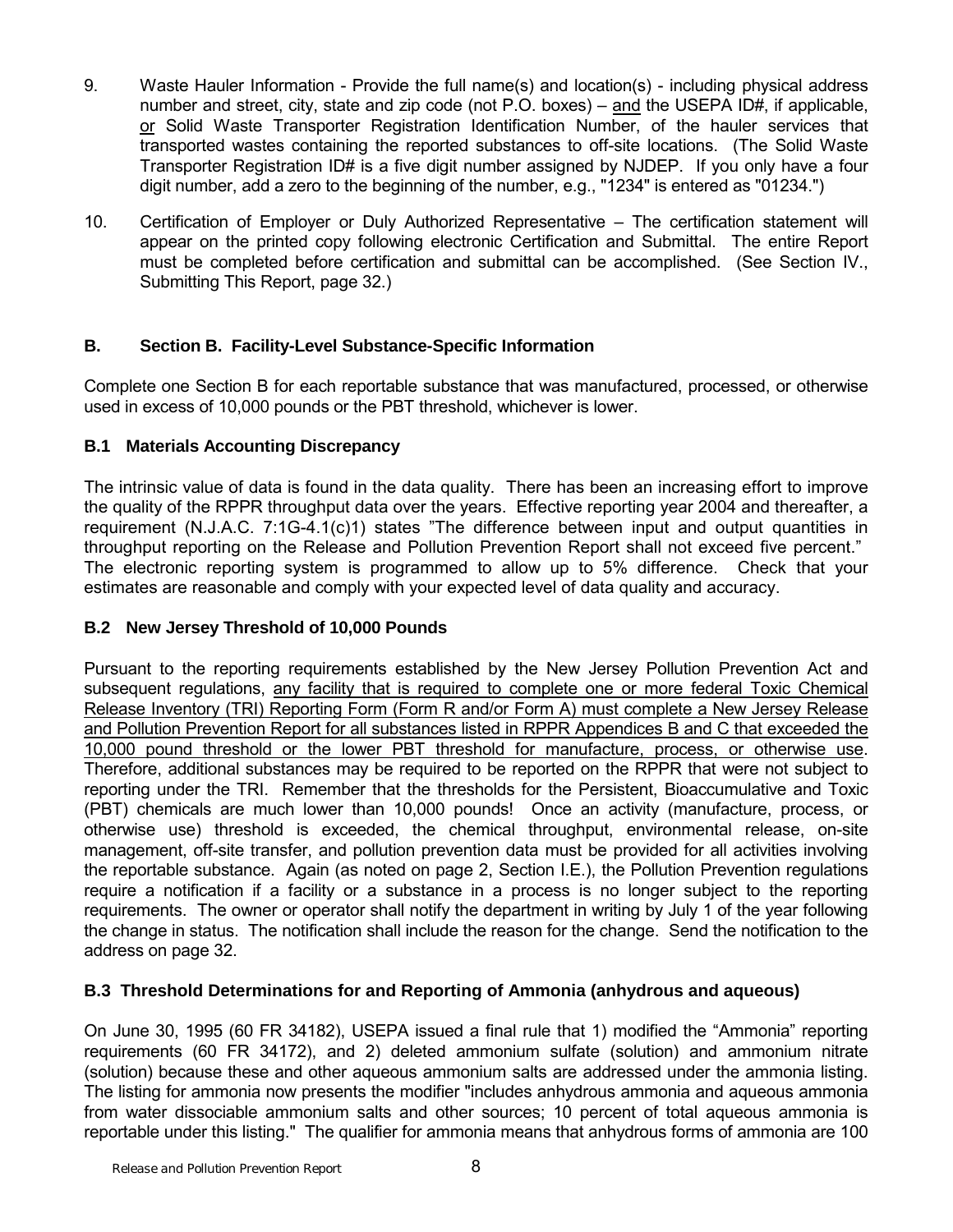percent reportable and aqueous forms are limited to 10 percent of total aqueous ammonia. Therefore, when determining threshold quantities, 100 percent of anhydrous ammonia is included but only 10 percent of total aqueous ammonia is included. If any ammonia evaporates from aqueous ammonia solutions, 100 percent of the evaporated ammonia is included in threshold determinations and materials accounting calculations. (See the USEPA's TRI guidance on reporting anhydrous ammonia and agueous ammonia at [http://www.epa.gov/tri/guide\\_docs/index.htm#chemical\\_sp.](http://www.epa.gov/tri/guide_docs/index.htm#chemical_sp) You will need Adobe Acrobat Reader 5 or greater in order to view the USEPA's guidance documents.)

With respect to this federal rule, the NJDEP, using available data, recognized that the rule and its accompanying modifications of the ammonia listing potentially had serious implications concerning materials accounting for this substance. For those facilities that manufacture, process and/or otherwise use both anhydrous *and* aqueous forms of ammonia and, therefore, must report environmental releases and/or off-site transfers of ammonia, there is a good probability that a balance in the materials accounting process will not be achieved based upon the reporting of 100% of anhydrous ammonia and 10% of total aqueous ammonia. For any questions about this matter or assistance, call the Office at 609-777-0518.

### **B.4 Threshold Determinations for and Reporting of Chemical Categories**

A number of chemical compound categories are subject to reporting (see RPPR Appendix C online). When reporting for one of these chemical categories, all individual members of the category that are manufactured, processed, or otherwise used must be totaled and figured into the threshold determination. However, threshold determinations are to be made separately for each of the three defined activities (i.e., manufacture, process, and otherwise use).

Threshold determinations for metal-containing compounds present a special case. For example, if several different "Nickel Compounds" are processed, base the threshold determination on the total weight of all nickel compounds processed. However, if both the "parent" metal "Nickel" (CAS# 7440-02-0) as well as one or more nickel compounds are processed, then make individual threshold determinations for elemental Nickel and Nickel Compounds because they are separately listed reportable substances. If the thresholds for both the parent metal and compounds of that same metal are exceeded, one combined report (e.g., one Section B for "Nickel Compoundsî including nickel) may be filed because the inventory, throughput, environmental release, off-site transfer, and pollution prevention information reported in connection with metal compounds will be the total pounds of the parent metal only.

One other case involving metal compounds should be noted. Some metal compounds may contain more than one listed metal. For example, zinc chromate  $(CAS # 13530-65-9)$  is both a "Zinc Compound" and a ìChromium Compound.î In such cases, if the activity threshold is exceeded, two separate Section B reports are required to be filed  $-$  in this case one for Zinc Compounds and one for Chromium Compounds. Apply the total weight of the zinc chromate to the threshold determination for both Zinc Compounds and Chromium Compounds. If the threshold is exceeded for these categories, the amount of each parent metal (i.e., zinc and chromium) would be reported for inventory, throughput, release, transfer, and pollution prevention activities (not the amount of the compound) on each separate Section B form.

#### **B.5 Reporting of Substance-Related Information**

The Facility-Level Substances Folder for the eRPPR lists the substances a facility had reported in the most recent year's RPPR. Electronic reporting from this point forward is set up to continually reference these substances, i.e., the substances in this folder become the default substances for completing the eRPPR. Add or delete substances as necessary from the list, or simply continue in the completion of the Section B for the default list of substances. Sort the list of chemicals by CAS # or Substance Name. Depending on the choice, other relevant data fields will populate automatically.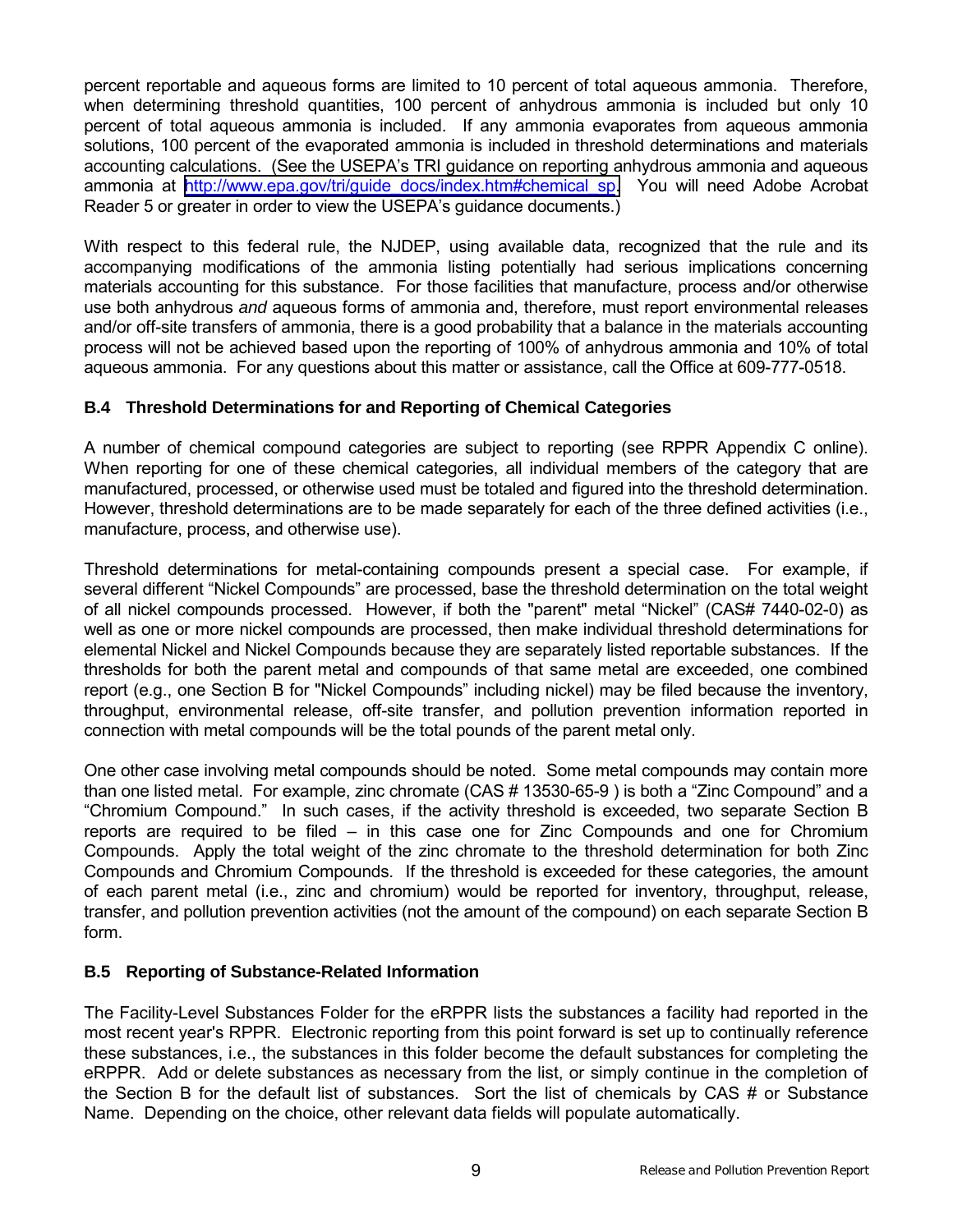Verify that all of the reportable substances appear in the Facility-Level Substances Folder. If they do not appear properly, add or delete substances as necessary. When all reportable substances are entered into the folder, it is recommended to select one substance at a time and click on "Modify" Selection" to fill out the Section B data.

1. CAS Number (Category Number) and Substance Name (Category Name) are pre-populated from the Facility-Level Substances Folder (when the substance was reported previously).

(Remember- when reporting a compound category in Section B, complete the information for the chemical category only, not each individual substance in the category. As clarified below in #2, metals are to be quantified as the amount of the parent metal only.)

Substance-Specific Trade Secret Claim  $-$  Indicate whether any throughput data, Section B questions #5 through #10, have been claimed trade secret on this RPPR by checking "Yes" or ìNo.î Note that questions #5.1 and #10.1 can not be claimed trade secret, as they have to do with nonproduct output. To make a valid claim, obtain and submit the *"Trade Secret Claim Instructions (DEQ-119)*" package (refer to these instructions under Section A, question #8 – page 7 - and then follow the trade secret claims instructions precisely). A trade secret claim will be voided if the procedures are not observed.

2. Activities and Uses of the Substance at the Facility - Indicate whether the substance is manufactured (including imported), processed, or otherwise used at the facility and the general nature of such activities and uses at the facility during the calendar year. Report activities that take place only at the facility, not activities that take place at other facilities involving this facilityís products. *Check all the blocks in this section that apply!* The response to this question should be the same as entered on USEPA Form R, Part II, Sections 3.1 through 3.3. Refer to the definitions of "manufacture," "process," and "otherwise use" which follow and are also found in RPPR Appendix A online.

With respect to the activities and uses of metals and metal compounds, there is a necessary clarification regarding the reporting requirements of the RPPR. Any specific metal or metal compound may be "processed" (as a formulation component) to formulate another metal compound. Some metals (with qualifying conditions) may be "manufactured," while others may be "otherwise used." The appropriate activities should be indicated (checked) in questions  $#2.1$ , #2.2, and/or #2.3, and then the estimated amount of the parent metal only is to be reported for inventory, throughput, environmental release, off-site transfer, and pollution prevention activities. While a metal compound may be formulated by processing the parent metal or another metal compound, or a parent metal may be extracted by processing a metal compound, the "quantity produced on site" (question #6) is zero because the facility is not actually manufacturing the parent metal.

There is an **exception** in the case of Aluminum or Zinc with the "fume or dust" qualifier. For these two metals ("fume or dust" form), if they are manufactured, processed, or otherwise used in the qualified form, the appropriate activity threshold must be exceeded to initiate reporting. If "fume or dustî is manufactured, the quantity manufactured would then be reported in question #6, "Quantity Produced on Site."

Similarly, if "fume or dust" is consumed (reacted) in process, the quantity consumed would then be reported in question #8, "Quantity Consumed on Site."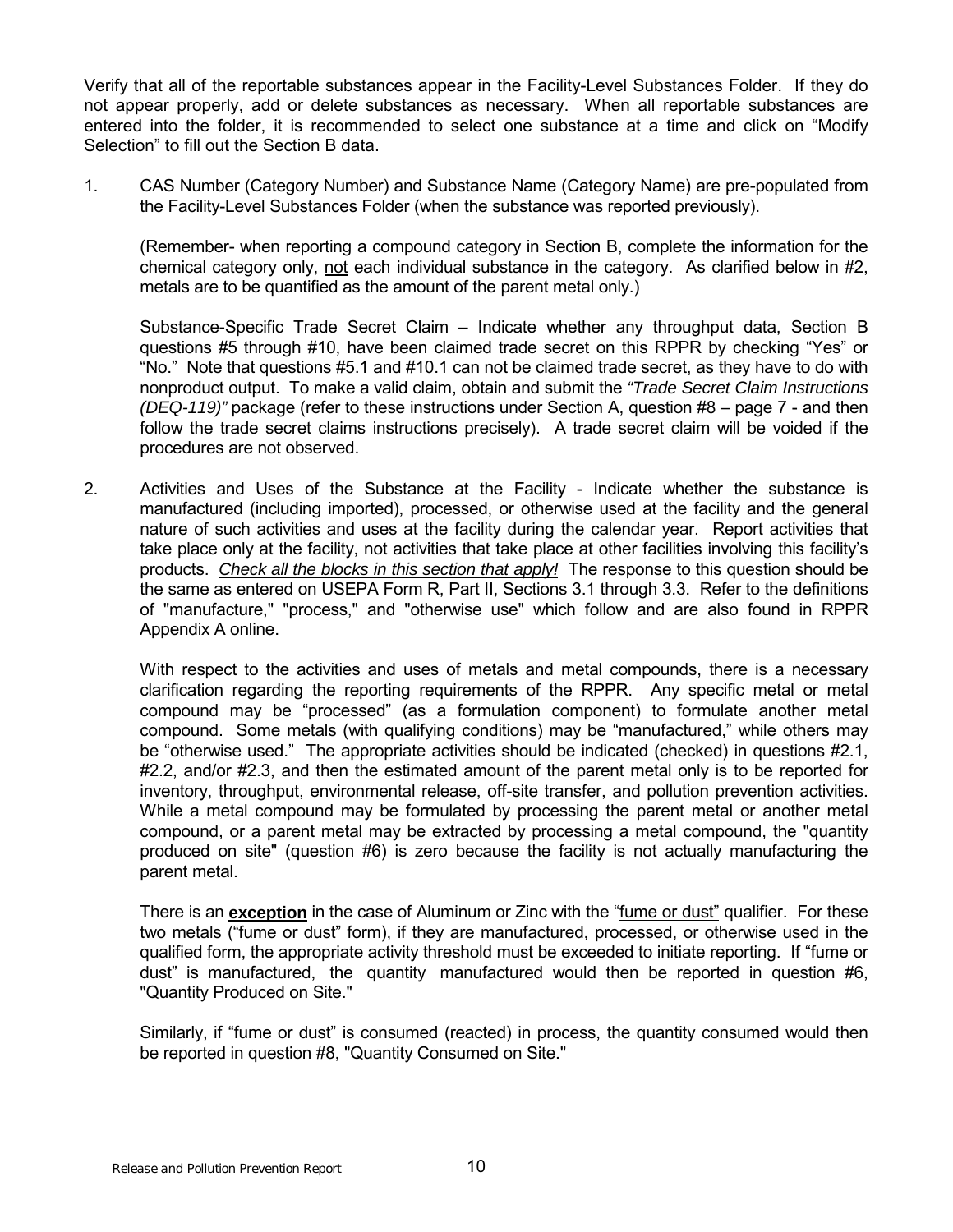2.1 Manufacture the Substance - Persons who manufacture (including import) the reportable substance must check at least one:

Produce - The substance is produced at the facility.

Import - The substance is imported by the facility into the Customs Territory of the United States.

And check at least one:

For on-site use/processing - The substance is produced or imported and then further processed or otherwise used at the same facility. If you check this block, at least one item in #2.2 or #2.3 must also be checked.

For sale/distribution - The substance is produced or imported specifically for sale or distribution outside the manufacturing facility.

As a byproduct - The substance is produced coincidentally during the production, processing, otherwise use, or disposal of another substance or mixture and, following its production, is separated from that other chemical substance or mixture. Substances produced and released as a result of waste treatment or disposal are also considered byproducts.

As an impurity - The substance is produced coincidentally as a result of the manufacture, processing, or otherwise use of another substance, but is not separated and remains primarily in the mixture or product with that other substance.

#### 2.2 Process the Substance (incorporative activities)

As a reactant - A natural or synthetic substance used in chemical reactions for the manufacture of another chemical substance or of a product. Examples include, but are not limited to, feedstocks, raw materials, intermediates, and initiators.

As a formulation component - A substance added to a product (or product mixture) prior to further distribution of the product that acts as a performance enhancer during use of the product. Examples of substances used in this capacity include, but are not limited to, additives, dyes, reaction diluents, initiators, solvents, inhibitors, emulsifiers, surfactants, lubricants, flame retardants, and rheological modifiers.

As an article component - A chemical substance that becomes an integral component of an article distributed for industrial, trade, or consumer use. One example is the pigment components of paint applied to a chair that is sold.

Repackaging - Processing or preparation of a substance (or product mixture) for distribution in commerce in a different form, state or quantity. This includes, but is not limited to, the transfer of material from a bulk container, such as a tank truck to smaller containers such as cans or bottles.

As an impurity – The substance is processed but is not separated and remains primarily in the mixture or other trade name product with that/those other chemical(s).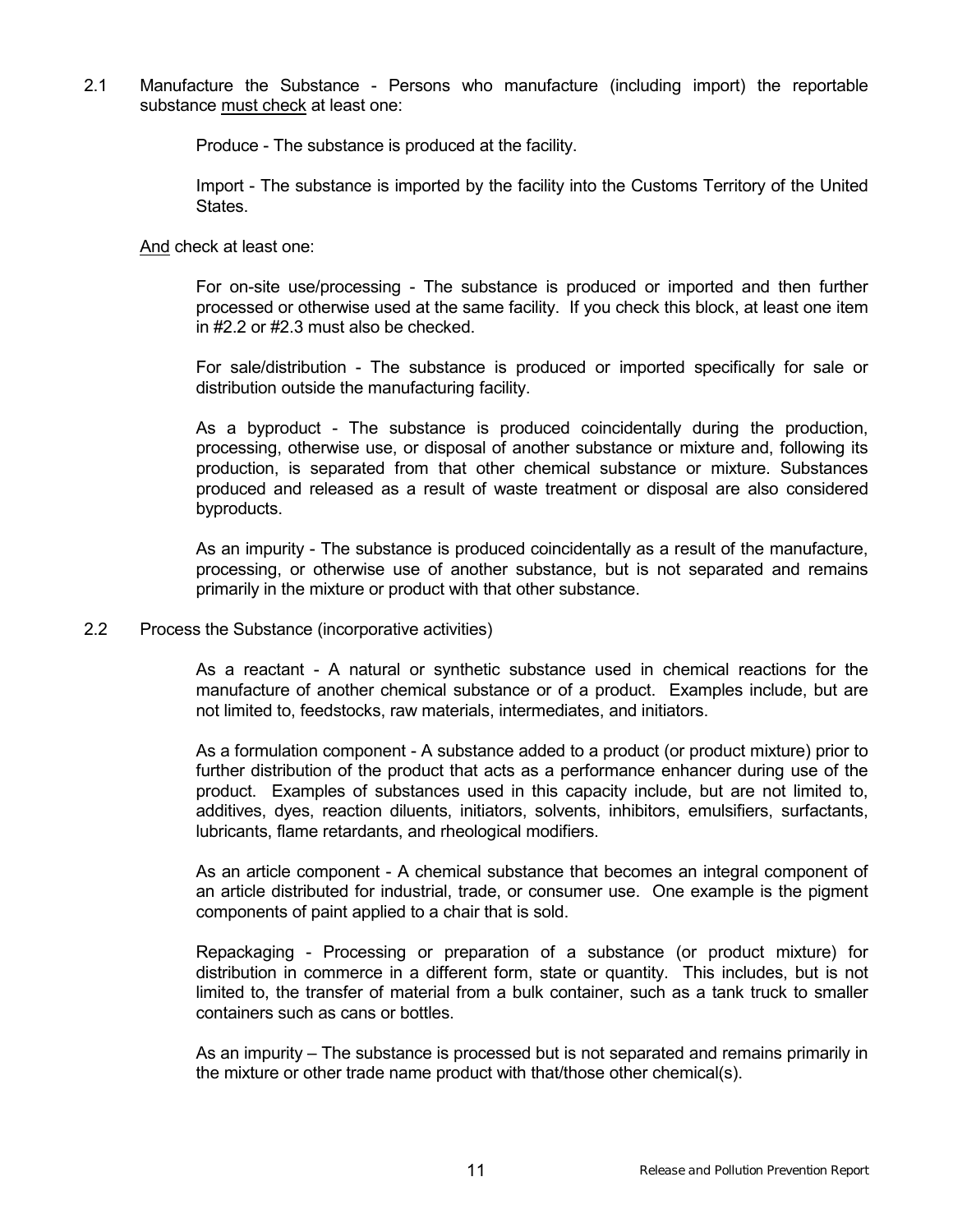#### 2.3 Otherwise Use the Substance (non-incorporative activities)

As a chemical processing aid - A substance that is added to a reaction mixture to aid in the manufacture or synthesis of another chemical substance but is not intended to remain in or become part of the product or product mixture. Examples of such substances include, but are not limited to, process solvents, catalysts, inhibitors, initiators, reaction terminators, and solution buffers.

As a manufacturing aid - A substance that aids the manufacturing process but does not become part of the resulting product and is not added to the reaction mixture during the manufacture or synthesis of another chemical substance. Examples include, but are not limited to, process lubricants, metalworking fluids, coolants, refrigerants, and hydraulic fluids.

Ancillary or other use - A substance in this category is used at a facility for purposes other than as a chemical processing aid or manufacturing aid as described above. Examples include, but are not limited to, cleaners, degreasers, lubricants, fuels, listed substances used for treating wastes, and listed substances used to treat water at the facility.

3. Principal Method of Storage – From the dropdown list select the predominant type of container in which the substance is stored on site at the facility. Refer to Table 1, following. Use code OT ("Other") when a container other than the ones listed is employed and describe the method.

|                                                                                                                                                                                                                                         | Table 1: Storage Container Codes                                                                                                                                                                                                                |
|-----------------------------------------------------------------------------------------------------------------------------------------------------------------------------------------------------------------------------------------|-------------------------------------------------------------------------------------------------------------------------------------------------------------------------------------------------------------------------------------------------|
| $BA - Bag$<br>BG - Bottle or jug (glass)<br>$BN - \text{Tote bin}$<br>$BP - Bottle$ or jug (plastic)<br>BT - Battery<br>$BX - Box$<br>$CB - \text{Carboy}$<br>$CN - Can$<br>$CY - Cylinder$<br>$DF -$ Fiber drum<br>$DP -$ Plastic drum | $DS - Steel$ drum<br>$EE$ – Electrical equipment<br>HV - HVAC equipment<br>$OT - Other$ (describe)<br>$RC -$ Rail car<br>$SI - Sil$<br>$TA -$ Above ground tank<br>$TB - Below ground tank$<br>$TI - Tank$ inside building<br>$TW -$ Tank wagon |

Frequency of Transfer and Methods of Transfer - Enter the average frequency and the predominant method of transfer used at the facility for the reported substance.

| Example: | "3" times per "week" - "Pneumatic conveying" |  |
|----------|----------------------------------------------|--|
|          | "2" times per "month"                        |  |

- "Pumping" (*specify "submerged" or "splash fill"*)
- C. "8" times per "day" "Manual bag dumping"

Note: If the transfer operation is continuous, skip the "Frequency of Transfer from Storage" field and enter "contin" in the "Times Per" field. Further, enter more detail, e.g. "continuous pumping" in the "Methods of Transfer" field. Restrict the designation of the frequency of transfer to four (4) characters; for example, if the frequency is 10,000 times per year, divide by 12 to report "833 times per month" or divide by 52 to report "192 times per week." In other words, do not report more than "9999" Times Per "time period."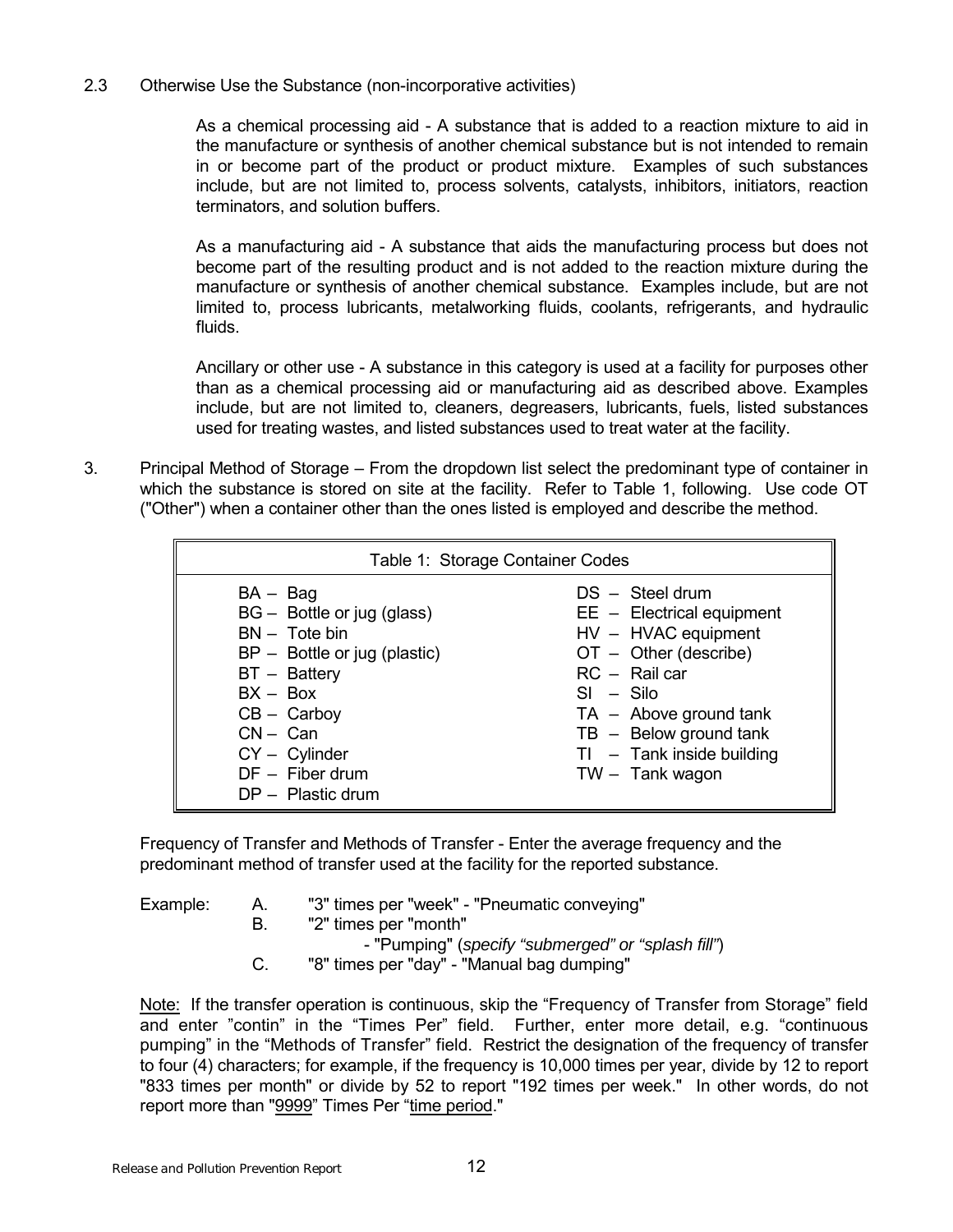#### **B.6 Inventory and Throughput Quantity Information**

Report all quantities measured in pounds. The unit of measurement for these questions is "pounds" except for "Dioxin and Dioxin-like Compounds" where the unit of measurement is "grams." Do not attempt to use the USEPA TRI Form R range quantity or range code  $-$  enter an actual (estimated) quantity. **Do** round quantities up or down to the nearest pound. Do not report fractions of a pound unless the substance is a PBT. **Do not** attempt to include the units of measurement or other notations with the quantity, e.g., "M," "pounds," "lbs.," "kg."

For questions #4 through #22, report the data in estimated quantities of pounds for the report year. If a question does not apply to the operations, check the "N/A" box for "not applicable." Rounding off to two significant integers (as per Form R) is not recommended because of the impact that rounding has on materials accounting calculations.

For each estimate, indicate the principal method used to determine the amount of substance reported. From the dropdown list, select the basis of estimate that identifies the method that applies to the largest portion of the total estimated quantity.

For example, if 40 percent of stack air emissions of the reported substance was derived using monitoring data, 30 percent by mass balance, and 30 percent by emission factors, select "Monitoring" for the Basis of Estimate.

The basis of estimate codes are as follows:

- M Estimate is based on Monitoring data or Measurements for the substance; e.g., using invoice data or forms; weighing substances in inventory; or as released to the environment and/or transferred to an off-site facility.
- C Estimate is based on mass balance Calculations, such as a calculation of the amount of the substance in streams entering and leaving process equipment; or calculating the unknown fugitive emissions using the Materials Accounting Worksheet (on page 21) knowing all other variables in the mass balance equation.
- E Estimate is based on published Emission factors, such as those relating release quantity to throughput or equipment type (e.g., air emission factors).
- O Estimate is based on Other approaches such as engineering calculations (e.g., estimating volatilization using published mathematical formulas) or best engineering judgement. This would include applying an estimated removal efficiency to a waste stream, even if the composition of the stream before treatment was fully identified through monitoring data.
- T The quantity is claimed as a "Trade Secret" under the provisions of the NJ Worker and Community Right to Know Act. Refer to Section B, #1, "Substance-Specific Trade Secret Claimî (page 10) for further details regarding a valid Trade Secret Claim. On the unsanitized ("confidential") version, which will be a paper copy, indicate both the actual basis of estimate (M, C, E or O) as well as "T" for trade secret.

If the monitoring data, mass balance or emission factor used to estimate the release is not specific to the substance being reported, the form should identify the estimate as based on engineering calculations or best engineering judgement (i.e., "Other" and not "Monitoring," "Calculations" or "Emissions").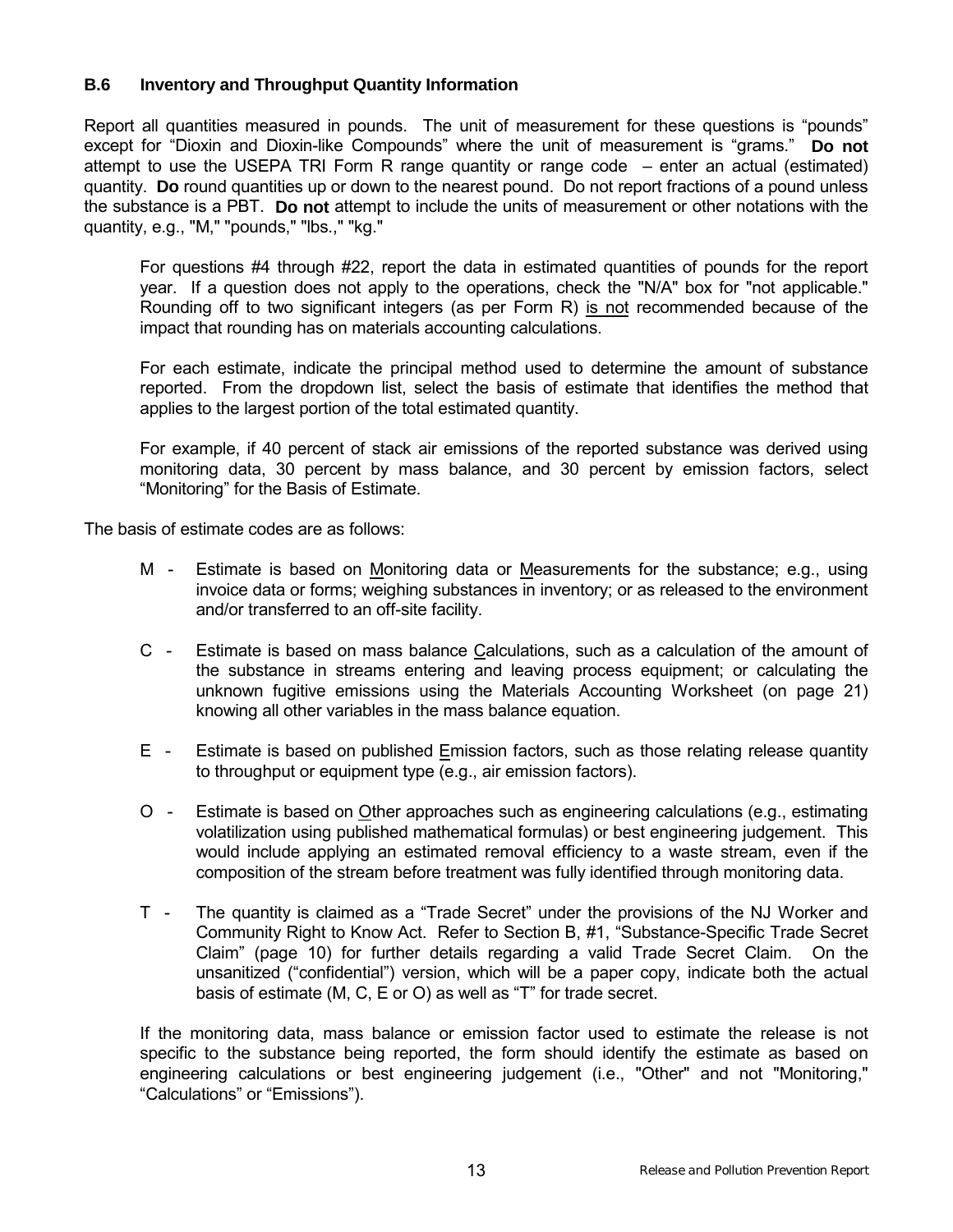If a mass balance calculation yields the flow rate of a waste stream, but the quantity of reported substance in the waste stream is based on solubility data, report "Other" because "engineering calculations" were used as the basis of estimate of the quantity of the substance in the waste stream.

If the concentration of the substance in the waste stream was measured by monitoring equipment and the flow rate of the waste stream was determined by mass balance, then the primary basis of estimate is "Monitoring." Even though a mass balance calculation also contributed to the estimate, "Monitoring" should be indicated because monitoring data were used to estimate the concentration of the waste stream.

Mass balance ("Calculations") should only be indicated if it is directly used to calculate the mass (weight) of the reported substance. Monitoring data ("Monitoring") should be indicated as the basis of estimate only if the chemical concentration is measured in the waste stream being released into the environment. Monitoring data should not be indicated, for example, if the monitoring data relates to a concentration of the substance in other process streams within the facility.

4. Maximum Daily Inventory of Substance - For the reported substance, estimate in pounds the greatest amount that was present at the facility on any single day during the report year. If the substance is part of a mixture, include the quantity of the substance contained in the mixture, not the total quantity of the mixture itself. For chemical categories (e.g., nickel compounds), include all chemical compounds in the category when calculating the maximum amount, using the entire weight of each compound. *This is the only case where the entire quantity of a compound is reported on the form.* (The reported quantity for any substance or category should be covered by the two-digit inventory range code entered on TRI Form R, Part II, Section 4.1.)

> Example #1: At one time during the report year, the facility stored a maximum of 10,000 pounds of a mixture containing 10% by weight of toluene. Therefore, 1,000 pounds of toluene were on site. The answer to question 4 would be 1,000 pounds, not 10,000 pounds.

> Example #2: At one time during the report year, the facility stored a maximum of 10,000 pounds of a nickel compound containing 40% by weight of nickel. Therefore, 4,000 pounds of nickel were on site. The answer to question 4 would be 10,000 pounds (the entire amount of the compound).

- 5. Starting Inventory of Substance Enter the total quantity of the substance already on site as of January 1 (or as close as possible to that date). The total quantity is to include, but not be limited to, the amount of the substance on site as raw material, as a mixture, as (or in) product, as (or in) intermediates, etc., and as (or in) waste that was generated in the prior year and was still on site at the beginning of the year. Note: The Starting Inventory for the report year must be the same as the Ending Inventory for the prior year.
- 5.1 Quantity of Starting Inventory that is Nonproduct Output (NPO) Report the total quantity of the substance on site at the beginning of the report year (#5 above) that is nonproduct output. Note: The Starting Inventory as NPO for the report year must be the same as the Ending Inventory as NPO for the prior year. (See question #11 for the detailed definition of NPO.)
- 6. Quantity Produced on Site Enter the total quantity of the substance produced on site during the report year. The total quantity should include, but not be limited to, both intentional and unintentional syntheses in a production process, isolated intermediates, and quantities generated as NPO (waste), by-products, or impurities. The quantity produced as a transient intermediate, intentional or unintentional, is to be included.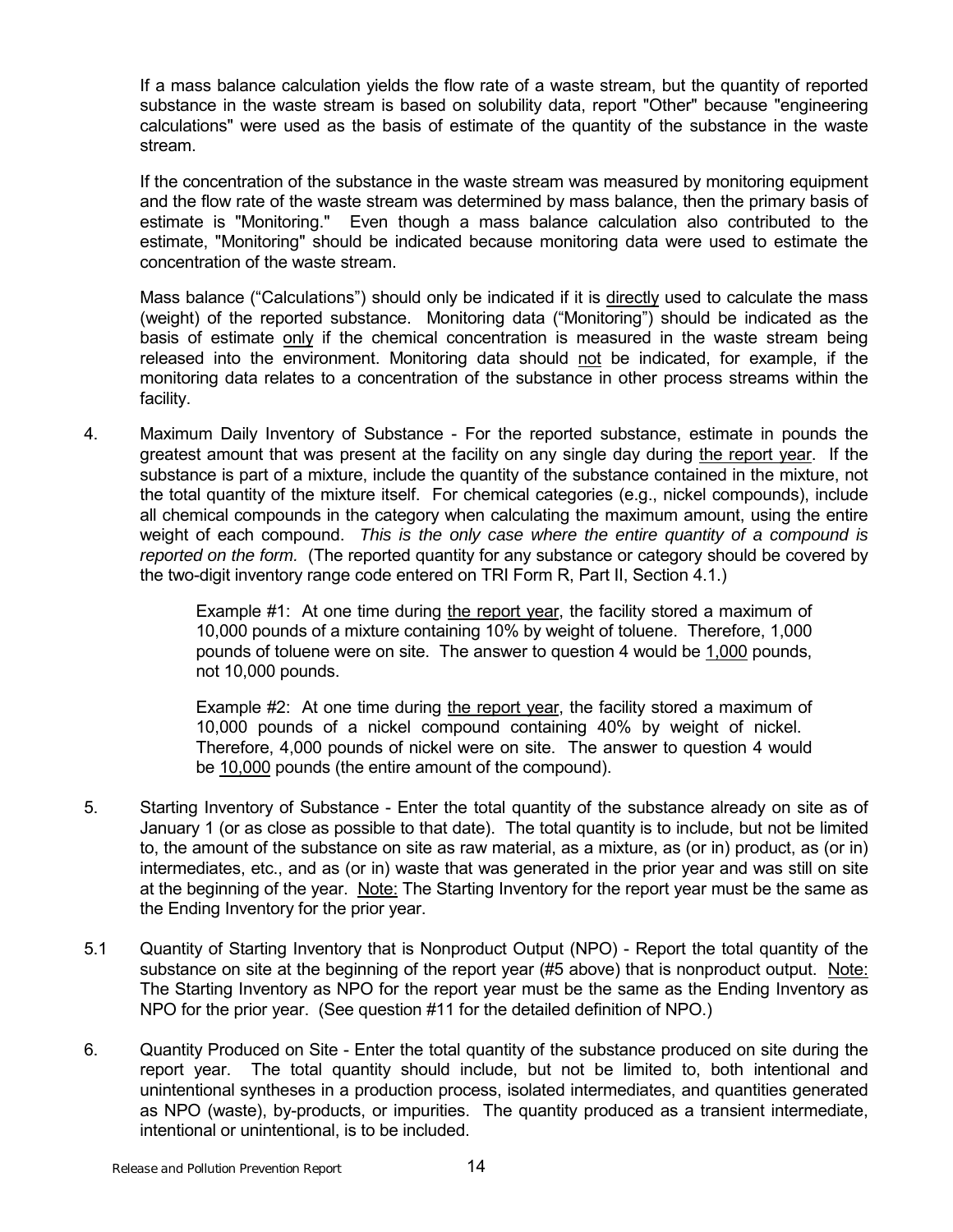In the case of metals and metal compounds, there is a distinction to be made between the activity definition for "manufacture" and the materials accounting data element of "produced" (see Section B, questions #2.1 vs. #6). Only "Aluminum (fume or dust)" and "Zinc (fume or dust)" may be reported as produced on site. These two forms of the two metals may be produced from metal ingots, chips, solutions, etc. and, therefore, be reported under this question. Otherwise, in a process, a metal compound may be "manufactured" from either the parent metal or another metal compound. If a metal undergoes a change of valence, a metal compound is considered to be ìmanufactured.î For example, during the combustion process copper in valence state zero changes to copper in valence state +2 in a compound such as copper (II) oxide (CuO). Furthermore, a metallic compound could be transformed to another metallic compound without a change in valence state (e.g., copper (II) chloride (CuCl<sub>2</sub>) is transformed to copper (II) oxide). The transformation to a new compound without a change in valence state is also considered to be ìmanufacturedî for purposes of this reporting requirement. Any metal or metal compound used to ìmanufactureî another metal compound is reported as "quantity brought on site" (question #7) and the parent metal only is quantified. In the case of a metal or metal compound used to ìmanufactureî another metal compound, under 2.1, you would check produce and at least one of the boxes to the right (for on-site use/processing, for sale/distribution, as a byproduct, or as an impurity), and then any of 2.2 and/or 2.3, as appropriate, for the purposes of question #2.

- 7. Quantity Brought on Site Enter the total quantity of the substance brought into the facility from all off-site suppliers, including other facility locations and divisions of the company, during the report year. The total quantity should include, but not be limited to, substances used as a raw material, a chemical processing aid, a manufacturing aid, or an ancillary material; quantities brought on site and repackaged; quantities brought on site as mixtures; quantities brought on site as recycled substance; and quantities brought on site as (or in) waste.
- 7.1 Quantity of #7 that is Brought on Site as Recycled Substance Enter the total quantity of the substance brought into the facility (#7 above) as recycled substance from all off-site suppliers, including other facility locations and divisions of the company, during the report year.
- 8. Quantity Consumed on Site Enter the total quantity of the substance consumed in production processes during the reporting year. A substance is consumed if its molecular structure is altered, i.e., the substance is reacted and no longer exists in its original chemical form. Quantities of the substance used in a production process that are not chemically reacted are not to be included here.

*When reporting a metal*, whether as the element or as a component of a metal compound (category), the metal should not be reported as "Consumed on Site" (unless it is aluminum or zinc in a fume or dust form, e.g., metal powder is processed and transformed). The mass of the parent metal can not be chemically altered. Metals usually occur in the form of compounds that must be physically or chemically processed to yield the pure metal. The metal may change valence states, the compound in which the metal is contained may be consumed, a new metal compound may be formulated, but the metal itself is not consumed. Remember, when reporting metals as a component of a compound, only the amount of the parent metal is quantified in each appropriate reporting field.

Example #1: A facility manufactured nitrobenzene by nitrating benzene with a nitric acid-sulfuric acid mixture. Benzene was "consumed" in the production process because it experienced a chemical change and ceased to exist as benzene.

On the other hand, quantities of selected substances that are incorporated in a process but not chemically transformed should not be listed as "consumed."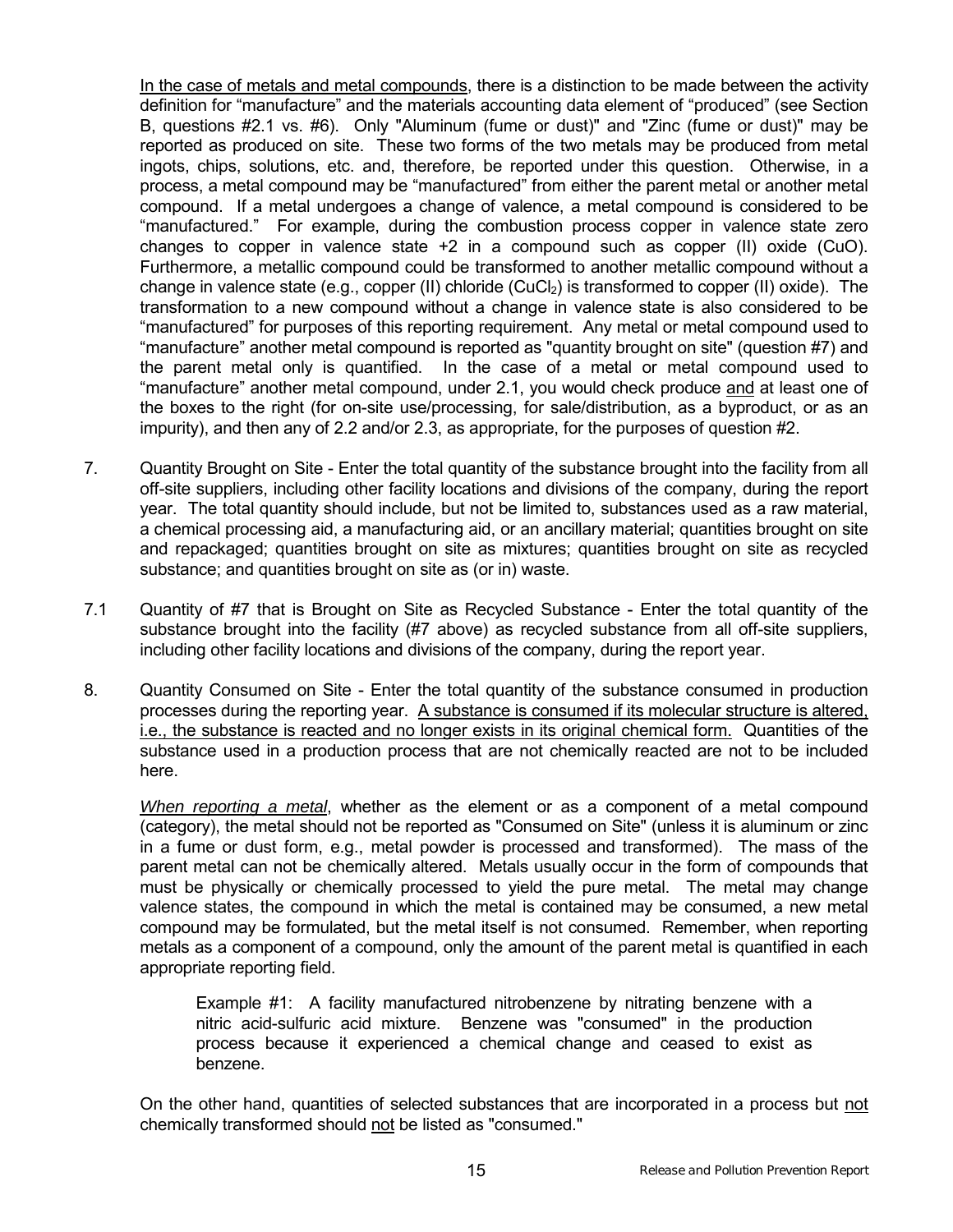Example #2: A facility used trichloroethylene (TCE) as a degreasing agent for cleaning metal. Some of the substance evaporated from the process, and the rest became too contaminated for reuse. The quantities are entered as "Air Emissions" (#15 and/or #16) and "Transfers to Other Off-Site Locations" (#21), respectively, not under "Quantity Consumed" (#8).

Example #3: An electroplating facility used metal cyanide compounds in their electroplating operations. More than 25,000 pounds of the metal cyanide compound were processed. The parent metal from the metal cyanide compound was electrochemically plated onto a substrate, leaving the cyanide as a waste product. The parent metal was "processed" while the cyanide compound was "otherwise used." The quantities of the parent metal, reported as "metal compound," are reported as "shipped off site as (or in) product" (#9), "ending inventory" (#10), if appropriate, and any applicable environmental releases, on-site management practices, or off-site transfers. The quantities of the "cyanide compound" are reported as "ending inventory" (#10), if appropriate, "Transfers to Other Off-Site Locations" (#21), and any other appropriate activities.

- 9. Quantity Shipped off Site as (or in) Product Enter the total quantity of the substance shipped off the facility site during the report year in a form suitable for final use, as intermediates subject to further processing leading to final use, or even shipped in its "raw" form as found in inventory. Include quantities shipped to other facility locations and divisions of your own company. Also include quantities shipped to locations such as off-site warehouses, vendors, etc. Again, enter the quantity of the substance only, not the total quantity of the mixture within which it is a component. Do not include quantities being shipped off site for recycling, energy recovery, waste treatment, or disposal under this question. These should be reported under question #21. Quantities of the substance that were chemically altered or reacted during processing should be reported under question #8 and not here.
- 10. Ending Inventory Enter the total quantity of the substance remaining on site at the end of the report year. The total quantity is to include, but not be limited to, the amount of the substance on site as raw material, as a mixture, as (or in) product, as (or in) intermediates, etc., and as (or in) waste that was generated and was still on site at the end of the year.
- 10.1 Quantity of Ending Inventory that is Nonproduct Output (NPO) Enter the total quantity of the substance remaining on site at the end of the report year (#10 above) that is nonproduct output. (See next question, #11, for definition of NPO.)
- 11. Total Nonproduct Output (NPO) This quantity is calculated by the eRPPR reporting software, equal to the total nonproduct output for the substance for all waste streams generated in the reporting year. NPO will be calculated using the following equation:
	- NPO = (12) Quantity Recycled Out-of-Process on Site and Used on Site + (13) Quantity Destroyed through On-Site Treatment + (14) Quantity Destroyed through On-Site Energy Recovery + (15) Stack Air Emissions + (16) Fugitive Air Emissions + (17) Total Discharge to POTW + (18) Total Discharge to Surface Waters + (19) Total Discharge to Groundwater + (20) On-Site Land Disposal + (21) Transfers to Other Off-Site Locations + (10.1) Quantity of Ending Inventory that is  $NPO - (5.1)$  Quantity of Beginning Inventory that is  $NPO$
- 12. Quantity Recycled Out-of-Process on Site and Used on Site Enter the quantity of the substance that was recycled out-of-process on site and then processed or otherwise used again at the facility during the report year. (DO NOT include recycling that occurs in-process!) This question refers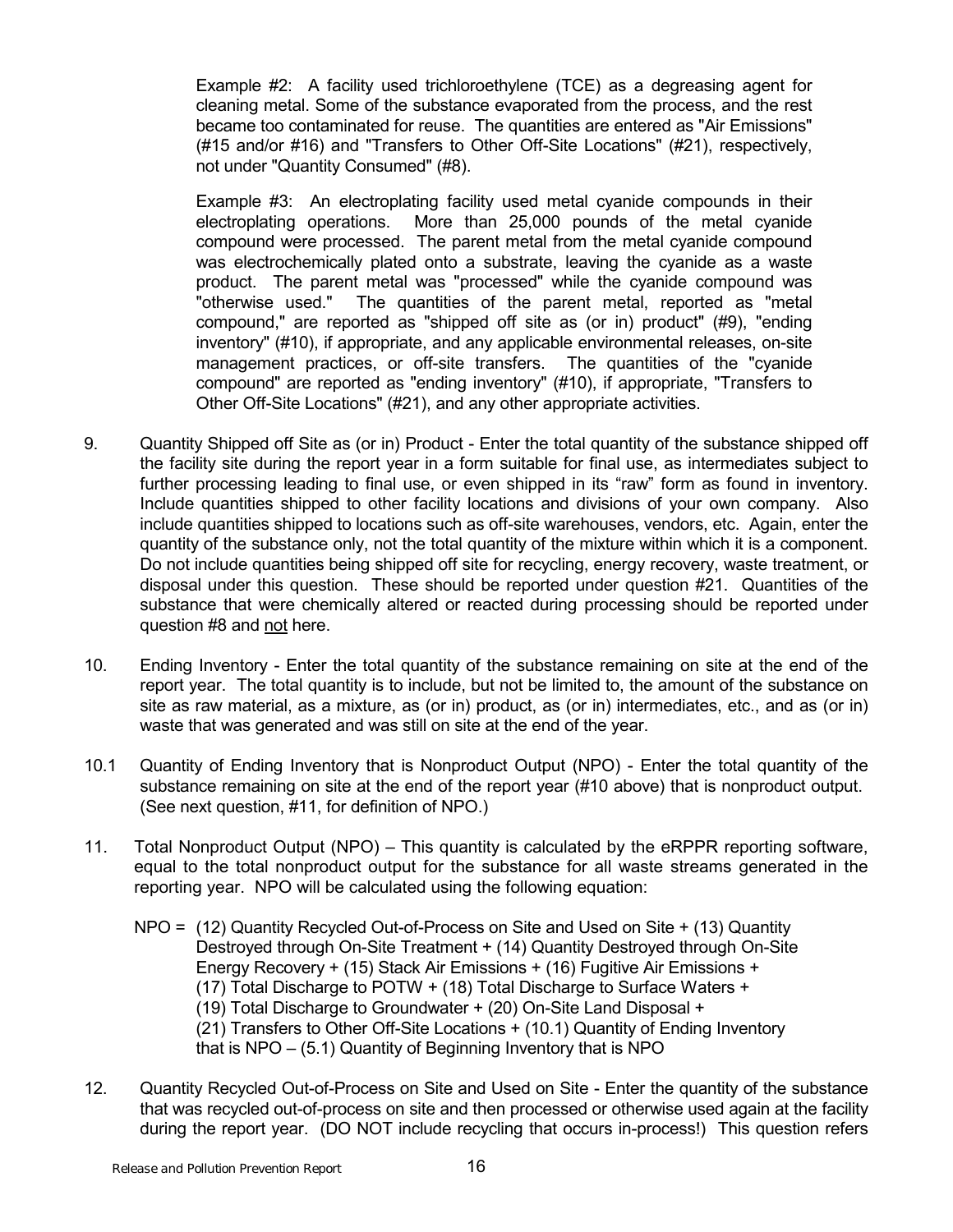to the method of minimizing the amount of waste to be otherwise managed or disposed by reclaiming reusable materials by the removal of contaminants from the substance to allow it to be used again. Quantities recycled but not used again on site should be reported as one, or more, of the following: 1) an environmental release; 2) an off-site transfer; 3) a product (as co-product) shipped off site; 4) other on-site waste management activity, or 5) part of the year-end inventory.

- 13. Quantity Destroyed through On-Site Treatment Enter the total quantity of the substance that was destroyed or neutralized through on-site treatment processes. The total quantity is to include, but not be limited to, that which was destroyed in all waste streams at the facility, i.e., gaseous, wastewater (aqueous), liquid (non-aqueous), and solid waste streams. For the purposes of this question, destroyed includes any method, technique or process, designed to change the physical, chemical, or biological character or composition of the substance so as to neutralize such wastes, or to chemically decompose the waste. (The quantity should be the same as entered on Form R, Part II, Section 8.6, Column B.)
- 14. Quantity Destroyed through On-Site Energy Recovery Enter the total quantity of the substance that was destroyed through an on-site energy recovery process. For the purposes of reporting on the RPPR, reportable on-site energy recovery is the combustion of a residual material containing a reported substance as nonproduct output when: a) the combustion unit is integrated into an energy recovery system (i.e., boilers, industrial furnaces, and industrial kilns); and b) the substance is combustible and has a heating value high enough to sustain combustion. Note: metals and metal compounds are not combustible and, therefore, are not to be reported as destroyed through on-site (or off-site) energy recovery. (The quantity should be the same as entered on Form R, Part II, Section 8.2, Column B.)

#### **B.7 Environmental Releases and Off-Site Transfers**

Both routine releases, such as stack air emissions, and accidental or non-routine releases, such as chemical spills or wastes generated from clean-up operations on site, must be included in the following questions (#15 through #21).

#### Air Emissions

- 15. Stack Emissions Enter the total quantity of stack emissions. These are emissions that were released into the atmosphere from a readily-identifiable point source. This definition is intended to include emissions from stacks, exhaust vents, ducts, pipes, or other confined air streams, and storage tanks. (The quantity should be the same as entered on Form R, Part II, Section 5.2.)
- 16. Fugitive Emissions Enter the total quantity of fugitive emissions. These are emissions that were not released through stacks, vents, ducts, pipes or any other confined air stream. Included are emissions, evaporation, leakage, or releases from the following sources: blending operations; transfer operations; charging and discharging reaction vessels; storage piles; leaking seals, pumps, flanges, valves, etc.; furnaces or kilns; open vats or pits; crushing, pelletizing or grinding operations; and, loading and unloading operations. (The quantity should be the same as entered on Form R, Part II, Section 5.1.)

#### Wastewater Discharges

Questions #17 through #19 address wastewater discharges to publicly owned treatment works (POTWs), to surface waters, and to groundwaters. These questions are only concerned with the quantity of the reported substance that was discharged, not with the volume of the effluent that contained the substance. Thus, if in the report year a discharge of a million gallons of effluent contained 500 pounds of the reported substance, enter "500."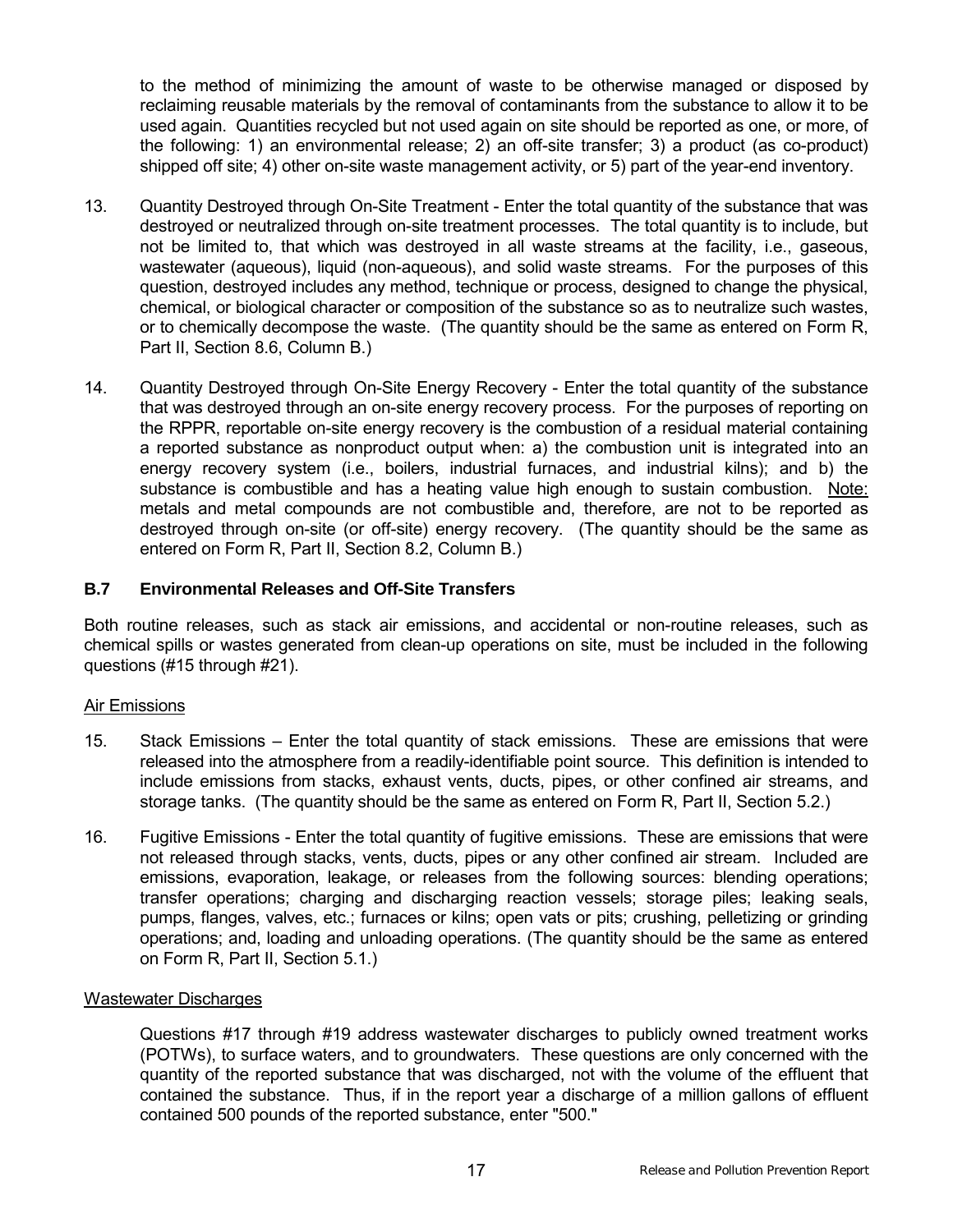- 17. Total Discharge to Publicly Owned Treatment Works (POTW) Enter the total quantity of the substance discharged into a municipal sewer system or one owned by a municipal utilities authority, sewerage authority, or regional utilities authority. (The quantity should be the same as entered on Form R, Part II, Section 6.1.)
- 18. Total Discharge to Surface Waters Enter the total quantity of the substance discharged directly into surface waters, other than quantities which went to surface waters via a POTW (#17). (The quantity should be the same as the sum of quantities entered on Form R, Part II, Section 5.3.)
- 19. Total Discharge to Groundwater Enter the total quantity of the substance discharged into groundwater from the facility. Discharges onto land, such as spray irrigation, discharges to infiltration basins, and discharges to subsurface systems should be reported under this question as groundwater discharges.

#### On-Site Land Disposal

20. On-Site Land Disposal - On-site land disposal includes, but is not limited to: 1) surface impoundments; 2) on-site landfills; and 3) land treatment (land spreading), including other activities, such as incorporating wastes into soil for treatment within the boundaries of the reporting facility. While item "3 – land treatment" is considered a release to land, any volatilization of a reported substance into the air occurring during the disposal operation must be included in the total fugitive air emissions reported in question #16. Question #20 is organized in tabular form. This question provides for any number of separate entries if different management or disposal methods were applicable to quantities of the reported substance. (See Table 3 on page 19 for a complete listing of applicable management method codes.)

In the first column, select the appropriate code or codes from the dropdown list for the on-site storage method prior to land disposal within the boundaries of the reporting facility.

In the second column, enter the total quantity (in pounds) of NPO (or waste material) disposed on site that contained the reported substance.

In the third column, enter the quantity (in pounds) of the reported substance contained in the disposed NPO. (The sum of the quantities entered here should be the same as the sum of the quantities as entered on Form R, Part II, Section 5.5.1 through 5.5.4.)

In the fourth column, select the appropriate basis of estimate for the quantity of the reported substance that was disposed (or managed) on site.

In the fifth column, select the appropriate management or disposal method from the dropdown list to indicate the method or methods by which the reported substance was managed or disposed on site.

## Other Off-Site Transfers

21. Transfers to Other Off-Site Locations - In this section provide information as to how NPO containing the reported substance was managed or disposed at other off-site locations. *Do not report POTW discharges here!!* Off-site transfers include transfers to other locations for recycling, energy recovery, treatment, or disposal. Question #21 is organized in tabular form. This question provides space for multiple entries to separate off-site locations. Each off-site location provides space for three (3) entries if different management or disposal methods were applicable to quantities of the reported substance transferred to the identified location.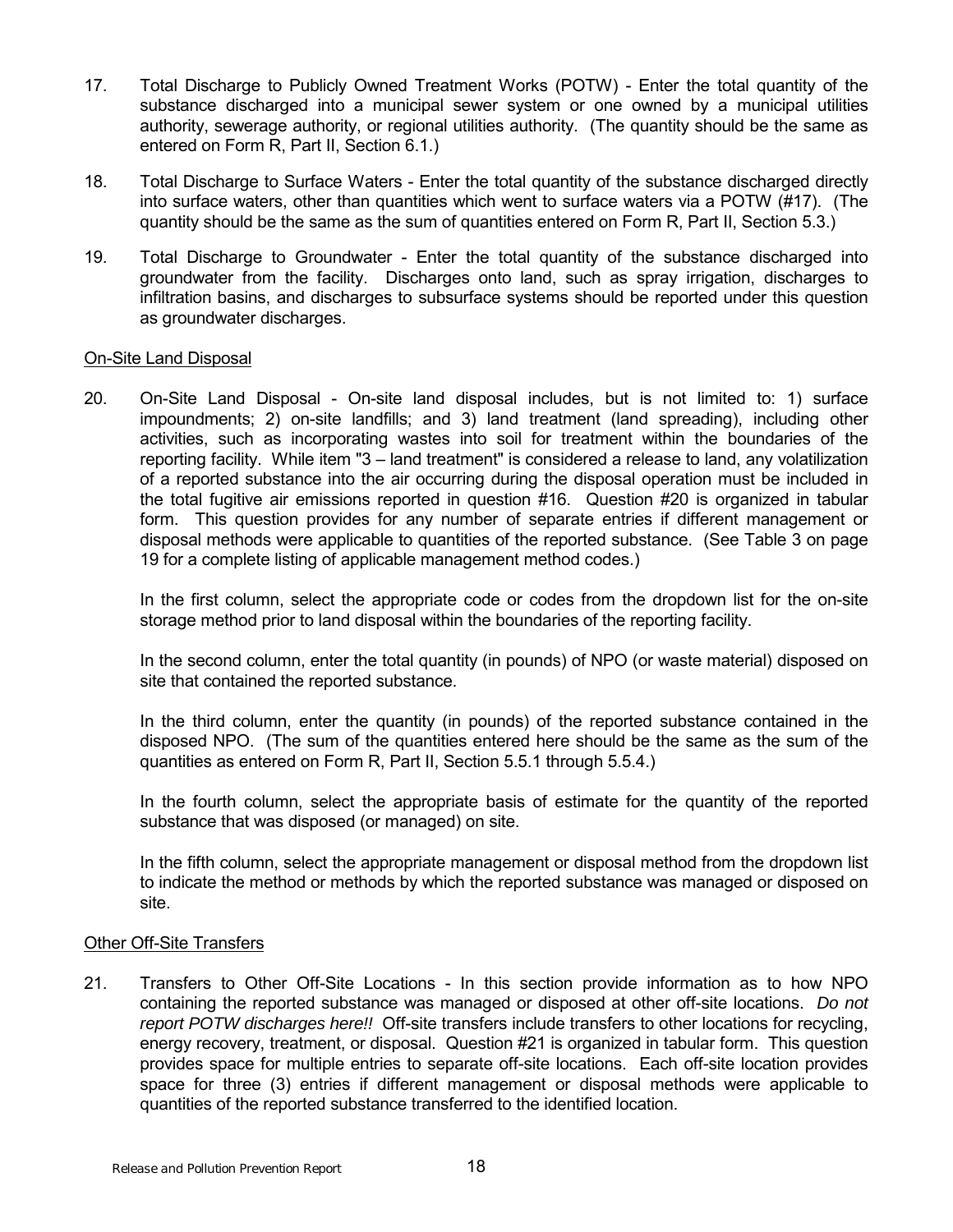In the first column, enter the name and physical location, including the street, city, state and zip code and the USEPA ID#, if appropriate, of each final disposal site or off-site management facility to which NPO containing the reported substance was sent, directly or through a hauler. Do not list a transfer facility or brokerage facility as the final treatment or disposal facility, unless the final disposal site is not known.

In the second column, select the appropriate code or codes from the dropdown list for the on-site storage method. (This entry should represent the method by which the selected substance was stored on site as NPO prior to the off-site transfer.)

In the third column, enter the total quantity (in pounds) of transferred NPO (or waste material) that contained the reported substance.

In the fourth column, enter the quantity (in pounds) of the reported substance contained in the transferred NPO. (The quantities entered here should be the same as entered on Form R, Part II, Section 6.2.)

In the fifth column, select the appropriate basis of estimate for the quantity of the reported substance that was transferred off site.

In the sixth column, select the appropriate management or disposal method from the dropdown list to indicate the method or methods by which the reported substance was managed or disposed off site.

| Table 2: Nonproduct Output (NPO) Storage Method |                        |                |  |  |  |  |  |  |  |
|-------------------------------------------------|------------------------|----------------|--|--|--|--|--|--|--|
| SM-01 Drums                                     | SM-04 Drying Bed       | SM-07 Carboy   |  |  |  |  |  |  |  |
| SM-02 Bulk Tanks                                | SM-05 Lagoon (lined)   | SM-08 Rail car |  |  |  |  |  |  |  |
| SM-03 Dumpster                                  | SM-06 Lagoon (unlined) | SM-09 Other    |  |  |  |  |  |  |  |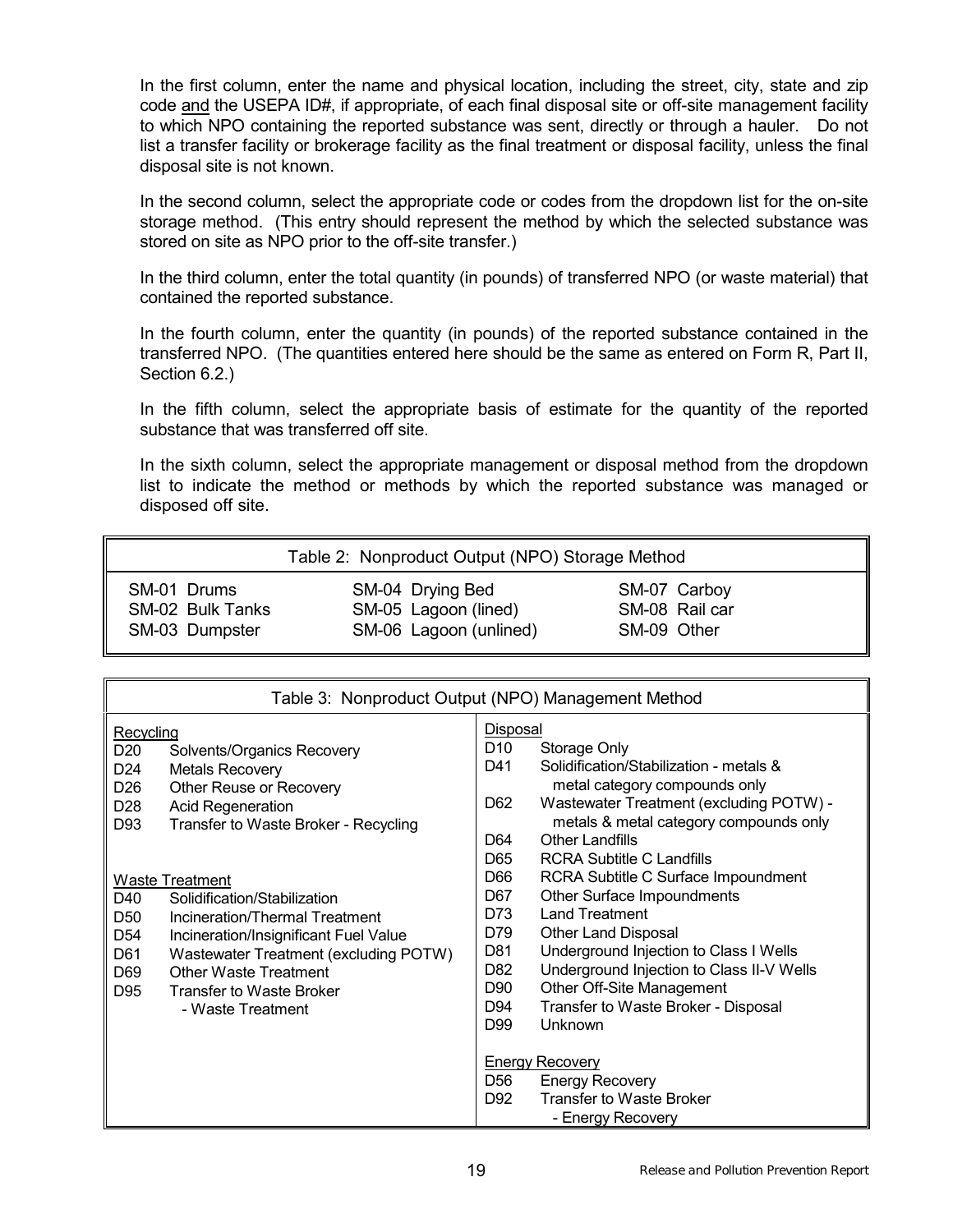## **B.8 Self Verification of Materials Accounting Data Statement**

The sum of the reported starting inventory, quantity produced on site, quantity brought on site and quantity recycled out of process & re-used on site should approximately equal the sum of the reported quantity consumed (i.e., chemically reacted), quantity shipped off site as (or in) product, quantity shipped off site as (or in) NPO, quantity destroyed through on-site treatment, quantity destroyed through on-site energy recovery, quantity recycled out of process & re-used on site, total air emissions, total wastewater discharges, on-site land disposals, and ending inventory. (See the Self Verification of Materials Accounting Data Worksheet on page 21 of these instructions.) The eRPPR will present the Self Verification of Materials Accounting Data Worksheet when "Continue" is selected at the end of Section B when the Sum of Inputs does not exactly equal the Sum of Outputs. The Worksheet can also be accessed at any time by clicking on the "View Materials Accounting Worksheet" button at the end of Section B. Remember that the system will allow a difference of up to ±5%. You should determine if your estimates are reasonable and comply with your expected level of data quality and accuracy.

- 22. Quantity released to the environment as a result of remedial actions, catastrophic events, or onetime events not associated with production processes - In this section, enter the total quantity (in pounds) of the reported substance released directly into the environment or sent off site for recycling, energy recovery, treatment, or disposal during the reporting year due to any of the following events:
	- (1) remedial actions;
	- (2) catastrophic events such as earthquakes, fires, or floods; or
	- (3) one-time events not associated with normal or routine production processes.

(The quantity entered here should be the same as entered on Form R, Part II, Section 8.8, and the quantity should be included in the appropriate media field(s) as well. For example, there was a spill of 100 pounds of toluene onto soil. It was estimated that 90% evaporated and 10% remained in the soil. Include 90 pounds in the fugitive air emissions category, #16, and 10 pounds in the on-site land release category, #20, along with all other estimated quantities for these two categories.)

- 23. Quantity and Units of Production Associated with the Substance Enter the total quantity of the product(s) manufactured at the facility in which the reported substance was involved in the production process in the "Quantity" field. Combine the units and the product description under the "Units of Measurement and Product Description" field. The units should be the same units of production already identified in the facilityís Pollution Prevention Plan. Do not use values of sales to measure the quantity of production. Space is provided to report up to four (4) products for the current reporting year.
- 24. Has any reduction or elimination of either the use of the reported substance or the generation of the reported substance as nonproduct output (NPO) occurred during the report year due to discontinuance of operations? - Answer this question "Yes" or "No." If any reductions in the use of the substance or the generation of the substance as NPO occurred during the reporting year, relative to the quantities for the previous year, due to the discontinuance of operations, including operations transferred to or undertaken by another facility, report the quantity reduced and the basis of estimate.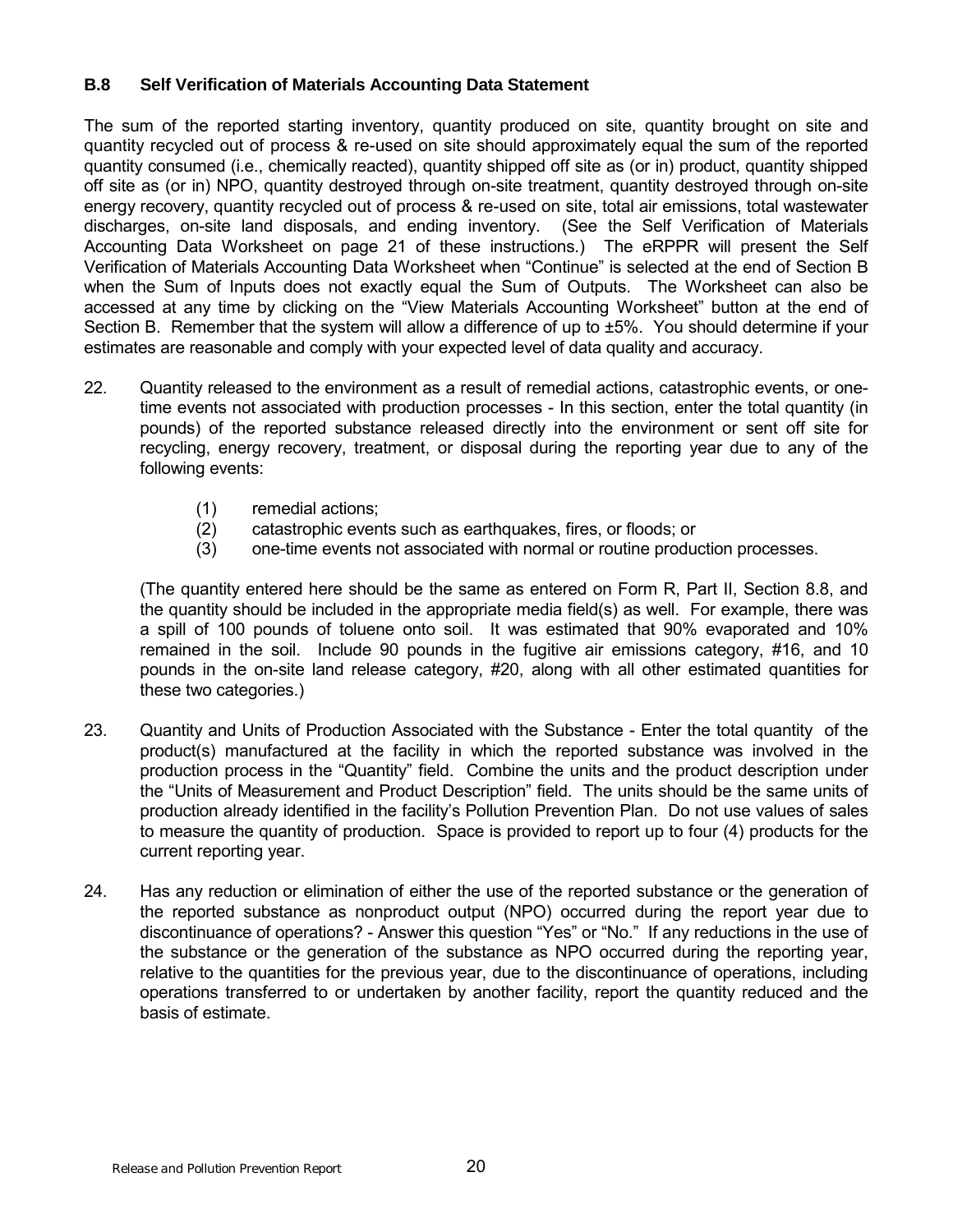# **Release and Pollution Prevention Report Self Verification of Materials Accounting Data Worksheet**

(All Quantities Must Be Reported in Pounds except for Dioxin and Dioxin-Like Compounds Reported in Grams)

| <b>FAC ID:</b><br>CAS#: |                                                                                                                                                              | <b>Substance:</b> |                                        |                                                                                                                                                                                                                                                                                                                                                                |  |
|-------------------------|--------------------------------------------------------------------------------------------------------------------------------------------------------------|-------------------|----------------------------------------|----------------------------------------------------------------------------------------------------------------------------------------------------------------------------------------------------------------------------------------------------------------------------------------------------------------------------------------------------------------|--|
|                         | (CRTK Facility ID Number)                                                                                                                                    |                   |                                        |                                                                                                                                                                                                                                                                                                                                                                |  |
|                         | <u>Inputs</u>                                                                                                                                                |                   |                                        | <b>Outputs</b>                                                                                                                                                                                                                                                                                                                                                 |  |
| 5.<br>6.<br>7.<br>12.   | <b>Starting Inventory</b><br><b>Quantity Produced</b><br>On Site<br>Quantity Brought On Site<br><b>Quantity Recycled Out-of-Process</b><br>& Re-Used On Site |                   | 8.<br>10.<br>15.                       | <b>Quantity Consumed</b><br>(chemically reacted)<br>9. Quantity Shipped Off Site<br>as (or in) Product<br><b>Ending Inventory</b><br>12. Quantity Recycled Out-of-Process<br>& Re-Used On Site<br>13. Quantity Destroyed through<br><b>On-Site Treatment</b><br>14. Quantity Destroyed through<br><b>On-Site Energy Recovery</b><br><b>Stack Air Emissions</b> |  |
|                         |                                                                                                                                                              |                   | 16.<br>17.<br>18.<br>19.<br>20.<br>21. | <b>Fugitive Air Emissions</b><br>Discharge to POTWs<br>Discharge to Surface Waters<br>Discharge to Groundwaters<br>On-Site Land Disposal<br><b>Other Off-Site Transfers</b>                                                                                                                                                                                    |  |
|                         | <b>Sum of Inputs:</b>                                                                                                                                        |                   | ≈                                      | <b>Sum of Outputs:</b>                                                                                                                                                                                                                                                                                                                                         |  |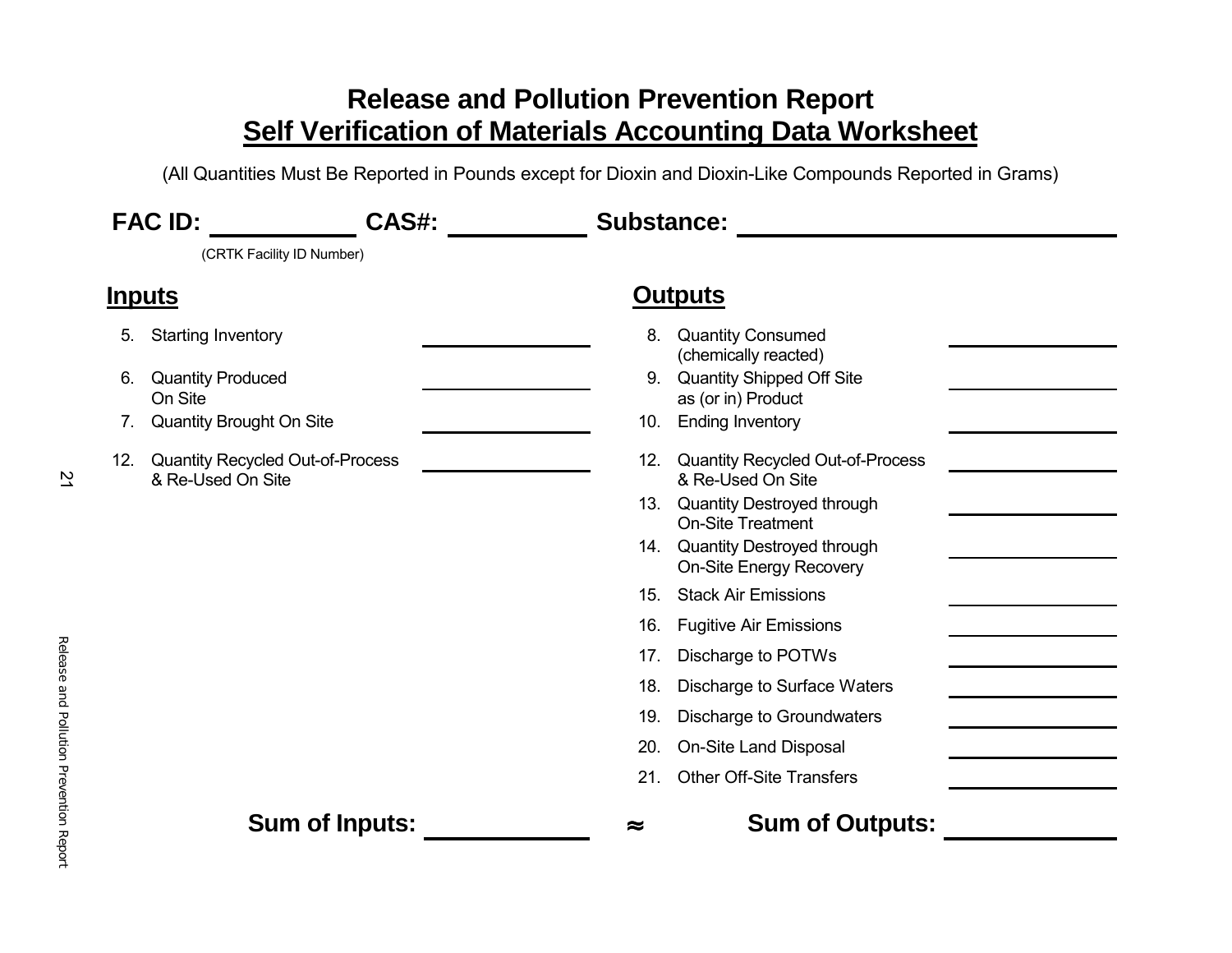#### **B.9 Pollution Prevention Activities**

25. Has any material-related change (change in the amount of the reported substance used due to substitution of a non-listed substance) been employed to reduce the quantity of this reported substance during the report year relative to the prior year's levels? - Answer this question "Yes" or ìNo.î If the answer is "Yes," enter the quantity of the reported substance that has been reduced in use at the facility in the current year relative to the previous year levels due to substitution of another substance that is not on the list of reportable substances. Select the basis of estimate for the quantity reported. Enter the CAS number, the name, and the quantity of the substance that was used as a substitute. Note: Question #25 focuses only on reduction in the use of the reported substance. Be advised that if a facility reports a reduction as a result of substituting a non-listed substance, the Progress Report must also list the Pollution Prevention Technique applied (the 3-digit codes per Appendix  $E$  is "W42").

Example: The facility reduced the processing of benzene by substituting tetrahydrofuran, a nonhazardous substance. Only 30,000 pounds of benzene were processed in the report year as compared to 40,000 pounds of benzene processed in the previous year. This material substitution required that 8,000 pounds of tetrahydrofuran be processed in the report year. Therefore, under "Quantity of Substance Reduced (pounds) (previous to current year)," report 10,000 pounds (40,000 pounds - 30,000 pounds). Indicate the basis of estimate for the quantity reported (M, C, E or O). In addition, provide the CAS number, the name and the quantity of the substituted substance (e.g., tetrahydrofuran). Enter the following information for benzene substitution:

| <b>CAS NUMBER</b> | <b>SUBSTANCE</b> | <b>QUANTITY</b> (pounds) |
|-------------------|------------------|--------------------------|
| 109-99-9          | Tetrahydrofuran  | 8 UUU                    |

# **P2-115 / Sections C & D Selection**

The following questions and information will be presented once you have completed all Section B substance reports and click on the "Continue" button. Carefully read the "P2-115 / Sections C & D Selection<sup>"</sup> window.

 $*$  1) Is the answer 'Yes' to any of the following questions?  $\circ$  Yes  $\circ$  No

(If so, the facility may need to modify the Pollution Prevention Plan Summary.)

- Is this the first or second year the facility must submit an RPPR?
- Is this the first time the facility must submit a P2 Plan Summary?
- Are there any hazardous substances being reported for the first time for any of the following reasons?
	- o Went above threshold
	- o USEPA changed reported threshold
	- o USEPA added substance to list
- Did the facility add a process in years two through five of the reporting cycle that is not included in the Plan Summary? **\_\_\_\_\_\_\_\_\_\_\_\_\_\_\_\_\_\_\_\_\_\_\_\_\_\_\_\_\_\_\_\_\_\_\_\_\_\_\_\_\_\_\_\_\_\_\_\_\_\_\_\_\_\_\_\_\_\_\_\_\_\_\_\_\_\_\_\_\_\_\_\_\_\_\_\_\_\_\_\_\_\_\_\_\_\_\_\_\_\_\_\_\_\_\_\_\_\_\_\_\_\_\_\_\_\_\_\_\_\_\_\_\_\_\_\_**

As required by N.J.A.C. 7:1K-4.9, the Pollution Prevention Process-Level Data Worksheet (P2-115) must first be prepared and included in the Pollution Prevention Plan that remains on site. One worksheet must be completed for each hazardous substance in each process. Multiple worksheets are therefore required to be in the Plan, except for the simplest case of only one substance in one process at the facility.

The Pollution Prevention Process-Level Data Worksheet(s) (P2-115) may be submitted in lieu of Sections C and D of the RPPR to fulfill the Pollution Prevention Plan Progress Report requirements.

*For data quality reasons, a user may submit only P2-115s or only Cs and Ds for a given year. A combination of both is not acceptable.*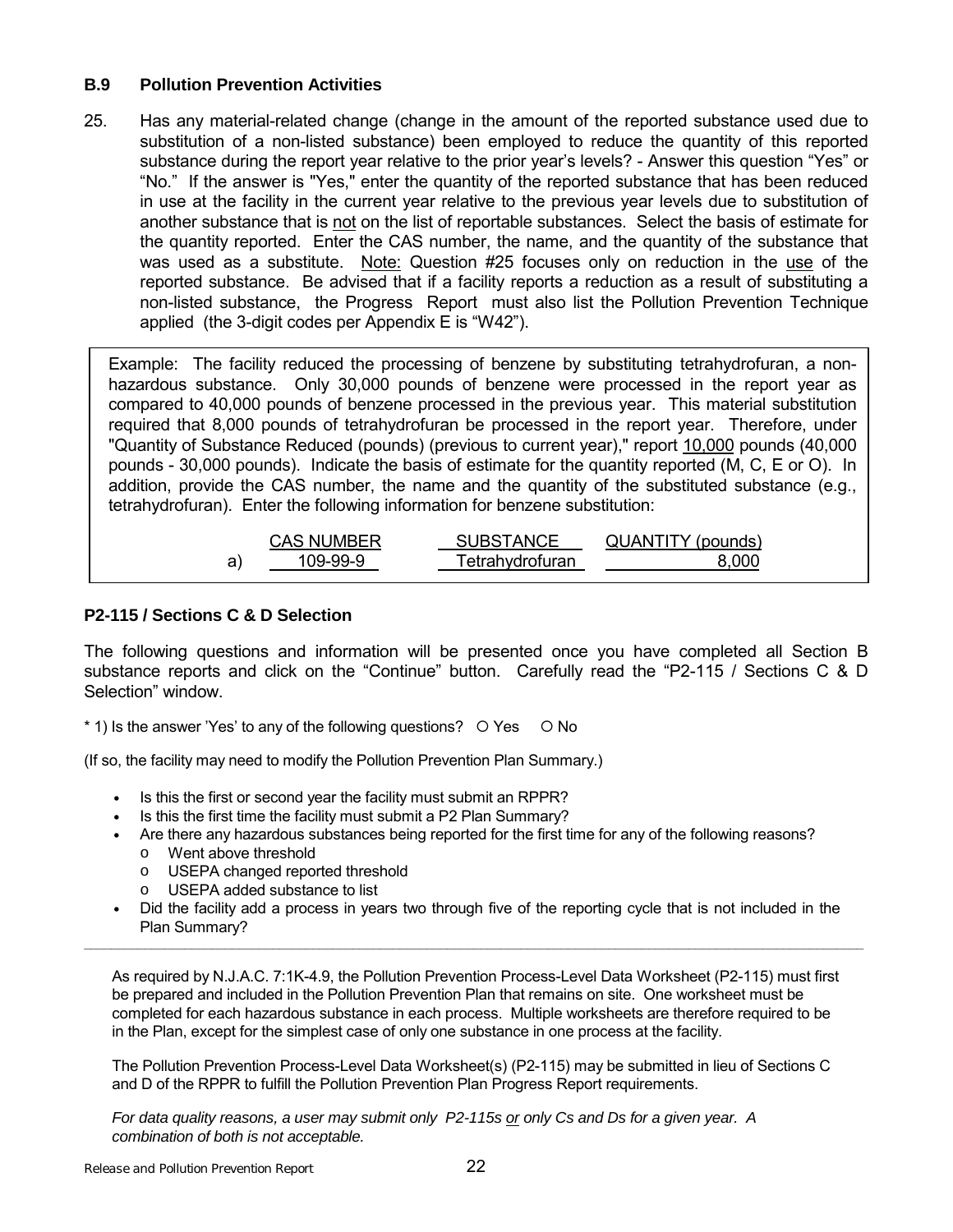# **III. REQUIREMENTS TO SUBMIT A POLLUTION PREVENTION PROGRESS REPORT**

The owner or operator of a priority industrial facility (one that submits federal TRI forms) is required to prepare and submit a Pollution Prevention (P2) Progress Report by July 1 of each report year after completion of the facilityís initial Pollution Prevention Plan. The P2 Process-Level Data Worksheet (P2- 115) is the NJDEP-recommended approach to satisfy the P2 Progress Report requirement. Alternatively, Sections C and D of the RPPR may be submitted to satisfy this requirement. The P2 Progress Report (either P2-115 Worksheets or Sections C and D) shall be updated by the date of the next annual submittal as a result of any of the modifications identified in the rule (see N.J.A.C. 7:1K-3.9 and 3.10).

Pursuant to N.J.A.C. 7:1K-3.9(d) regarding a targeted or untargeted source or production process, if the quantity of a hazardous substance used or manufactured annually at your facility decreases below the reportable threshold quantity, the owner or operator shall notify the Department in writing of such change and the reason for the change. You must submit the notification in writing to the address listed on page 32 of these instructions.

# **NOTE TO ALL FACILITIES THAT MUST SUBMIT A POLLUTION PREVENTION PROGRESS REPORT ٭ THERE ARE TWO REPORTING OPTIONS ٭**

The Pollution Prevention Program rules, effective March 2000, include two P2 Progress Report options. Both options are intended to provide information about progress that your facility has made toward the pollution prevention goals that were established in your P2 Plan and reported to the Department in your P2 Plan Summary.

OPTION 1 Instructions for Submission of P2-115 – pages 23 - 26

OPTION 2 Instructions for Submission of Sections C &  $D -$  pages 27 - 31

# **A. Progress Reporting Option 1**

# **- Submission of the Pollution Prevention Process-Level Data Worksheet (P2-115)**

The Pollution Prevention Process-Level Data Worksheet (P2-115) may be submitted instead of Sections C and D of the RPPR to fulfill the P2 Plan Progress Report requirement.

Note: As required in N.J.A.C. 7:1K-4.9, the Pollution Prevention Process-Level Data Worksheet (P2-115) must first be prepared and included in the facilityís Pollution Prevention Plan that remains on site. One worksheet must be completed for each hazardous substance in each process. Multiple worksheets are therefore required to be in the Plan, except for the simplest case of only one substance in one process at the facility.

#### **A.1 Basic Requirements**

- Only basic data needs to be provided on each worksheet. The eRPPR system will perform the calculations and prepare Sections C and D following completion of the P2-115. A copy of Sections C and D can be printed for the facility files and to send to the County Lead Agency. Note: The data required on the P2-115 worksheet are not new and have always been required to be in the P2 Plan in order to complete Sections C and D of the RPPR.
- The data for the base year are entered in the Base Year column. The base year data should be submitted along with, at a minimum, the data for Year 1. Base Year data are never submitted alone. Base Year data may be newly reported along with the current year of data.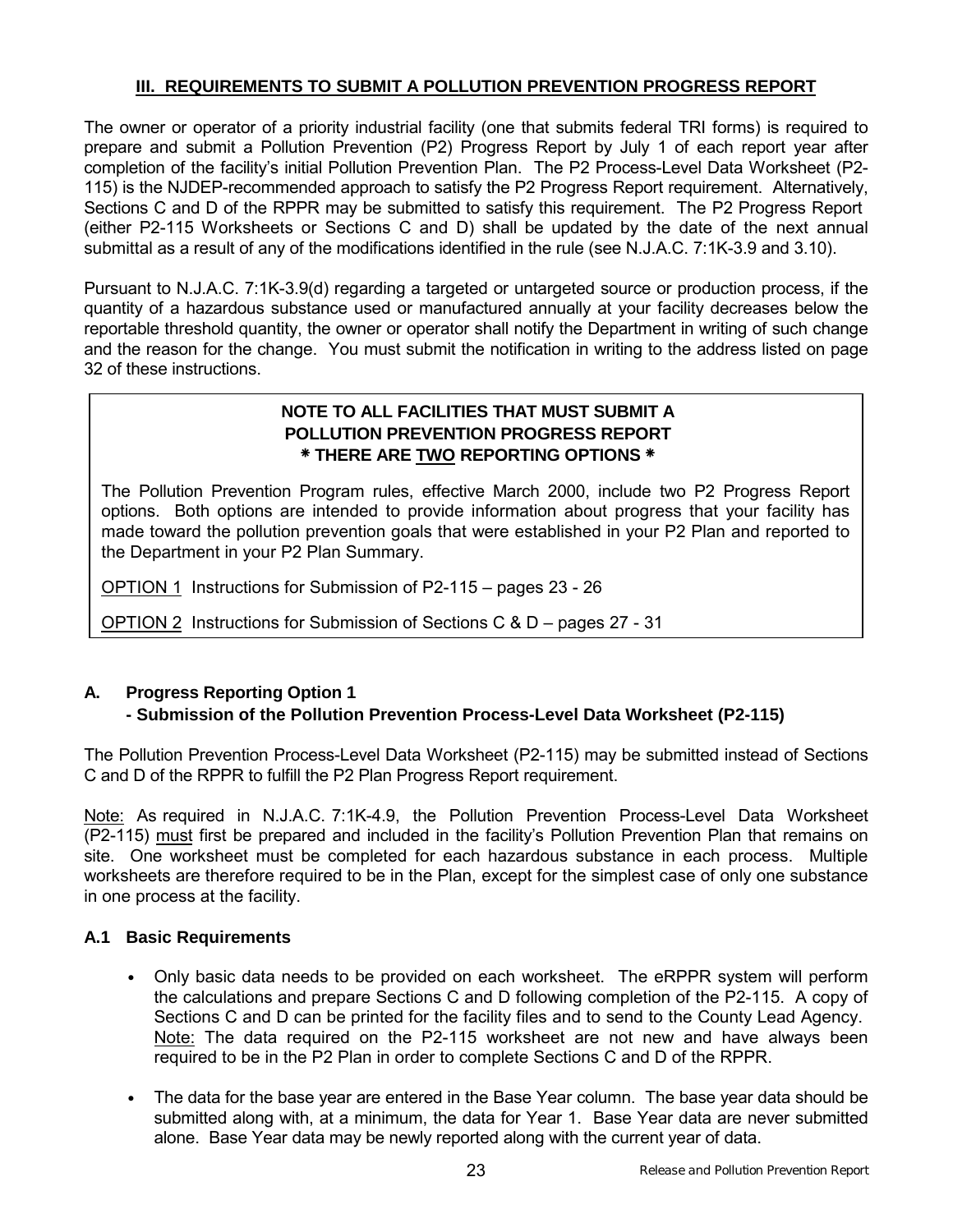- The data for each of the subsequent years of the five-year planning cycle shall be entered in the appropriate columns on the P2-115 Worksheet. When the eRPPR is certified and submitted, each P2-115 worksheet should be printed and included in the P2 Plan on site.
- The P2-115 Worksheet shall be completed and submitted for each process and substance regardless of whether the process is targeted or not. The P2-115 data should sum up to the facility-level data reported on Section B for each substance.
- Once this option is chosen, it is required that this approach be used for all substances and processes in a given year. Also, for consistency and continuity of tracking, it is recommended that a facility that selects the P2-115 option continue to use this option in subsequent years of the five-year planning cycle, and not revert to Option 2.

#### **A.2 How to Complete a P2-115 Worksheet**

(See the "P2-115 Example" on page 26. Please note that specific Base Years and Report Years are used for representative purposes only, as these instructions may be applied to any Report Year.)

In the P2-115 Folder enter the Process ID, Hazardous Substance, and Base Year for *each* substance in *each* process. This information will pre-populate in subsequent years.

- Process ID Enter the process identification code identified in the P2 Plan and in the P2 Plan Summary. This ID must be the same as the one found in Section C question #1 of your P2 Plan Summary. The description is limited to 12 characters and no spaces are to be entered. In this Example, "WIDGETLINE" is the Process ID.
- CAS# and Select the hazardous substance used in this process from the substance Substance Name selection list. In the example, we have selected Toluene, CAS# 108-88-3
- Base Year Enter the Base Year for this substance as identified in the facility's P2 Plan and in the P2 Plan Summary. This is usually the year upon which the P2 Plan is based. However, it may be a more recent year if the substance was not in use in the Base Year. In the P2-115 Example on page 26, the Base Year is 2001.

Select a P2-115 Worksheet and click on "Modify Selection" to enter worksheet data.

- Units of Production Enter the unit of production identified in the P2 Plan and in the P2 Plan Summary; e.g., type of widget, lbs. of substance,  $ft^2$  of product. For this example, unit of production is "widgets manufactured." The units of production must be consistent over the planning cycle.
- Is process targeted? Indicate whether or not the process is targeted according to the P2 Plan Summary.
- Is this a grouped Indicate whether or not the process is grouped according to the P2 Plan process? Summary.
- Production quantity Enter quantity produced in the unit of "widget," "lbs.," "ft<sup>2</sup>," etc. The units must be consistent with "Units of Production" identified above. In this example, 4,682,005 is entered under "Base Year" to refer to the number of widgets produced in Base Year 2001. Under "Year 5," this quantity is 4,978,000 for reporting year 2006.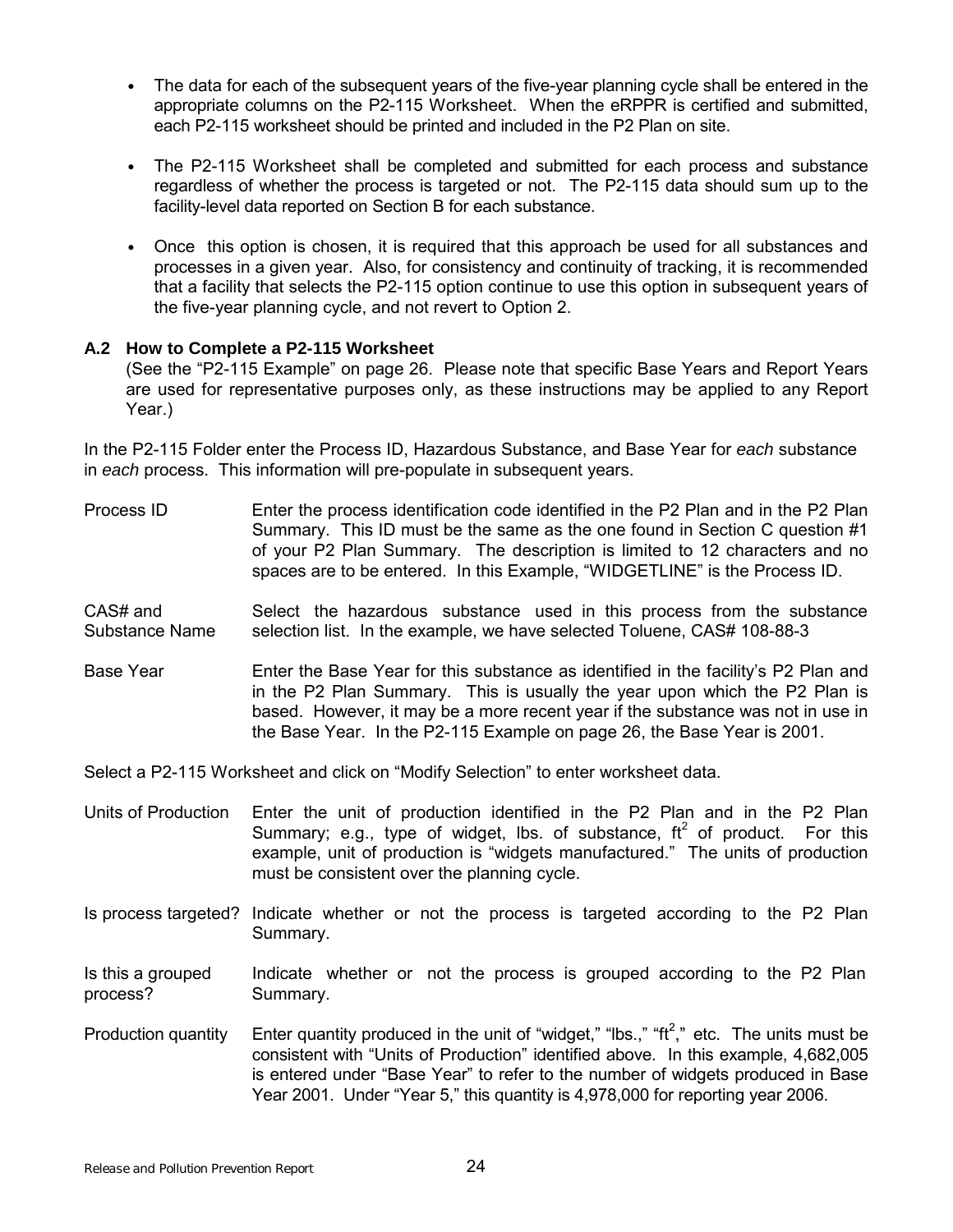Fill in the components of USE and NPO identified on the worksheet for the current report year (2006 in this example). If the Base Year data has not been entered yet, it must be done now. This means if Sections C and D were prepared and submitted in each of 2002 through 2005 but the decision was made to submit the P2-115 for 2006, then only data for 2001, the Base Year, and 2006 needs to be submitted as part of the 2006 RPPR. Interim years do not have to be filled out.

- USE The sum of USE (the quantity of hazardous substance consumed, plus shipped off-site as (or in) a product, plus generated as nonproduct output [NPO]) will be calculated by the reporting system. In this example, under "Base Year" the quantity 50,100 pounds of toluene is calculated for USE. Under "Year 5," the quantity is 52,380 for reporting year 2006.
- NPO The sum of all the components listed below the "NPO" will be calculated by the reporting system and provided in this field. Different types of NPO occur at a facility, all of which are listed on the P2-115. The 11 rows below the "NPO" row are the components of NPO. Refer to Section B for their definitions and only enter the quantity for the substance associated with the process in each question. The NPO under "Base Year" is also 50,100 since all of the use falls into the "otherwise use" activity category. The various components of Base Year NPO applicable to this example are 49,100 pounds (destroyed: on-site treatment), 505 pounds (stack air emissions) and 495 pounds (fugitive emissions). Under "Year 5" 52,380 is calculated for NPO: 49,600 pounds (destroyed: on-site treatment), 1,260 pounds (stack air emissions) and 1,520 pounds (fugitive emissions).

Four (4) specific questions on the P2-115 (also found in Sections C and D of the RPPR) pertain to years 1 through 5, if applicable. Entries are not made for the Base Year. These questions are as follows:

P2 techniques used (implemented) in a given year: In this case, for example, "W59" - Modified stripping/cleaning equipment, and "W61" - Changed to aqueous cleaners (from solvents or other materials) were selected. Use the check list to choose appropriate P2 techniques by clicking on the "Select Techniques" button. (Or see the codes in Appendix  $E$  found online at [http://www.state.nj.us/dep/opppc/crtk/andyrppr/rpprapdxe.pdf.](http://www.state.nj.us/dep/opppc/crtk/andyrppr/rpprapdxe.pdf))

Was this process discontinued or sent off site in given year? Select "Y" or "N" as appropriate.

Did facility make a process change (or changes) that triggered a Plan modification? Select "Y" or "N" as appropriate.

Was facility's P2 progress (targeted process only) less than anticipated? Select "Y" or "N" as appropriate.

When all P2-115s are completed, click on the "Continue" button. At this point the program will perform calculations and generate Sections C and D. Review all Sections C and D for your approval. Then click the "OK" button at the bottom left of the page. The RPPR and P2 Plan Summary Folder will display, showing the RPPR status as "Awaiting Certification." The RPPR is now ready for "Certification" and Submittal."

CERTIFICATION OF OWNER AND OPERATOR: The certification statement with "signature" will appear on the printed copy upon electronic submission, after the completion of the entire Report. (See Section IV., Submitting This Report, page 32.)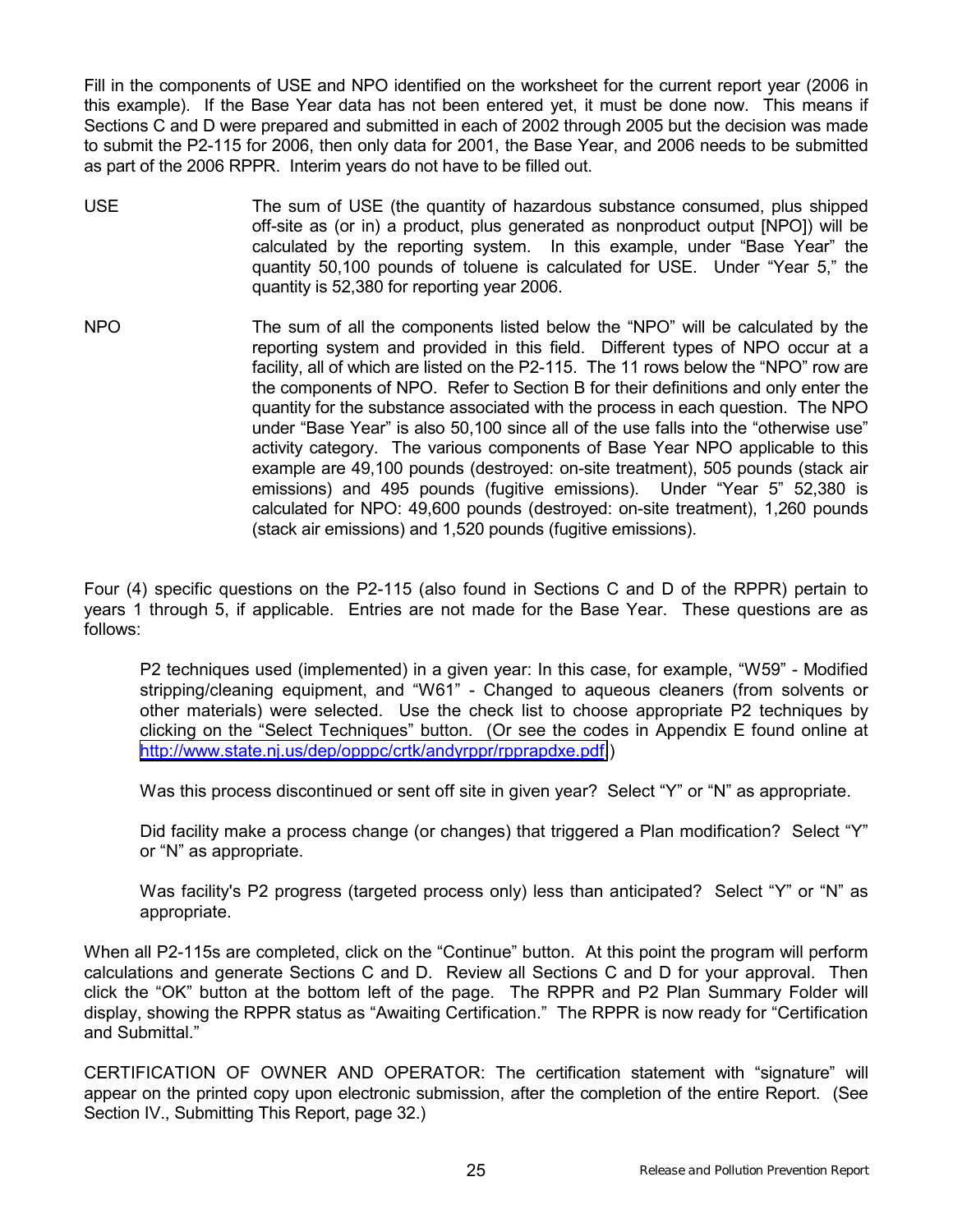#### *P2-115 Example*

#### POLLUTION PREVENTION PROCESS-LEVEL DATA WORKSHEET (P2-115)

Note: This worksheet is required as part of the Pollution Prevention Plan, and is optional as a submittal in lieu of Sections C and D of the Release and Pollution Prevention Report. All Optional submittals are not confidential.

#### Base Year **2001**

Process ID (from P2 Plan Summary) WIDGETLINE widgets manufactured Units of Production (e.g. type of "widget," lbs. of chemical, square feet of product) Is process targeted? (Y/N) Y FACID: 12345600000 ACME MANUFACTURING PO BOX 12345 ANYWHERE, NJ 90210 Is this a grouped process? (Y/N) Y

Facility Location

| CAS No.: 108-88-3                                                                  |                  | <b>Hazardous Substance:</b> | <b>Toluene</b> |                   |           |           |
|------------------------------------------------------------------------------------|------------------|-----------------------------|----------------|-------------------|-----------|-----------|
|                                                                                    | <b>Base Year</b> | Year 1                      | Year 2         | Year <sub>3</sub> | Year 4    | Year 5    |
| Production quantity (widget, lbs., $\text{ft}^2$ , etc.,)                          | 4,682,005        | 4,820,320                   | 4,923,000      | 3,843,000         | 4,708,000 | 4,978,000 |
| <b>USE</b> (pounds)                                                                | 50,100           | 50,410                      | 51,240         | 46,530            | 48,380    | 52,380    |
| Consumed                                                                           | 0                | 0                           | 1,000          | 0                 | 0         | 0         |
| Shipped off-site as (or in) product                                                | $\Omega$         | $\Omega$                    | 0              | $\Omega$          | $\Omega$  | 0         |
| <b>NPO</b> (pounds)                                                                | 50,100           | 50,410                      | 50,240         | 46,530            | 45,380    | 52,380    |
| Recycled out of process                                                            | 0                | $\Omega$                    | 0              | 0                 | 0         | 0         |
| Destroyed: On-site treatment                                                       | 49,100           | 49,400                      | 49,500         | 43,500            | 46,600    | 49,600    |
| Destroyed: On-site energy recovery                                                 | 0                | 0                           | 0              | $\Omega$          | 0         | $\Omega$  |
| Stack air emissions                                                                | 505              | 555                         | 560            | 1,550             | 960       | 1,260     |
| Fugitive air emissions                                                             | 495              | 455                         | 180            | 1,480             | 960       | 1,520     |
| Discharge to POTWs                                                                 | 0                | 0                           | 0              | 0                 | 0         | $\Omega$  |
| Discharge to surface waters                                                        | 0                | 0                           | 0              | 0                 | 0         | 0         |
| Discharge to groundwater                                                           | 0                | 0                           | 0              | 0                 | 0         | 0         |
| On-site land disposal                                                              | 0                | 0                           | 0              | 0                 | 0         | 0         |
| Transferred off site                                                               | 0                | 0                           | 0              | 0                 | 0         | 0         |
| End. Inv. as NPO minus Starting Inv. as NPO                                        | 0                | 0                           | 0              | 0                 | 0         | 0         |
| P2 techniques used in given year<br>(see codes in RPPR Appendix E)                 |                  | W59, W61                    | W59, W61       | W59, W61          | W59, W61  | W59, W61  |
| Was this process discontinued or sent off site in<br>the given year? (Y/N)         |                  | N                           | N              | N                 | N         | N         |
| Did facility make process change(s) that triggered<br>a Plan modification? (Y/N)   |                  | N                           | N              | N                 | N         | N         |
| Was facility's P2 progress (targeted process only)<br>less than anticipated? (Y/N) |                  | N                           | N              | N                 | N         | N         |

**CERTIFICATION OF OWNER OR OPERATOR** - I certify under penalty of law that the information submitted on this Pollution Prevention Plan Progress Report is true, accurate and complete to the best of my knowledge.

**Signature:** *Submitted and certified electronically by John Doe* **Committion Committed and Certified electronically by John Doe** 

**Phone No:** (609) 123 – 4567 **Title:** President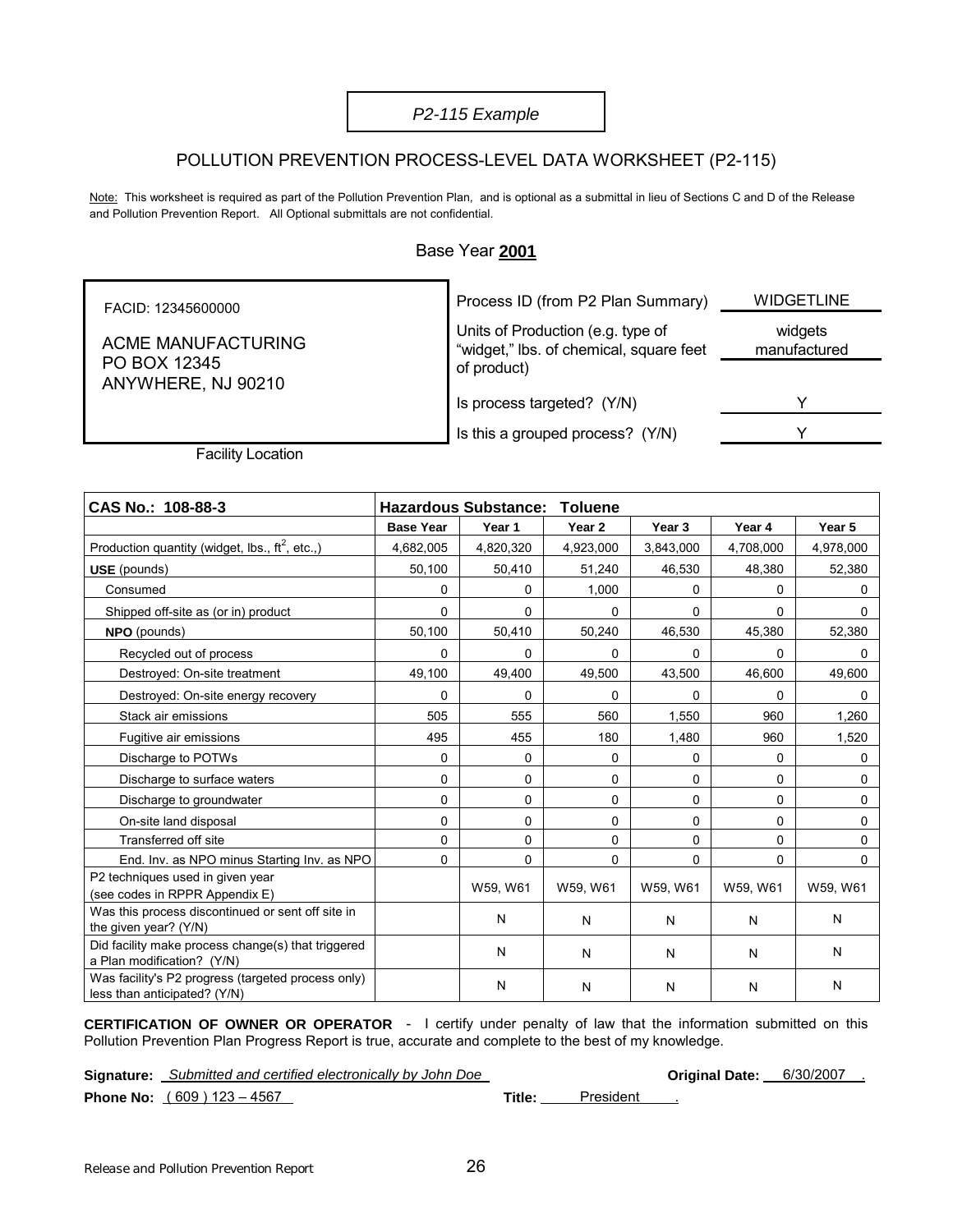#### **B. Progress Reporting Option 2**

**- Submission of Sections C and D of the RPPR**

#### *Note: Even if the P2-115 Worksheet(s) is(are) not submitted as part of the RPPR, the P2-115 Worksheet(s) must still be prepared annually and be in the Pollution Prevention Plan.*

Sections C and D include information about progress that has been made toward the pollution prevention goals established in your Pollution Prevention Plan and reported to the NJDEP in the P2 Plan Summary (DEP-113). The instructions on the following pages pertain only to Reporting Option 2 – Sections C and D of the Release and Pollution Prevention Report (RPPR). To simplify the progress report calculations, the information on the P2-115s contained in the P2 Plan will be used to calculate Sections C and D.

Calculations must be included in the P2 Plan and the results of the calculations must be submitted on the eRPPR. Even if no P2 options have been implemented or if zero goals were set, the calculations for all substances must be performed annually to determine progress on USE and NPO, and must be included in the P2 Plan.

The most accurate way to report this progress for pollution prevention planning is by using process-level, substance-specific data (substance use per unit of product and nonproduct output per unit of product). Choosing an appropriate unit of product in the P2 Plan is critical to developing a useful production ratio. This information should have already been collected for all of the production processes and incorporated it into the Pollution Prevention Plan (see N.J.A.C. 7:1K-4.3(b)3ii and 4.3(b)4).

#### **B.1 Section C. Facility-Level Substance-Specific Pollution Prevention Progress**

The Section C Folder will present the CAS# and Substance Name for each substance for which a Section B was entered. If this list is correct, select a substance (by its "radio button") and click "Modify Selection" to update the Section C data.

- 1. CAS # and Substance Name will be pre-populated.
- 2. Production Ratio The production ratio normalizes the variation in units produced from one year to the next.

The example below (2.A-1) illustrates the use of process-level data to develop facility-level progress from the P2-115s. Refer to the abbreviated P2-115s on page 29 to identify the variables (by letter) in the example formulae.

- 2.A. The formula for calculating the Production Ratio relative to the Base Year ( $PR_{BY}$ ) is as follows:
	- A 1. For the simplest scenario, when one substance is used in only one process, the formula for calculating the Production Ratio to the Base Year ( $PR_{BY}$ ) is as follows:

$$
PR_{BY} = \frac{H}{A}
$$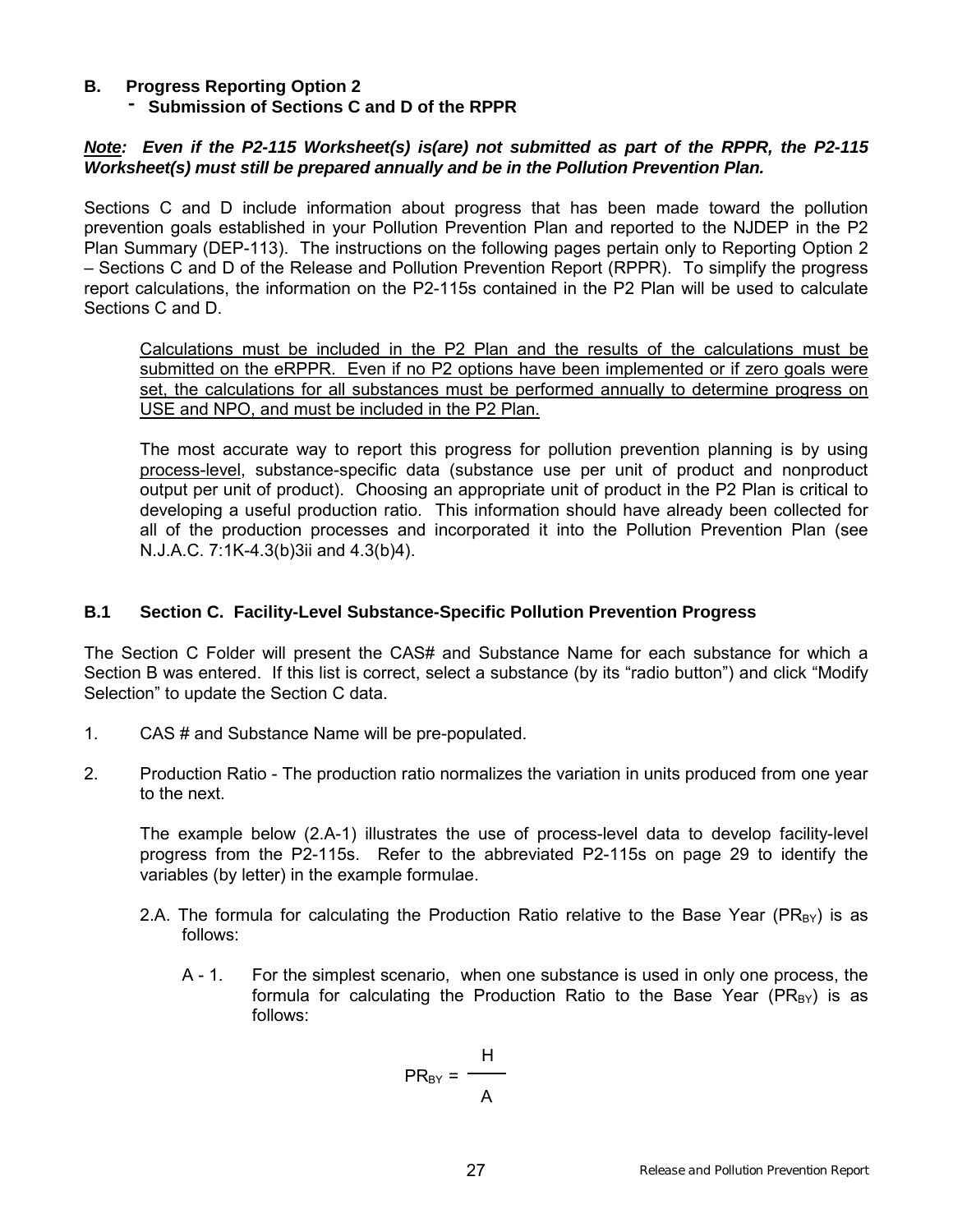A - 2. For those facilities that use one substance in multiple processes, the following formula applies:

PR<sub>BY</sub> = 
$$
\frac{[(H/A * C) + (T/M * O)]}{(C + O)}
$$

- 2.B. The formula for calculating the Production Ratio relative to the Previous Year ( $PR_{PY}$ ) is as follows:
	- B -1. The formula for calculating the Production Ratio, current year to the previous year, for a single substance in a single process is:

$$
PR_{PY} = \frac{H}{G}
$$

B - 2. For calculating the Production Ratio using one substance in multiple processes, the formula is:

PR<sub>PY</sub> = 
$$
\frac{[(H/G * I) + (T/S * U)]}{(I + U)}
$$

If the same substance is used in more than two (2) processes, treat the additional processes identical to the way the second process was added to the example of the single process (i.e., add all process-level information to obtain facility-level information).

- 3. Percent Change for Use and NPO Calculate the percent change (reduction, increase or no change) in total facility-wide use and total facility-wide NPO generated for each substance from the Base Year to this Reporting Year (current year).
	- A -1. Percent Change for USE for a substance for a single process:

Percent Change for USE = 
$$
\frac{[(C * PR_{BY}) - J]}{C * PR_{BY}}
$$
 100

A - 2. Percent Change for USE for a substance in multiple processes:

Percent Change for USE = 
$$
\frac{[(C + O) * PR_{BY} - (J + V)]}{(C + O) * PR_{BY}} \times 100
$$

B - 1. Percent Change for NPO for a substance in a single process:

Percent Change for NPO = 
$$
\frac{[(E * PR_{BY}) - L]}{E * PR_{BY}} \times 100
$$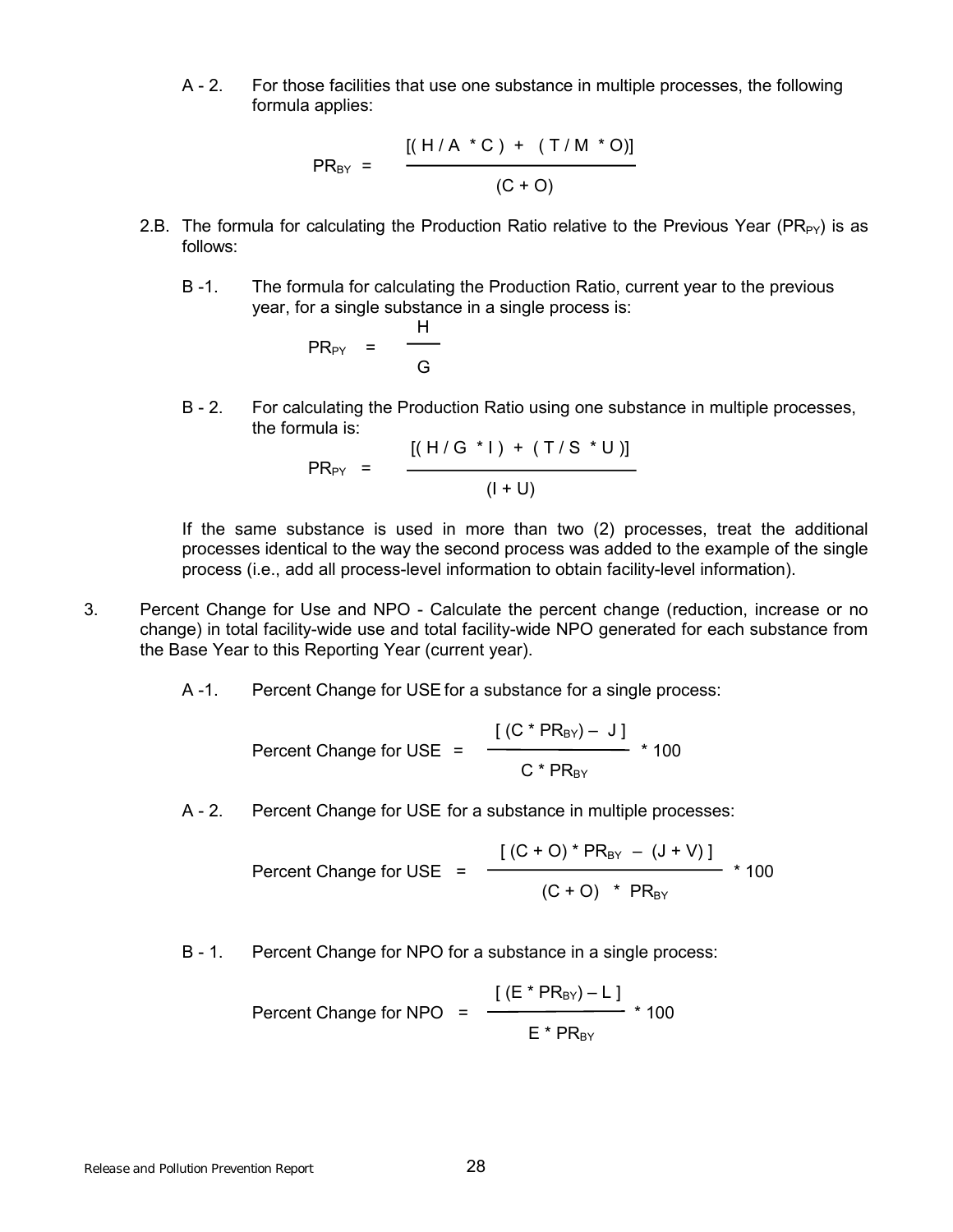B -.2. Percent Change for NPO for a substance in multiple processes:

Percent Change for NPO = 
$$
\frac{[(E+Q)^*PR_{BY} - (L+X)]}{(E+Q)^*PR_{BY}} * 100
$$

Note: A positive result means a reduction, a negative result means an increase. If P2 progress is negative, the electronic system will require a check box to be checked and an explanation given.

The following two P2-115s are abbreviated to illustrate the variables needed to calculate the Production Ratio (PR) and the Percent Change for USE and NPO, as presented on pages  $27 - 29$ , using process-level information.

| POLLUTION PREVENTION PROCESS-LEVEL DATA WORKSHEET (P2-115) FOR 2006<br>Base Year 2002 |           |                                  |                                                                                             |      |      |                   |         |  |
|---------------------------------------------------------------------------------------|-----------|----------------------------------|---------------------------------------------------------------------------------------------|------|------|-------------------|---------|--|
| FACID: 12345600000                                                                    |           |                                  | Process ID (from P2 Plan Summary)                                                           |      |      | <b>WIDGETLINE</b> |         |  |
| ACME MANUFACTURING<br>PO BOX 12345                                                    |           |                                  | Units of Production (e.g. type of<br>"widget," lbs. of chemical, square feet<br>of product) |      |      |                   | Widgets |  |
| ANYWHERE, NJ 90210                                                                    |           | Is process targeted? (Y/N)       |                                                                                             |      |      |                   |         |  |
|                                                                                       |           | Is this a grouped process? (Y/N) |                                                                                             |      |      |                   |         |  |
| CAS No.: 108-88-3                                                                     |           | Hazardous Substance: Toluene     |                                                                                             |      |      |                   |         |  |
|                                                                                       | Base Year |                                  | 2003                                                                                        | 2004 | 2005 | 2006              | 2007    |  |
| Production quantity (widget, lbs., $\text{ft}^2$ , etc.)                              | A         |                                  | в                                                                                           | G    | н    |                   |         |  |
| <b>USE</b> (pounds)<br>Consumed                                                       |           |                                  | D                                                                                           |      | J    |                   |         |  |
|                                                                                       |           |                                  |                                                                                             |      |      |                   |         |  |
| Shipped off-site as (or in) product                                                   |           |                                  |                                                                                             |      |      |                   |         |  |
| <b>NPO</b> (pounds)                                                                   | Е         |                                  | F                                                                                           | K    |      |                   |         |  |

| POLLUTION PREVENTION PROCESS-LEVEL DATA WORKSHEET (P2-115) FOR 2006 |   |                                                                                             | Base Year 2002 |      |      |                                                |      |
|---------------------------------------------------------------------|---|---------------------------------------------------------------------------------------------|----------------|------|------|------------------------------------------------|------|
| FACID: 12345600000                                                  |   |                                                                                             |                |      |      | Process ID (from P2 Plan Summary) THINGAMABOBS |      |
| ACME MANUFACTURING<br>PO BOX 12345                                  |   | Units of Production (e.g. type of<br>"widget," lbs. of chemical, square feet<br>of product) |                |      |      | Thingamabobs                                   |      |
| ANYWHERE, NJ 90210                                                  |   | Is process targeted? (Y/N)                                                                  |                |      |      |                                                | v    |
|                                                                     |   | Is this a grouped process? (Y/N)                                                            |                |      | Y    |                                                |      |
| CAS No.: 108-88-3                                                   |   | <b>Substance Name: Toluene</b>                                                              |                |      |      |                                                |      |
|                                                                     |   | Base Year                                                                                   | 2003           | 2004 | 2005 | 2006                                           | 2007 |
| Production quantity (widget, lbs., $\text{ft}^2$ , etc.)            | м |                                                                                             | N              | S    |      |                                                |      |
| <b>USE</b> (pounds)                                                 |   | Ω                                                                                           | P              | U    | v    |                                                |      |
| Consumed                                                            |   |                                                                                             |                |      |      |                                                |      |
| Shipped off-site as (or in) product                                 |   |                                                                                             |                |      |      |                                                |      |
| <b>NPO</b> (pounds)                                                 | Q |                                                                                             | R              | w    | X    |                                                |      |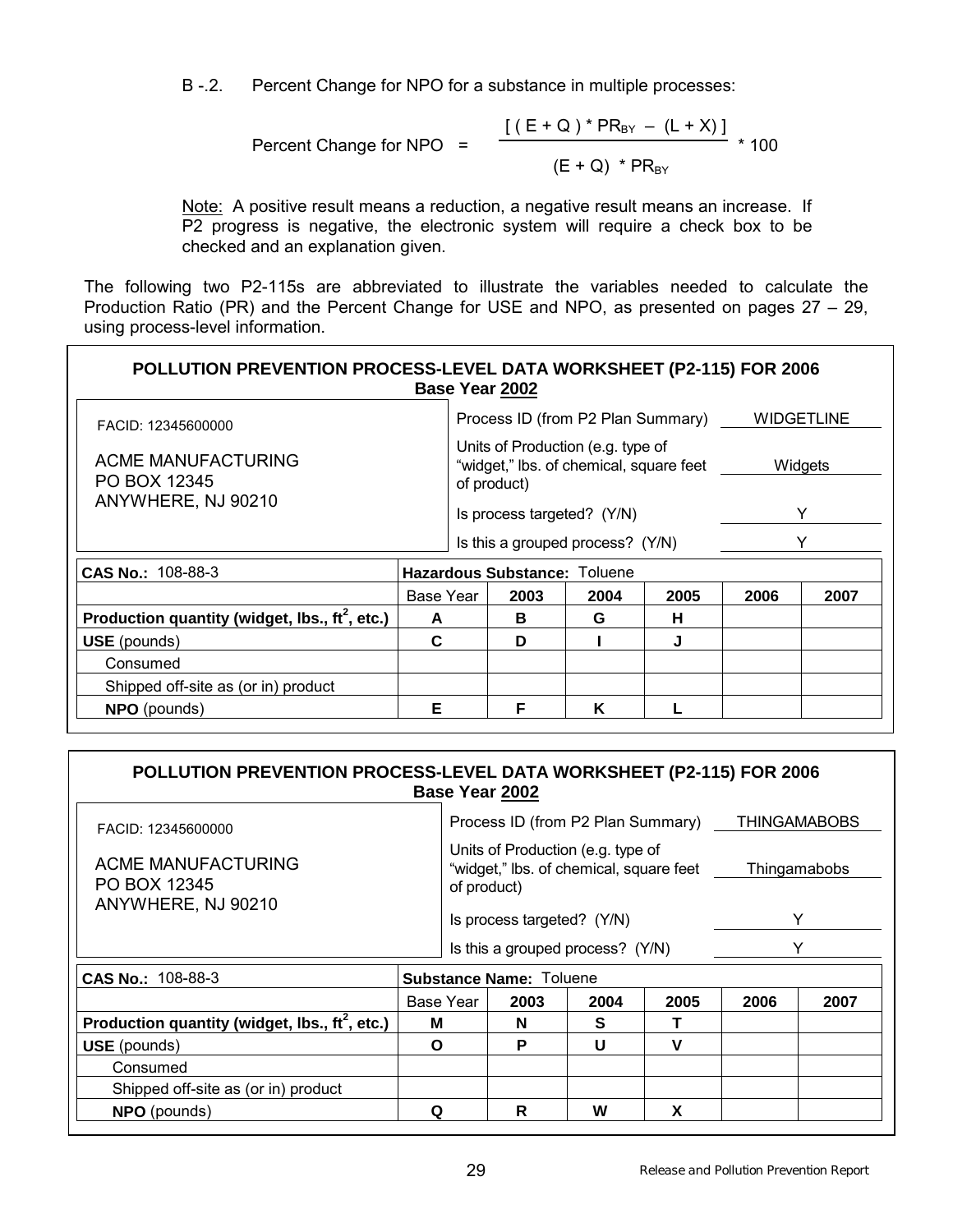#### **B.2 Section D. Process-Level Pollution Prevention Information for Targeted Processes**

Complete one Section D for each targeted process or targeted grouped process identified in the facilityís Pollution Prevention (P2) Plan and P2 Plan Summary. This RPPR must have the same number of Sections D as there are Sections D in the Base Year P2 Plan Summary.

- 1. In the Section D Targeted Process Folder, enter the process identification code identified in the P2 Plan and in the P2 Plan Summary for each targeted process. Select a process and then click "Modify Selection" to add Section D data.
- Following the "Process ID," check the first box if the facility made a production process change last year that changes information contained in the P2 Plan and P2 Plan Summary. Any changes made by a facility last year as specified in N.J.A.C. 7:1K-3 would require modifications to the P2 Plan and P2 Plan Summary. If the facility made at least one of these changes as identified in the cited rule, the P2 Plan must be modified and a revision of the P2 Plan Summary must be submitted to the NJDEP. (See applicable requirements in N.J.A.C. 7:1K-3.) If this applies to the facility, contact the Office of Pollution Prevention and Right to Know at 609-777-0518.
- Use the next check box if the facility's reporting year P2 progress for any substance involved with this process was less than anticipated. If this box is checked, an explanation is required in the text box below the check box stating why progress was less than anticipated.
- 2. CAS# and Substance Name(s) may be pre-populated. If not, click "Add Substance" to select the substance(s).
- To complete this Section D, refer to the units of product, which were identified in the P2 Plan. Once the appropriate units of product have been determined from the P2 Plan, the units cannot be changed in subsequent years, unless the P2 Plan, P2 Plan Summary and previous P2 Progress Reports have been modified.
- Percent Change for USE State the total progress made toward achieving each substance-specific process-level pollution prevention goal for USE identified in the P2 Plan and in the P2 Plan Summary submitted to the NJDEP. (Refer to the P2-115 for Toluene in process "THINGAMABOBS" for the variables in the following formula  $-$  page 29.)

Percent Change for Use 
$$
= \frac{[(O/M) - (V/T)]}{(O/M)}
$$
 \* 100

• Percent Change for NPO - State the progress made toward achieving each substance-specific process-level pollution prevention goal for NPO identified in the P2 Plan and in the P2 Plan Summary submitted to the NJDEP. (Refer to the P2-115 for Toluene in process "THINGAMABOBS" for the variables in the following formula  $-$  page 29.)

Percent Change for NPO = 
$$
\frac{[(Q/M) - (X/T)]}{(Q/M)}
$$
 \* 100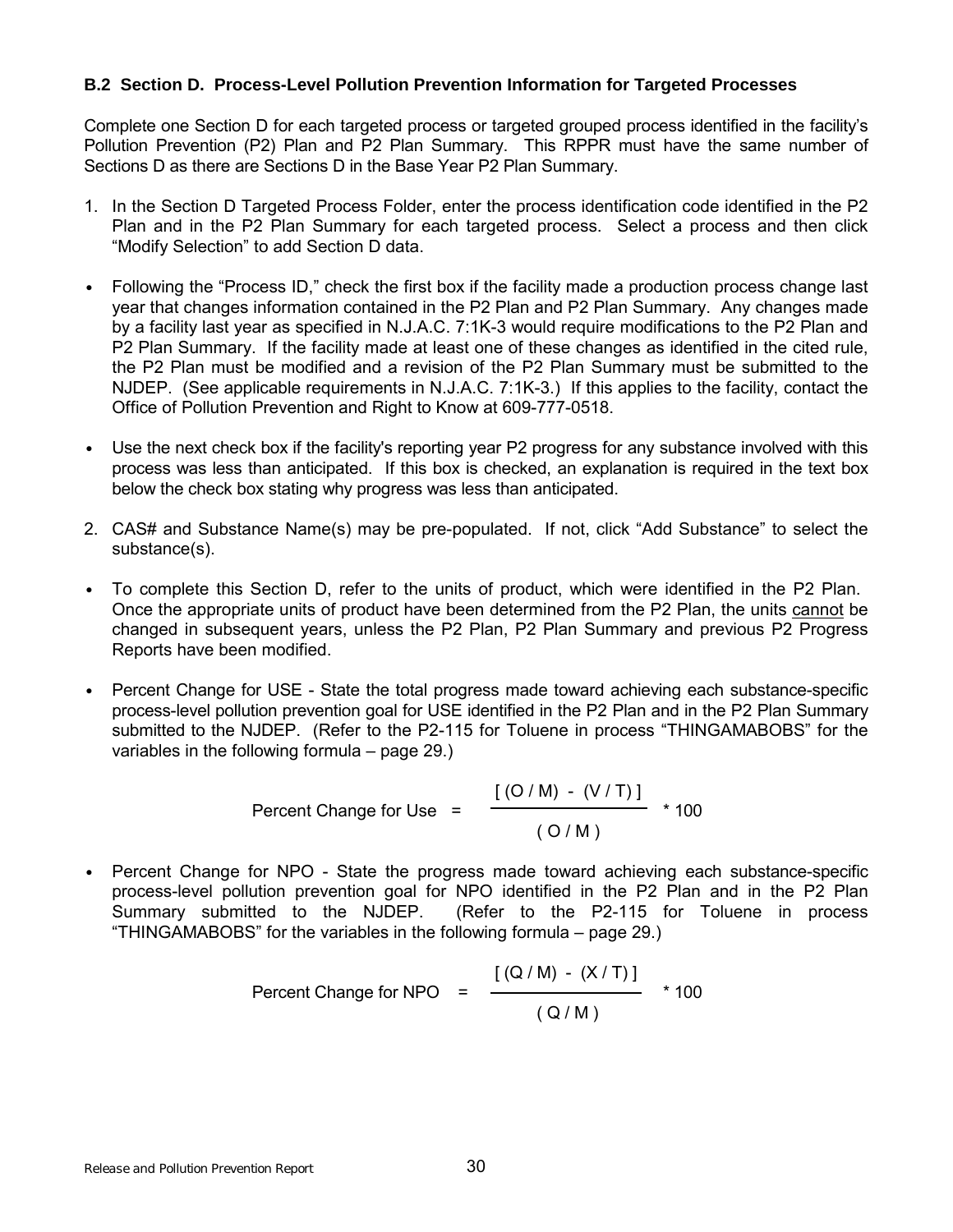Calculations must be included in the P2 Plan and the results of the calculations must be entered on the electronic reporting form. Even if the facility has implemented no options or has set zero goals, calculations for all substances must be performed annually to determine progress on USE and NPO, and must be included in the P2 Plan.

- Pollution Prevention Techniques Used in Current Year For each substance used within the targeted production process, select the method(s) used to achieve the USE and/or NPO reductions in the current year (e.g., 2005), by clicking on the "Select Techniques" button. If no USE or NPO reductions occurred in the current year, leave the Techniques box blank.
- Pollution Prevention Techniques Planned for Next Year For each substance used within the targeted production process, select the method(s) that are *planned to be implemented next year* (e.g., 2006) to achieve the USE or NPO reductions stated in Section D of the facility's P2 Plan Summary, by clicking on the "Select Techniques" button. If a reduction goal of zero was stated for any substance, leave this box blank.

When Section D data entry is completed, click on the "Continue" button. This will return the Section D Targeted Process Folder. When all targeted processes are completed, click on the "Continue" button. The RPPR and P2 Plan Summary Folder will display, showing the RPPR status as "Awaiting Certification." See the following page for the submission procedure for the RPPR.